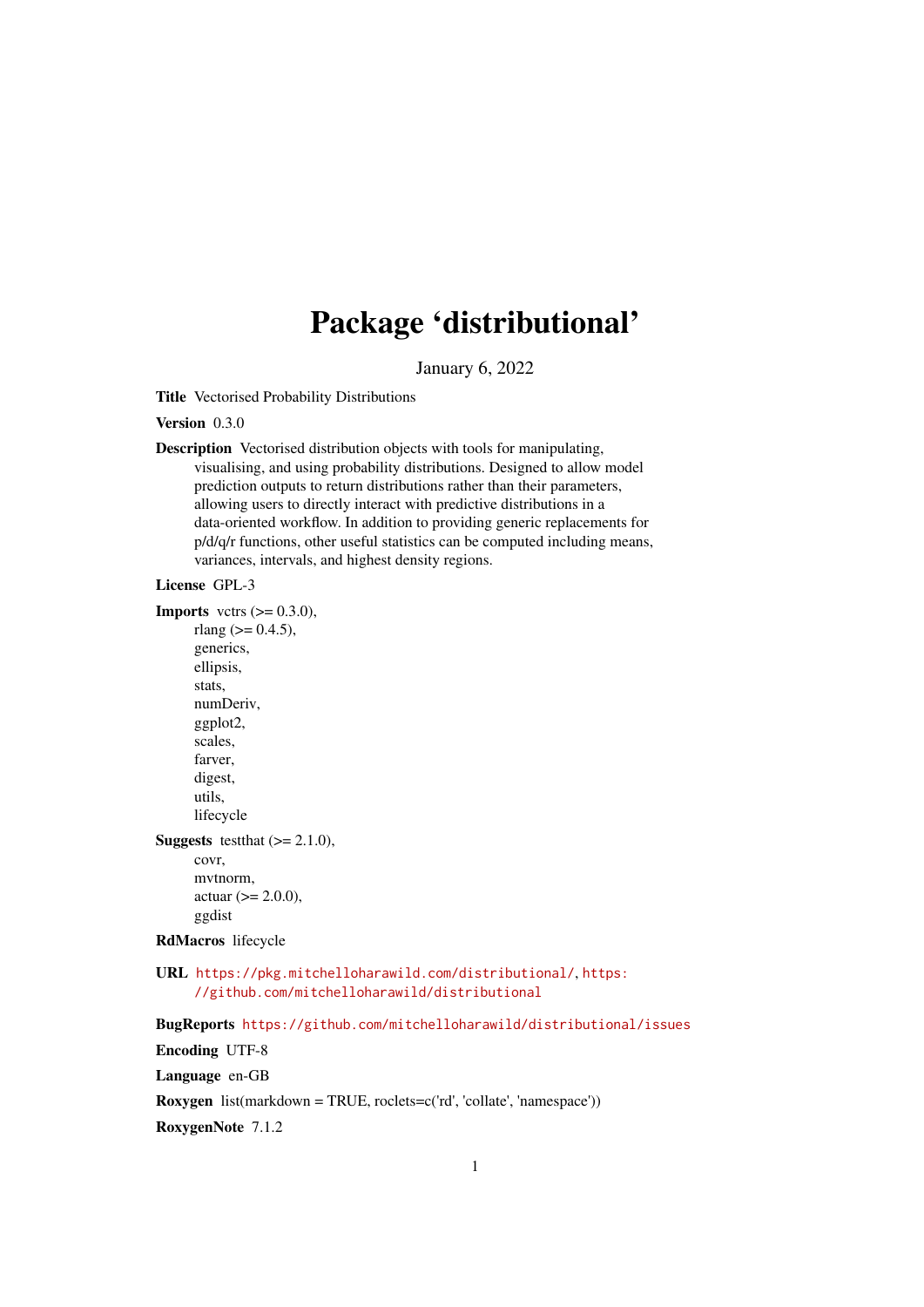# R topics documented:

|                       | 3              |
|-----------------------|----------------|
|                       | $\overline{4}$ |
|                       | $\overline{4}$ |
|                       | 5              |
|                       | 5              |
|                       | 6              |
|                       | $\overline{7}$ |
|                       | 9              |
|                       | 9              |
|                       | 11             |
|                       | 12             |
|                       | 13             |
|                       | 14             |
|                       | 15             |
|                       | 16             |
|                       | 18             |
|                       | 19             |
|                       | 20             |
|                       | 22             |
|                       | 22             |
|                       | 23             |
|                       | 24             |
|                       | 24             |
|                       | 25             |
|                       | 26             |
|                       | 28             |
|                       | 29             |
|                       | 29             |
|                       | 30             |
|                       | 31             |
|                       | 32             |
|                       | 34             |
|                       |                |
|                       | 35             |
|                       | 35             |
|                       | 37             |
|                       |                |
|                       | 38             |
|                       | 39             |
| dist transformed      | 40             |
|                       | 41             |
|                       | 42             |
|                       | 43             |
| dist wrap             | 44             |
|                       | 45             |
| generate.distribution | 46             |
| geom_hilo_linerange   | 46             |
|                       | 48             |
|                       | 49             |
|                       | 50             |
|                       | 50             |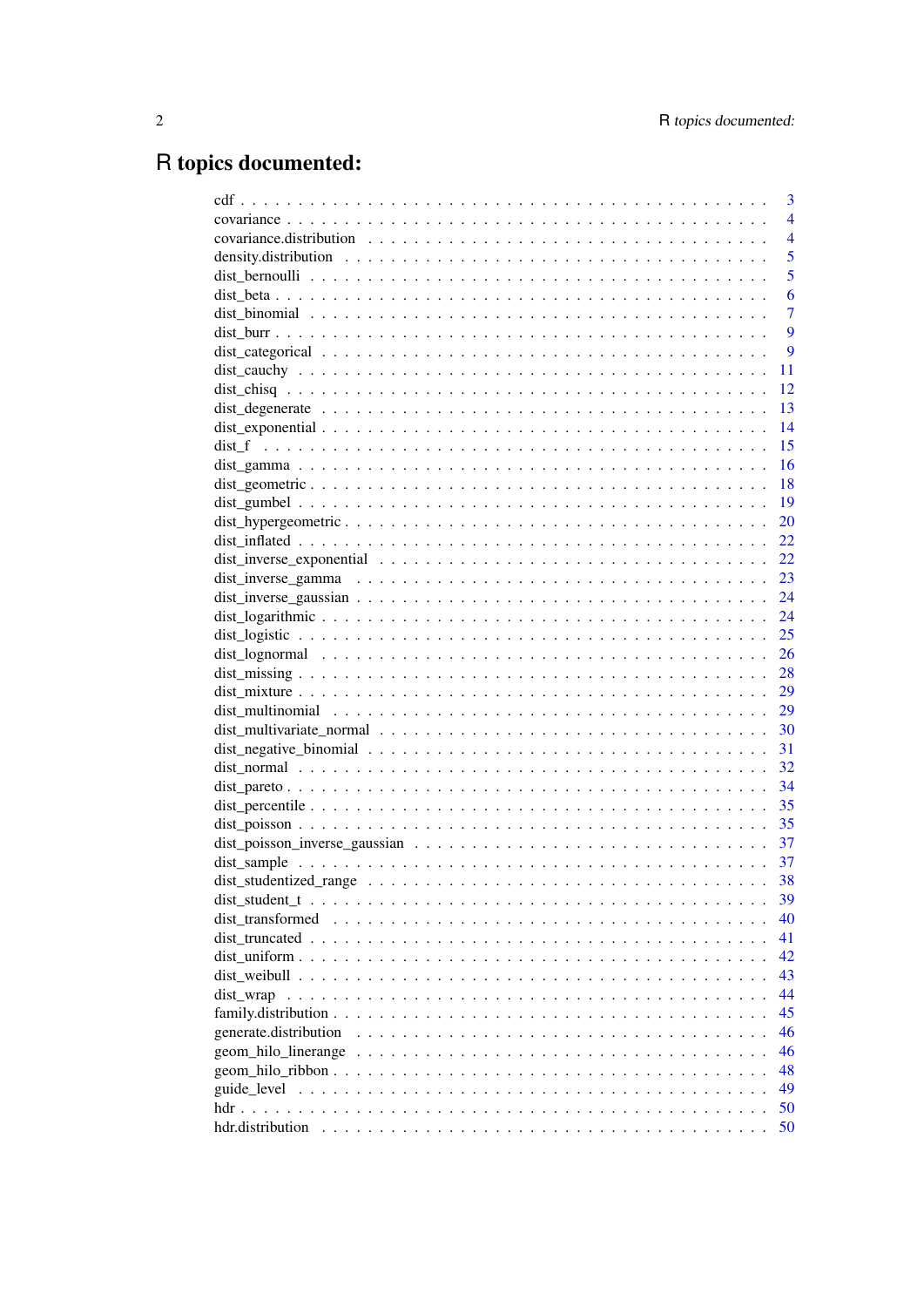<span id="page-2-0"></span>

| hilo  |    |
|-------|----|
|       |    |
|       |    |
|       |    |
|       |    |
|       |    |
|       |    |
|       |    |
|       |    |
|       |    |
|       |    |
|       |    |
|       |    |
|       |    |
|       |    |
|       |    |
|       |    |
|       |    |
|       |    |
|       |    |
|       |    |
| Index | 64 |

<span id="page-2-1"></span>

cdf *The cumulative distribution function*

## Description

[Stable]

## Usage

 $cdf(x, q, ..., log = FALSE)$ 

```
## S3 method for class 'distribution'
cdf(x, q, \ldots)
```
## Arguments

| x                       | The distribution $(s)$ .                                   |
|-------------------------|------------------------------------------------------------|
| a                       | The quantile at which the cdf is calculated.               |
| $\cdot$ $\cdot$ $\cdot$ | Additional arguments passed to methods.                    |
| log                     | If TRUE, probabilities will be given as log probabilities. |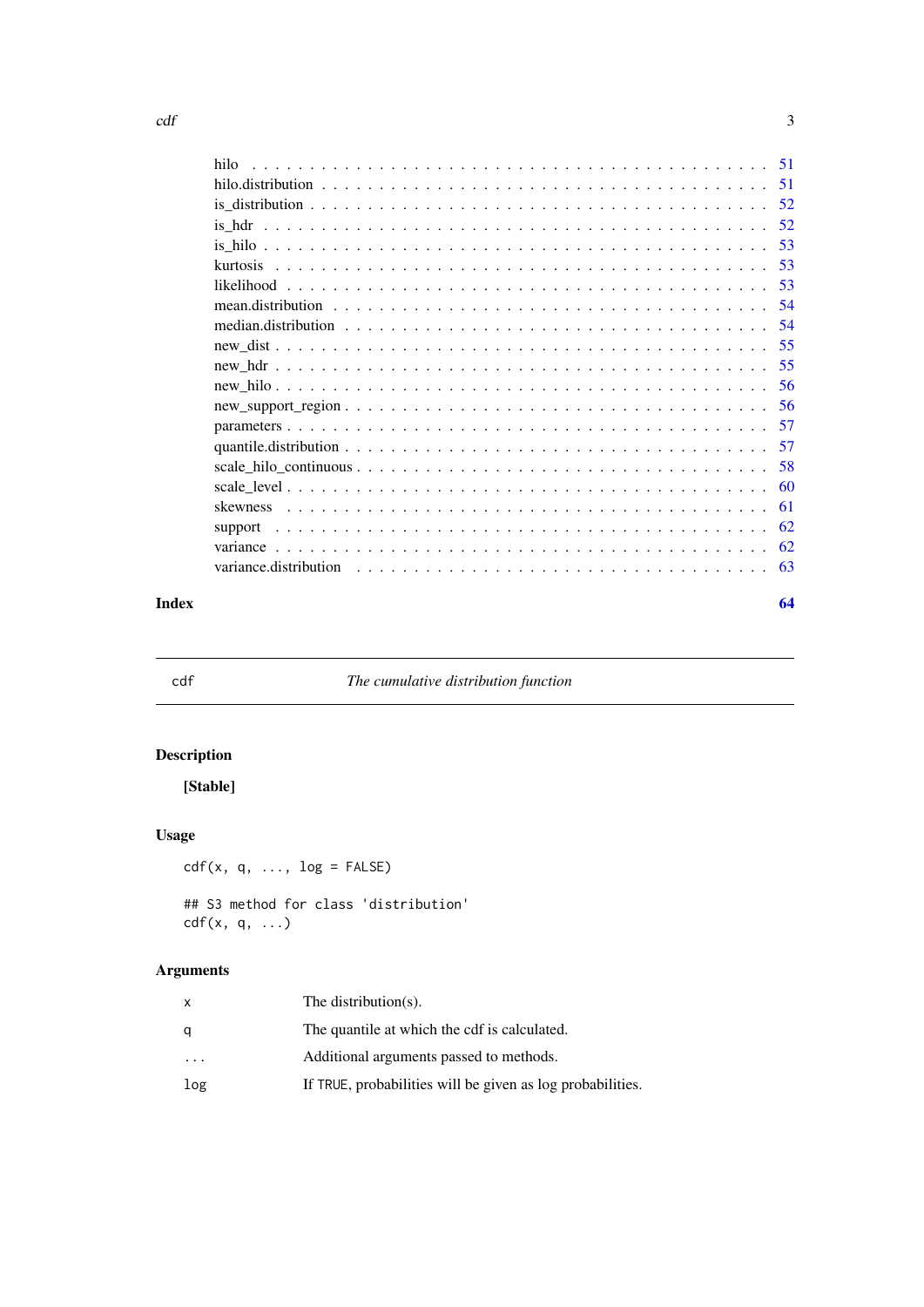<span id="page-3-2"></span><span id="page-3-0"></span>covariance *Covariance*

## Description

A generic function for computing the covariance of an object.

## Usage

covariance(x, ...)

#### Arguments

|          | An object.                            |
|----------|---------------------------------------|
| $\cdots$ | Additional arguments used by methods. |

## See Also

[covariance.distribution\(\)](#page-3-1), [variance\(\)](#page-61-1)

<span id="page-3-1"></span>covariance.distribution

*Covariance of a probability distribution*

## Description

## [Stable]

## Usage

```
## S3 method for class 'distribution'
covariance(x, ...)
```
#### Arguments

|          | The distribution(s).                  |
|----------|---------------------------------------|
| $\cdots$ | Additional arguments used by methods. |

## Details

Returns the empirical covariance of the probability distribution. If the method does not exist, the covariance of a random sample will be returned.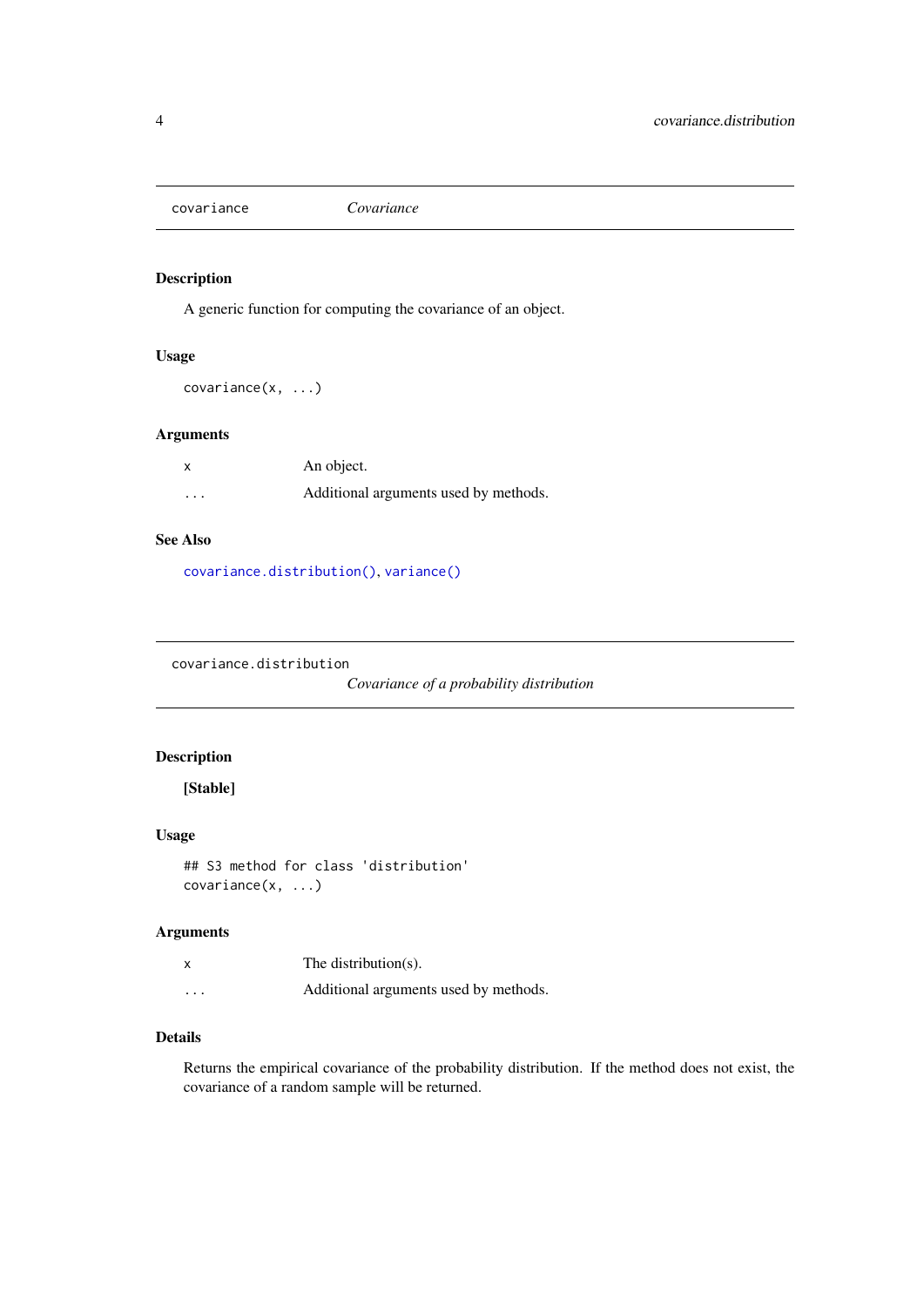<span id="page-4-0"></span>density.distribution *The probability density/mass function*

## Description

[Stable]

## Usage

```
## S3 method for class 'distribution'
density(x, at, \ldots, log = FALSE)
```
#### Arguments

| x                       | The distribution(s).                                       |
|-------------------------|------------------------------------------------------------|
| at                      | The point at which to compute the density/mass.            |
| $\cdot$ $\cdot$ $\cdot$ | Additional arguments passed to methods.                    |
| log                     | If TRUE, probabilities will be given as log probabilities. |

## Details

Computes the probability density function for a continuous distribution, or the probability mass function for a discrete distribution.

<span id="page-4-1"></span>dist\_bernoulli *The Bernoulli distribution*

## Description

[Stable]

#### Usage

dist\_bernoulli(prob)

#### Arguments

prob The probability of success on each trial, prob can be any value in [0, 1].

#### Details

Bernoulli distributions are used to represent events like coin flips when there is single trial that is either successful or unsuccessful. The Bernoulli distribution is a special case of the [Binomial\(\)](#page-0-0) distribution with  $n = 1$ .

We recommend reading this documentation on <https://pkg.mitchelloharawild.com/distributional/>, where the math will render nicely.

In the following, let X be a Bernoulli random variable with parameter  $p = p$ . Some textbooks also define  $q = 1 - p$ , or use  $\pi$  instead of p.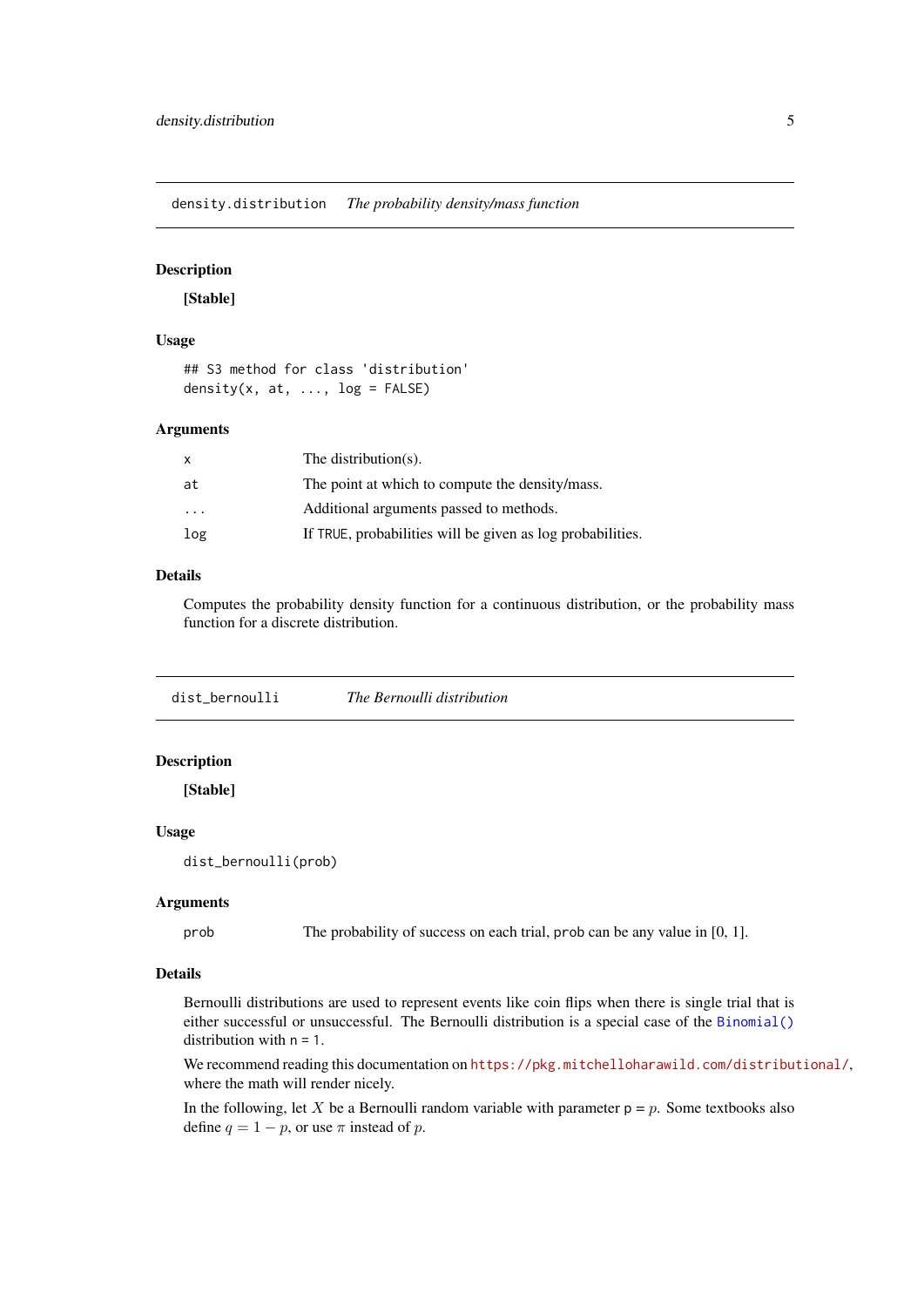<span id="page-5-0"></span>The Bernoulli probability distribution is widely used to model binary variables, such as 'failure' and 'success'. The most typical example is the flip of a coin, when  $p$  is thought as the probability of flipping a head, and  $q = 1 - p$  is the probability of flipping a tail.

Support: {0, 1}

Mean:  $p$ 

Variance:  $p \cdot (1 - p) = p \cdot q$ 

Probability mass function (p.m.f):

$$
P(X = x) = p^x (1 - p)^{1 - x} = p^x q^{1 - x}
$$

Cumulative distribution function (c.d.f):

$$
P(X \le x) = \begin{cases} 0 & x < 0 \\ 1 - p & 0 \le x < 1 \\ 1 & x \ge 1 \end{cases}
$$

Moment generating function (m.g.f):

$$
E(e^{tX}) = (1 - p) + pe^t
$$

#### Examples

```
dist <- dist_bernoulli(prob = c(0.05, 0.5, 0.3, 0.9, 0.1))
```

```
dist
mean(dist)
variance(dist)
skewness(dist)
kurtosis(dist)
generate(dist, 10)
density(dist, 2)
density(dist, 2, log = TRUE)
cdf(dist, 4)
quantile(dist, 0.7)
```
#### dist\_beta *The Beta distribution*

## Description

[Maturing]

#### Usage

dist\_beta(shape1, shape2)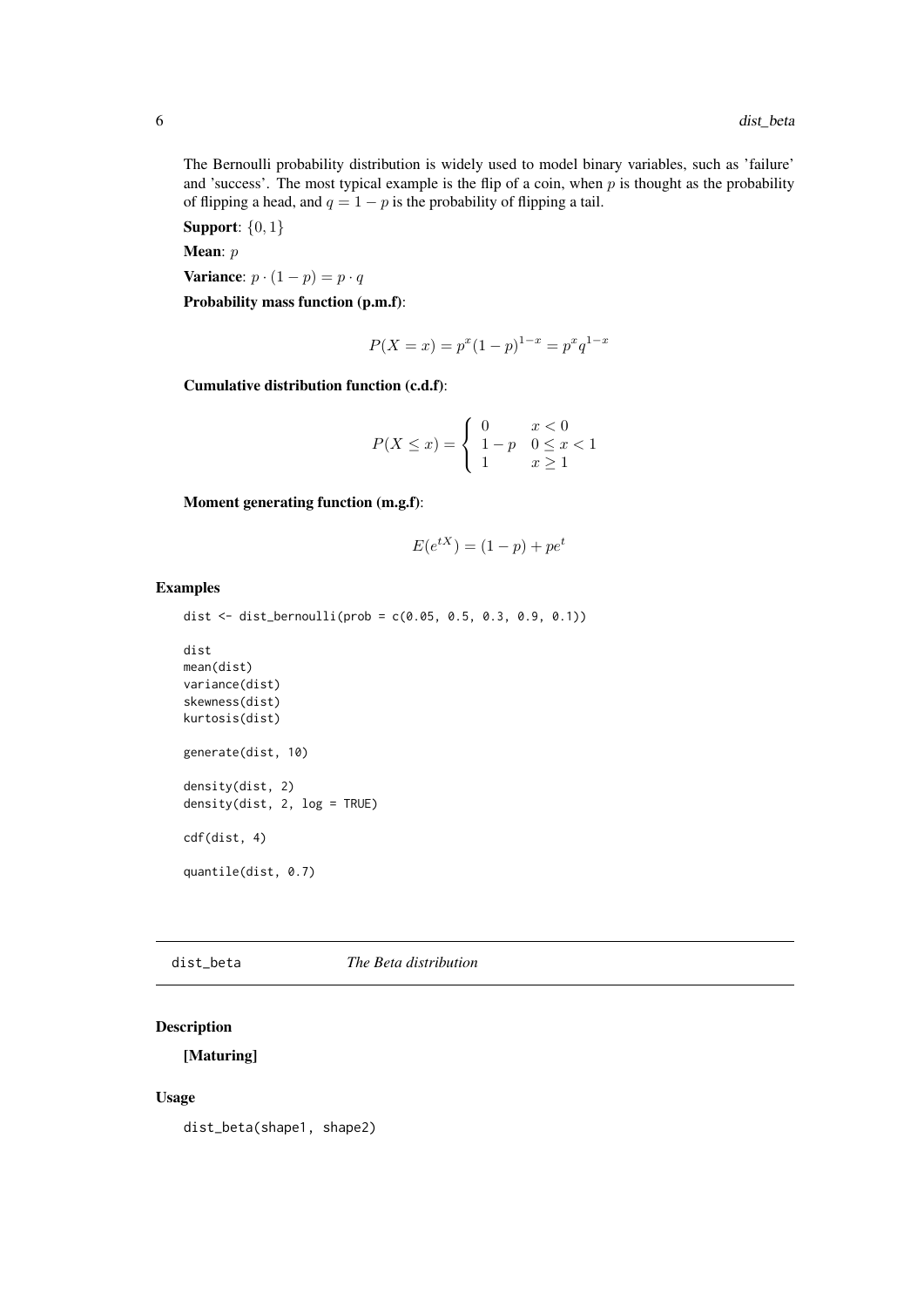#### <span id="page-6-0"></span>dist\_binomial 7

### Arguments

shape1, shape2 The non-negative shape parameters of the Beta distribution.

#### See Also

[stats::Beta](#page-0-0)

## Examples

```
dist \le dist_beta(shape1 = c(0.5, 5, 1, 2, 2), shape2 = c(0.5, 1, 3, 2, 5))
dist
mean(dist)
variance(dist)
skewness(dist)
kurtosis(dist)
generate(dist, 10)
density(dist, 2)
density(dist, 2, log = TRUE)
cdf(dist, 4)
quantile(dist, 0.7)
```
dist\_binomial *The Binomial distribution*

## Description

[Stable]

## Usage

dist\_binomial(size, prob)

## Arguments

| size | The number of trials. Must be an integer greater than or equal to one. When          |  |
|------|--------------------------------------------------------------------------------------|--|
|      | $size = 1L$ , the Binomial distribution reduces to the Bernoulli distribution. Often |  |
|      | called n in textbooks.                                                               |  |
| prob | The probability of success on each trial, prob can be any value in $[0, 1]$ .        |  |

#### Details

Binomial distributions are used to represent situations can that can be thought as the result of  $n$ Bernoulli experiments (here the  $n$  is defined as the size of the experiment). The classical example is  $n$  independent coin flips, where each coin flip has probability  $p$  of success. In this case, the individual probability of flipping heads or tails is given by the Bernoulli(p) distribution, and the probability of having x equal results (x heads, for example), in  $n$  trials is given by the Binomial(n,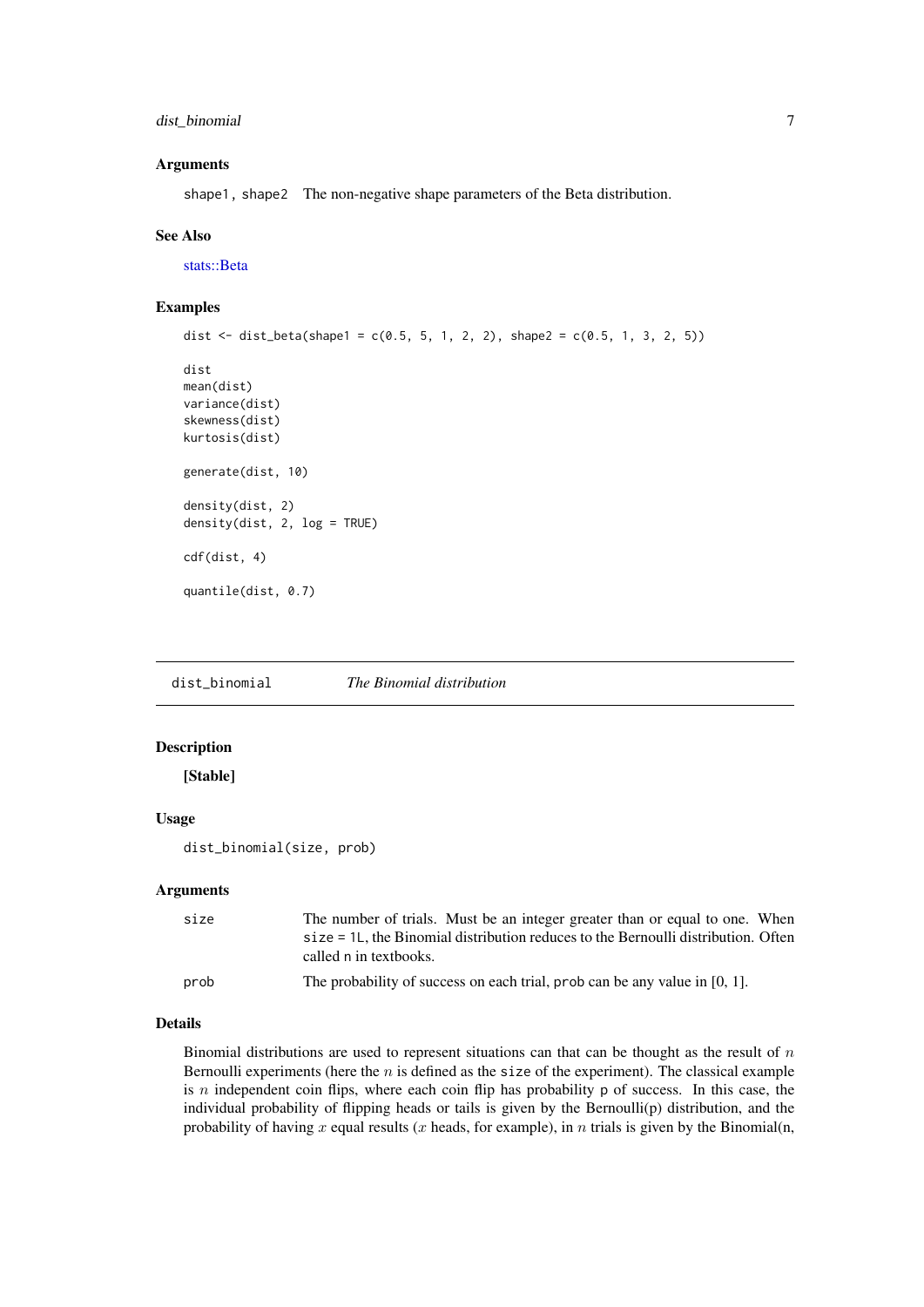<span id="page-7-0"></span>p) distribution. The equation of the Binomial distribution is directly derived from the equation of the Bernoulli distribution.

We recommend reading this documentation on <https://pkg.mitchelloharawild.com/distributional/>, where the math will render nicely.

The Binomial distribution comes up when you are interested in the portion of people who do a thing. The Binomial distribution also comes up in the sign test, sometimes called the Binomial test (see [stats::binom.test\(\)](#page-0-0)), where you may need the Binomial C.D.F. to compute p-values.

In the following, let X be a Binomial random variable with parameter size = n and  $p = p$ . Some textbooks define  $q = 1 - p$ , or called  $\pi$  instead of p.

**Support:**  $\{0, 1, 2, ..., n\}$ 

Mean:  $np$ 

Variance:  $np \cdot (1-p) = np \cdot q$ 

Probability mass function (p.m.f):

$$
P(X=k) = \binom{n}{k} p^k (1-p)^{n-k}
$$

Cumulative distribution function (c.d.f):

$$
P(X \le k) = \sum_{i=0}^{\lfloor k \rfloor} \binom{n}{i} p^i (1-p)^{n-i}
$$

Moment generating function (m.g.f):

$$
E(e^{tX}) = (1 - p + pe^t)^n
$$

#### Examples

```
dist <- dist_binomial(size = 1:5, prob = c(0.05, 0.5, 0.3, 0.9, 0.1))
dist
mean(dist)
variance(dist)
skewness(dist)
kurtosis(dist)
generate(dist, 10)
density(dist, 2)
density(dist, 2, log = TRUE)
cdf(dist, 4)
quantile(dist, 0.7)
```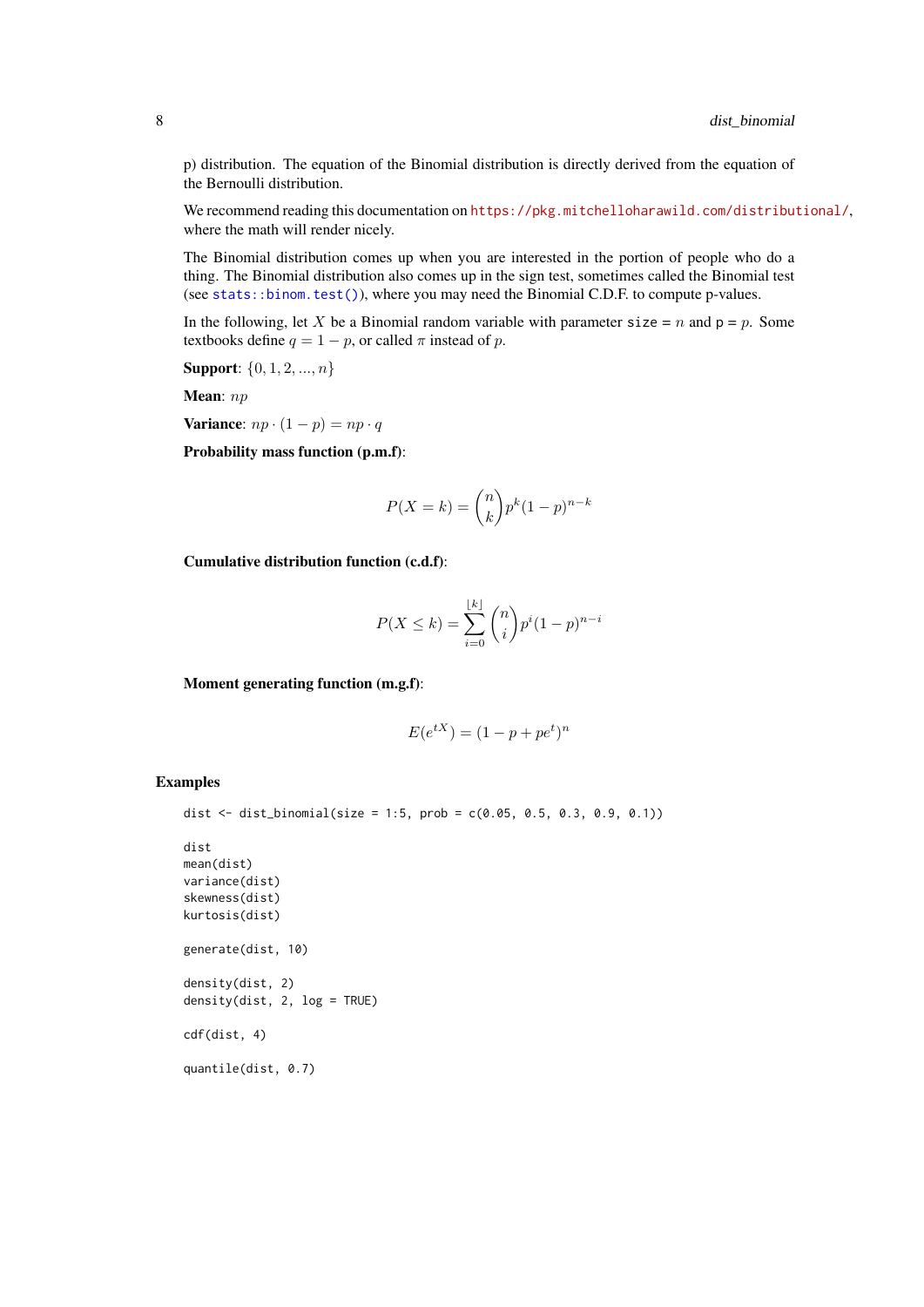<span id="page-8-0"></span>

[Stable]

## Usage

dist\_burr(shape1, shape2, rate = 1)

## Arguments

| shape1 | parameters. Must be strictly positive.   |
|--------|------------------------------------------|
| shape2 | parameters. Must be strictly positive.   |
| rate   | an alternative way to specify the scale. |

## See Also

[actuar::Burr](#page-0-0)

## Examples

```
dist <- dist_burr(shape1 = c(1,1,1,2,3,0.5), shape2 = c(1,2,3,1,1,2))
dist
```

```
mean(dist)
variance(dist)
support(dist)
generate(dist, 10)
density(dist, 2)
density(dist, 2, log = TRUE)
cdf(dist, 4)
quantile(dist, 0.7)
```
<span id="page-8-1"></span>dist\_categorical *The Categorical distribution*

## Description

[Stable]

## Usage

```
dist_categorical(prob, outcomes = NULL)
```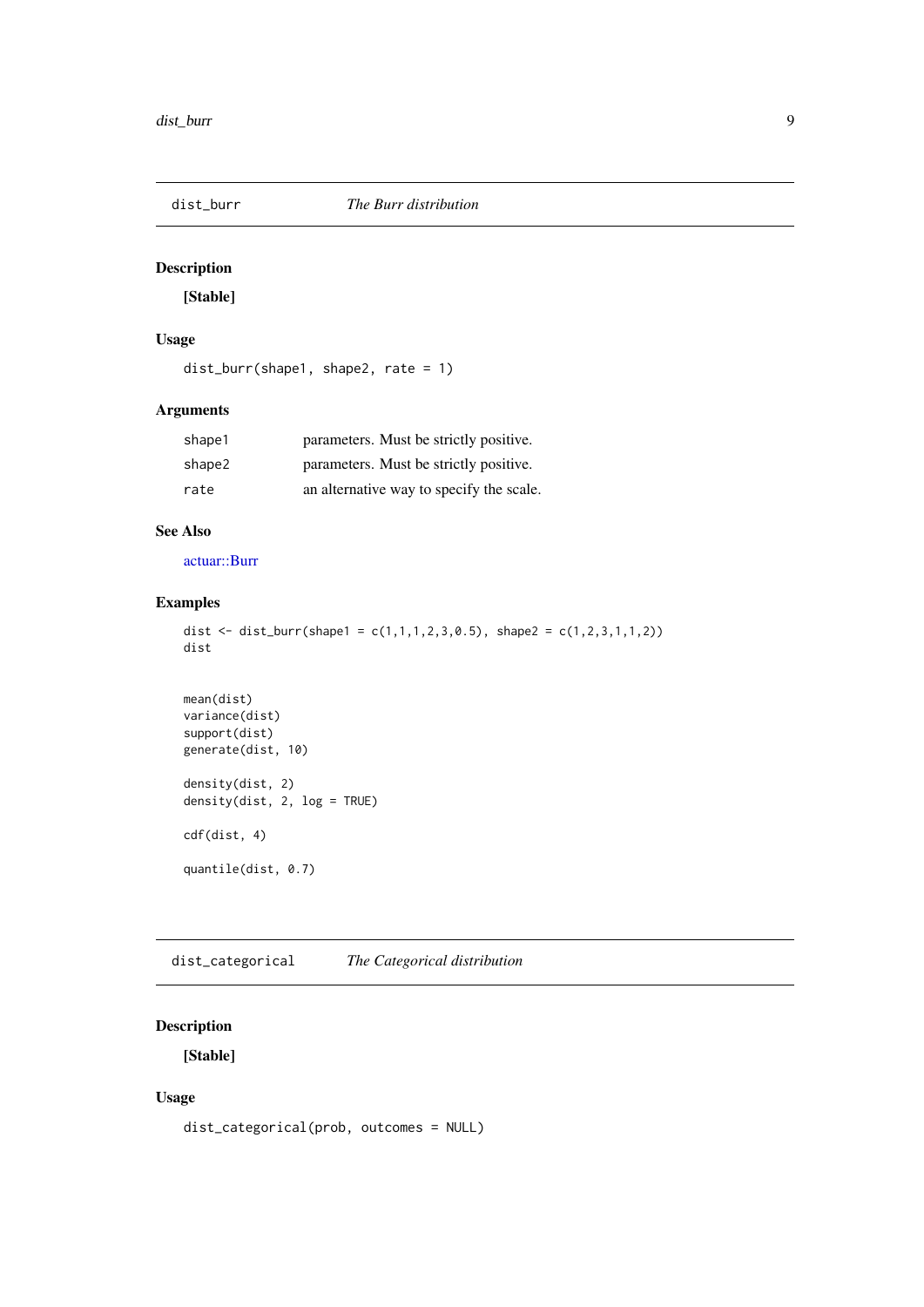#### <span id="page-9-0"></span>Arguments

| prob     | A list of probabilities of observing each outcome category. |
|----------|-------------------------------------------------------------|
| outcomes | The values used to represent each outcome.                  |

#### Details

Categorical distributions are used to represent events with multiple outcomes, such as what number appears on the roll of a dice. This is also referred to as the 'generalised Bernoulli' or 'multinoulli' distribution. The Cateogorical distribution is a special case of the [Multinomial\(\)](#page-0-0) distribution with  $n = 1.$ 

We recommend reading this documentation on <https://pkg.mitchelloharawild.com/distributional/>, where the math will render nicely.

In the following, let X be a Categorical random variable with probability parameters  $p = \{p_1, p_2, \ldots, p_k\}$ .

The Categorical probability distribution is widely used to model the occurance of multiple events. A simple example is the roll of a dice, where  $p = \{1/6, 1/6, 1/6, 1/6, 1/6, 1/6\}$  giving equal chance of observing each number on a 6 sided dice.

Support:  $\{1, \ldots, k\}$ 

Mean: p

Variance:  $p \cdot (1-p) = p \cdot q$ 

Probability mass function (p.m.f):

 $P(X = i) = p_i$ 

#### Cumulative distribution function (c.d.f):

The cdf() of a categorical distribution is undefined as the outcome categories aren't ordered.

#### Examples

```
dist <- dist_categorical(prob = list(c(0.05, 0.5, 0.15, 0.2, 0.1), c(0.3, 0.1, 0.6)))
dist
generate(dist, 10)
density(dist, 2)
density(dist, 2, log = TRUE)
# The outcomes aren't ordered, so many statistics are not applicable.
cdf(dist, 4)
quantile(dist, 0.7)
mean(dist)
variance(dist)
skewness(dist)
kurtosis(dist)
dist <- dist_categorical(
  prob = list(c(0.05, 0.5, 0.15, 0.2, 0.1), c(0.3, 0.1, 0.6)),outcomes = list(letters[1:5], letters[24:26])
\lambdagenerate(dist, 10)
```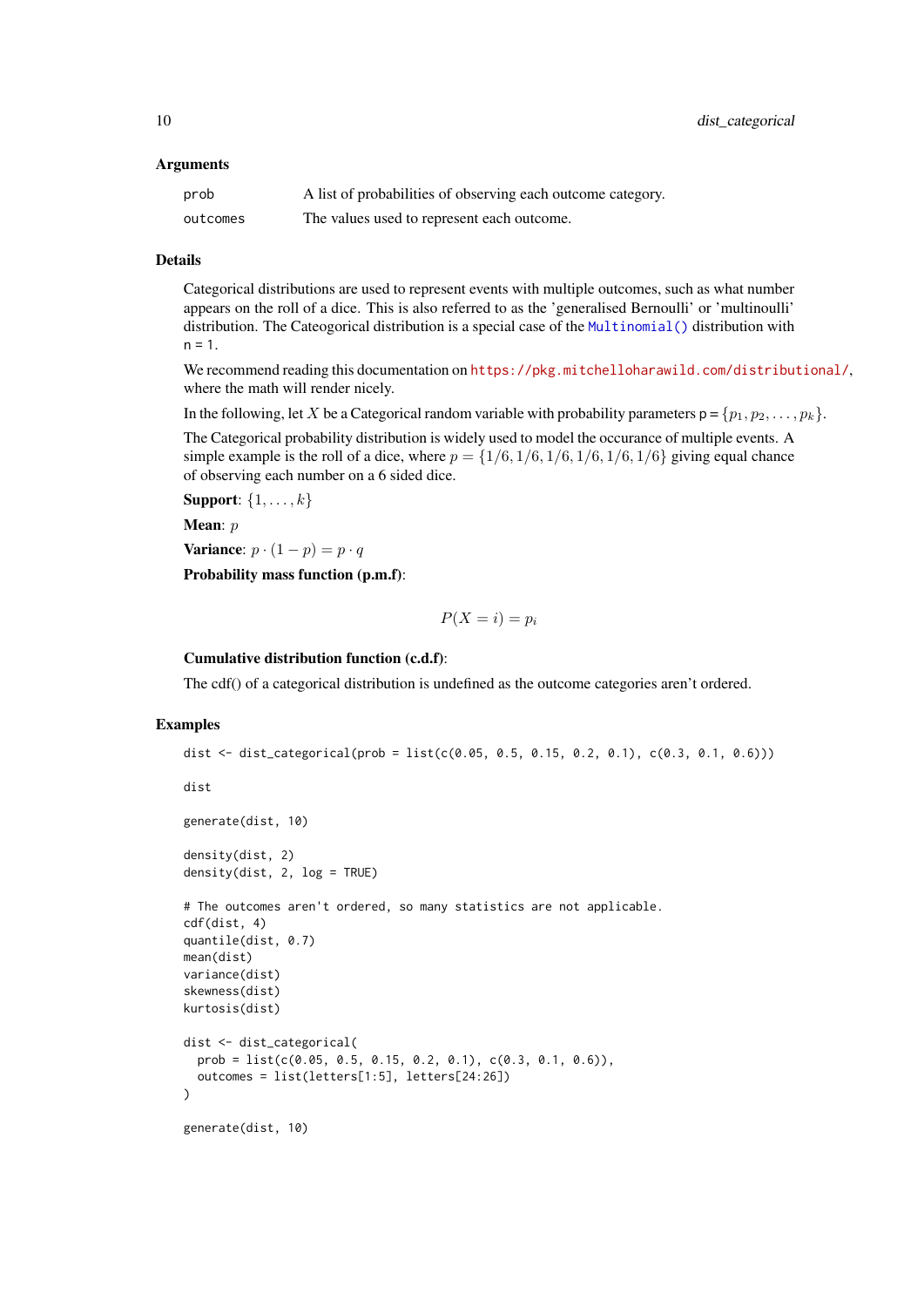#### <span id="page-10-0"></span>dist\_cauchy 11

```
density(dist, "a")
density(dist, "z", log = TRUE)
```
dist\_cauchy *The Cauchy distribution*

#### Description

## [Maturing]

## Usage

dist\_cauchy(location, scale)

## Arguments

| location | location and scale parameters. |
|----------|--------------------------------|
| scale    | location and scale parameters. |

#### Details

The Cauchy distribution is the student's t distribution with one degree of freedom. The Cauchy distribution does not have a well defined mean or variance. Cauchy distributions often appear as priors in Bayesian contexts due to their heavy tails.

We recommend reading this documentation on <https://pkg.mitchelloharawild.com/distributional/>, where the math will render nicely.

In the following, let X be a Cauchy variable with mean location =  $x_0$  and scale =  $\gamma$ .

**Support:**  $R$ , the set of all real numbers

Mean: Undefined.

Variance: Undefined.

Probability density function (p.d.f):

$$
f(x) = \frac{1}{\pi \gamma \left[1 + \left(\frac{x - x_0}{\gamma}\right)^2\right]}
$$

Cumulative distribution function (c.d.f):

$$
F(t) = \frac{1}{\pi} \arctan\left(\frac{t - x_0}{\gamma}\right) + \frac{1}{2}
$$

## Moment generating function (m.g.f):

Does not exist.

## See Also

[stats::Cauchy](#page-0-0)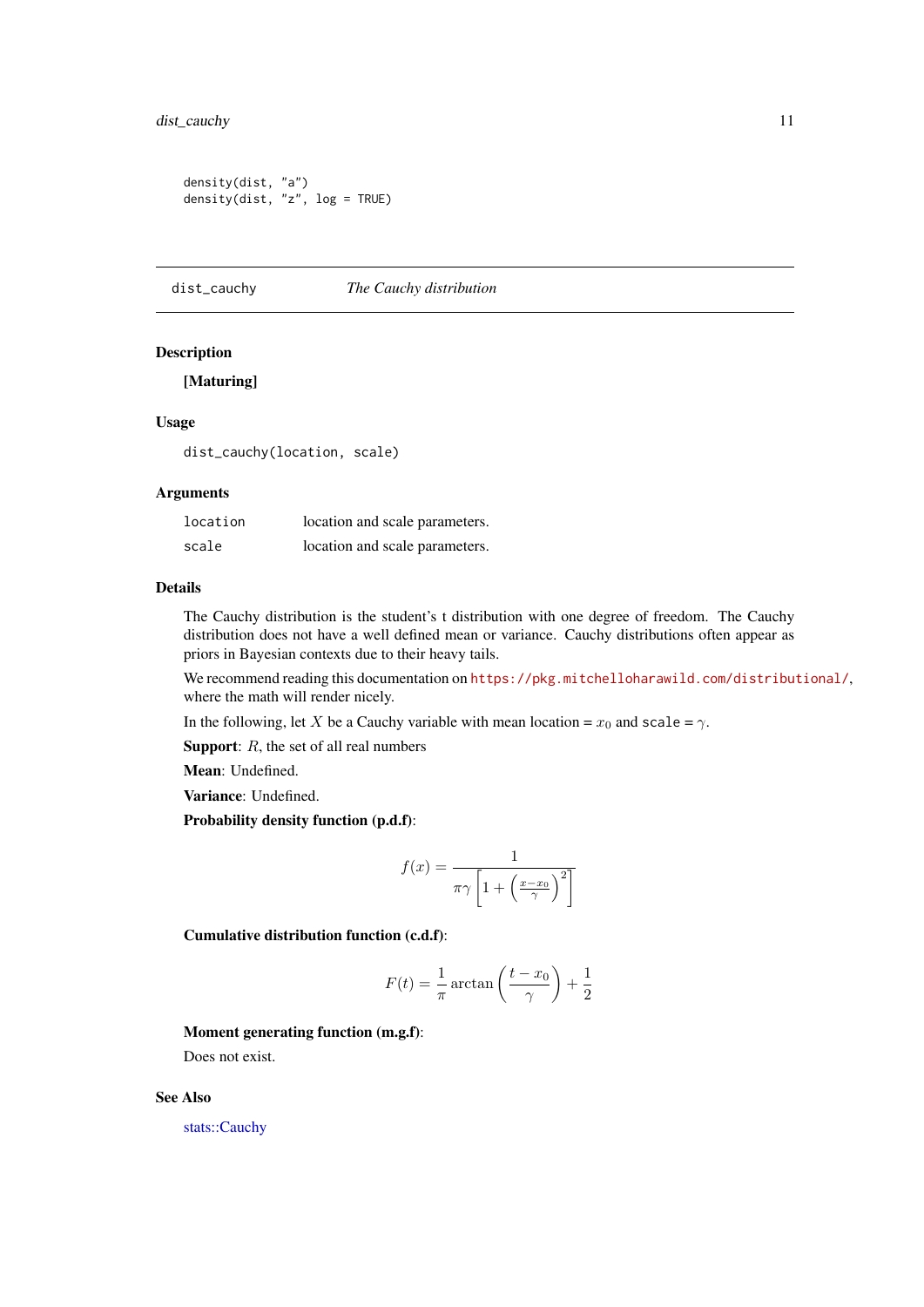## Examples

```
dist <- dist_cauchy(location = c(0, 0, 0, -2), scale = c(0.5, 1, 2, 1))
dist
mean(dist)
variance(dist)
skewness(dist)
kurtosis(dist)
generate(dist, 10)
density(dist, 2)
density(dist, 2, log = TRUE)
cdf(dist, 4)
quantile(dist, 0.7)
```
dist\_chisq *The (non-central) Chi-Squared Distribution*

## Description

[Stable]

#### Usage

 $dist_{chisq}(df, ncp = 0)$ 

## Arguments

| df  | degrees of freedom (non-negative, but can be non-integer). |
|-----|------------------------------------------------------------|
| ncp | non-centrality parameter (non-negative).                   |

## Details

Chi-square distributions show up often in frequentist settings as the sampling distribution of test statistics, especially in maximum likelihood estimation settings.

We recommend reading this documentation on <https://pkg.mitchelloharawild.com/distributional/>, where the math will render nicely.

In the following, let X be a  $\chi^2$  random variable with df = k.

**Support:**  $R^+$ , the set of positive real numbers

Mean:  $k$ 

Variance: 2k

Probability density function (p.d.f):

$$
f(x) = \frac{1}{\sqrt{2\pi\sigma^2}} e^{-(x-\mu)^2/2\sigma^2}
$$

<span id="page-11-0"></span>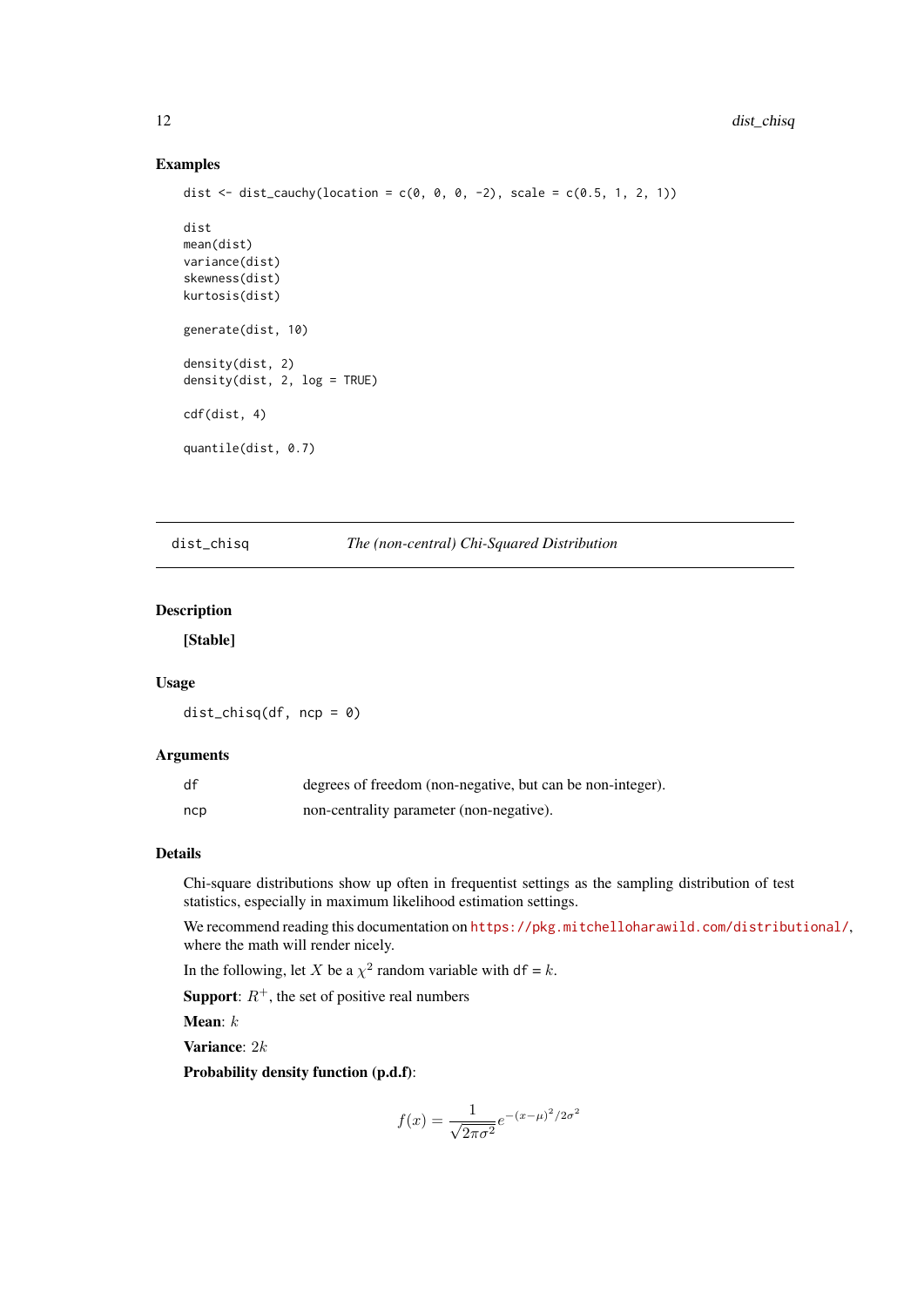#### <span id="page-12-0"></span>Cumulative distribution function (c.d.f):

The cumulative distribution function has the form

$$
F(t) = \int_{-\infty}^{t} \frac{1}{\sqrt{2\pi\sigma^2}} e^{-(x-\mu)^2/2\sigma^2} dx
$$

but this integral does not have a closed form solution and must be approximated numerically. The c.d.f. of a standard normal is sometimes called the "error function". The notation  $\Phi(t)$  also stands for the c.d.f. of a standard normal evaluated at t. Z-tables list the value of  $\Phi(t)$  for various t.

Moment generating function (m.g.f):

$$
E(e^{tX}) = e^{\mu t + \sigma^2 t^2/2}
$$

See Also

[stats::Chisquare](#page-0-0)

#### Examples

```
dist \le dist_chisq(df = c(1,2,3,4,6,9))
dist
mean(dist)
variance(dist)
skewness(dist)
kurtosis(dist)
generate(dist, 10)
density(dist, 2)
density(dist, 2, log = TRUE)
cdf(dist, 4)
quantile(dist, 0.7)
```
dist\_degenerate *The degenerate distribution*

## Description

[Stable]

## Usage

dist\_degenerate(x)

#### Arguments

x The value of the distribution.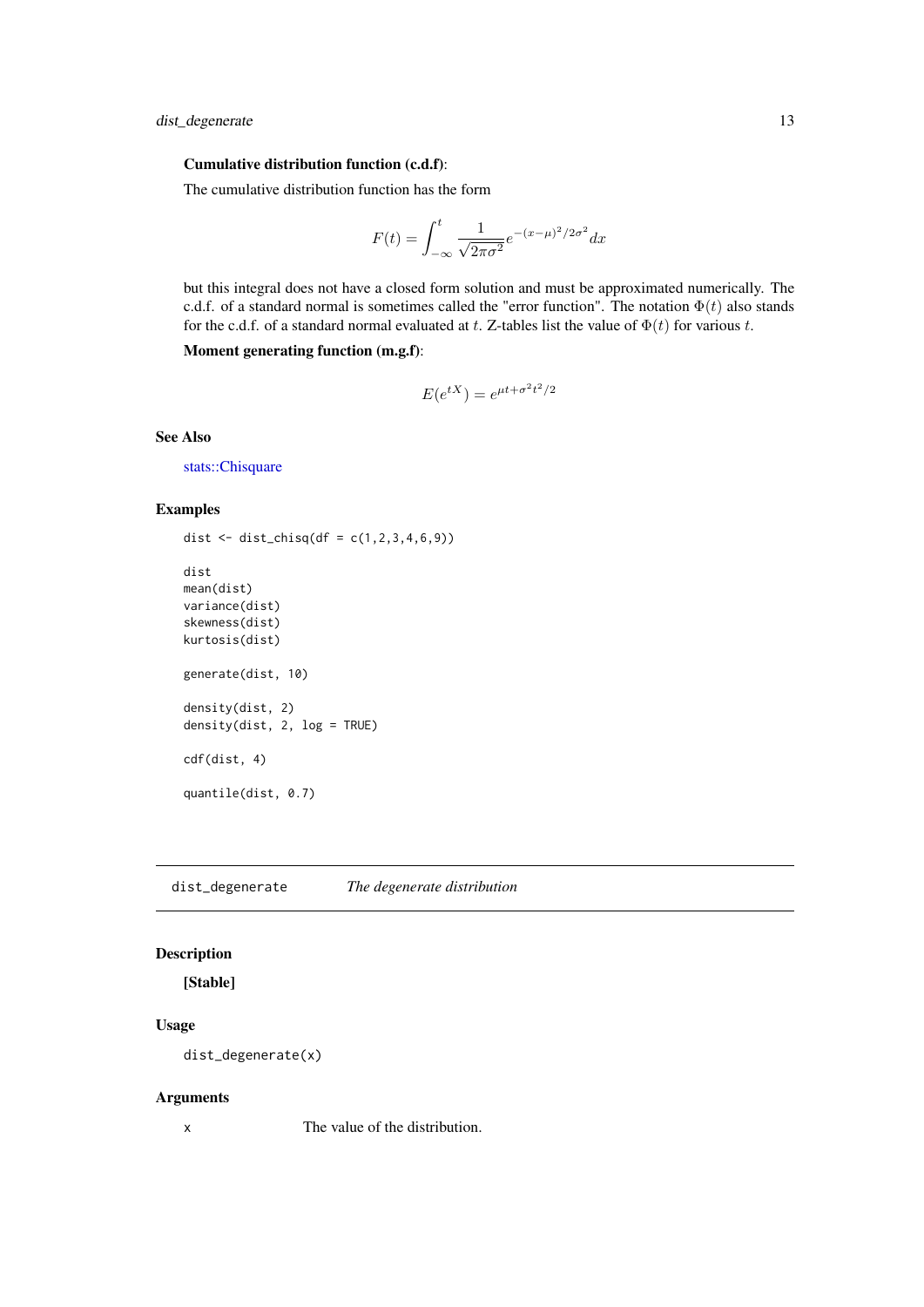## Details

The degenerate distribution takes a single value which is certain to be observed. It takes a single parameter, which is the value that is observed by the distribution.

We recommend reading this documentation on <https://pkg.mitchelloharawild.com/distributional/>, where the math will render nicely.

In the following, let X be a degenerate random variable with value  $x = k_0$ .

**Support:**  $R$ , the set of all real numbers

**Mean**:  $k_0$ 

Variance: 0

Probability density function (p.d.f):

$$
f(x) = 1 for x = k_0
$$

$$
f(x) = 0 for x \neq k_0
$$

Cumulative distribution function (c.d.f):

The cumulative distribution function has the form

$$
F(x) = 0 \text{ for } x < k_0
$$
\n
$$
F(x) = 1 \text{ for } x \ge k_0
$$

Moment generating function (m.g.f):

$$
E(e^{tX}) = e^{k_0 t}
$$

## Examples

 $dist\_degenerate(x = 1:5)$ 

dist\_exponential *The Exponential Distribution*

#### Description

[Stable]

## Usage

dist\_exponential(rate)

#### Arguments

rate vector of rates.

#### See Also

[stats::Exponential](#page-0-0)

<span id="page-13-0"></span>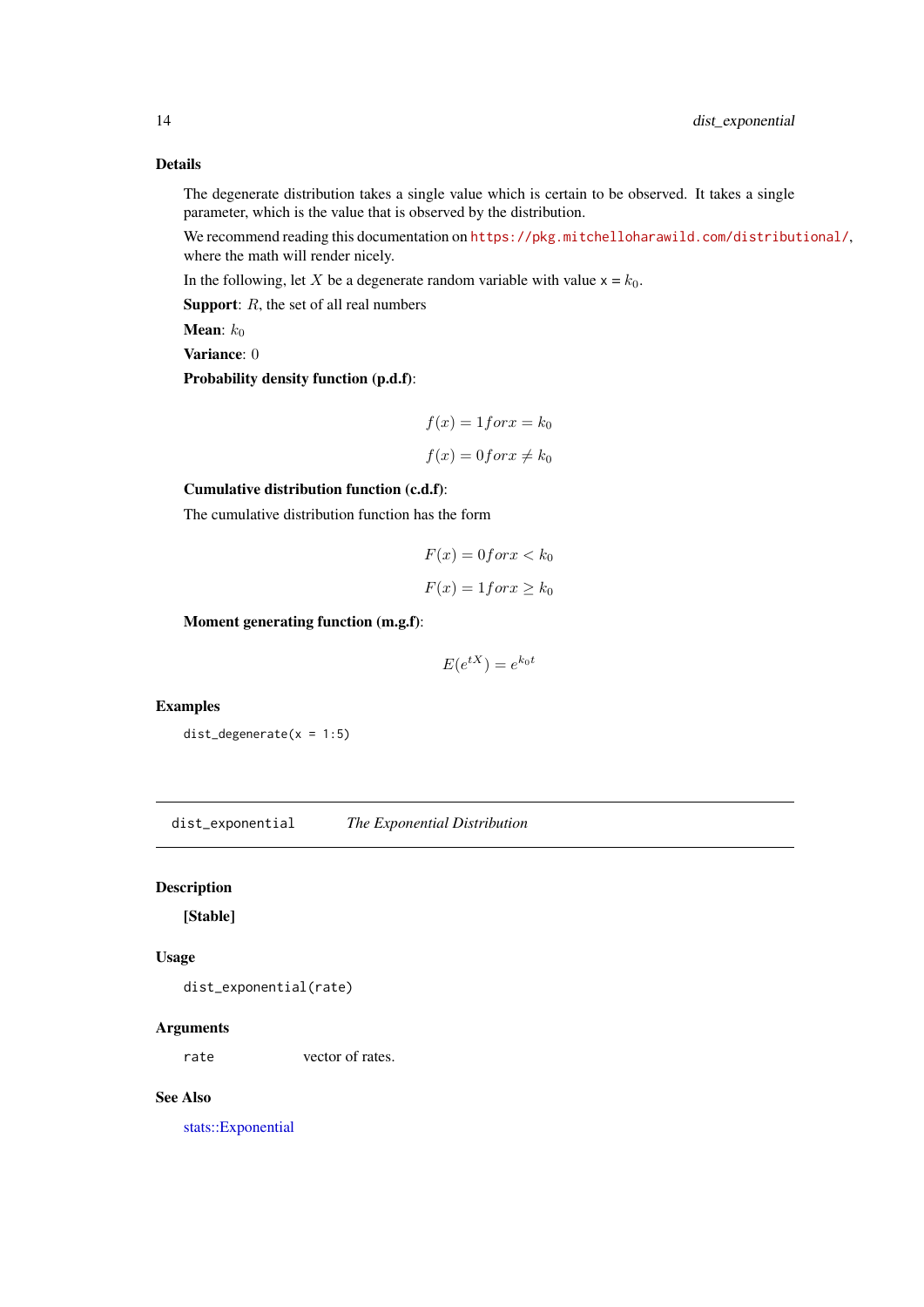#### <span id="page-14-0"></span>dist\_f  $\qquad \qquad$  15

## Examples

```
dist \le dist_exponential(rate = c(2, 1, 2/3))
dist
mean(dist)
variance(dist)
skewness(dist)
kurtosis(dist)
generate(dist, 10)
density(dist, 2)
density(dist, 2, log = TRUE)
cdf(dist, 4)
quantile(dist, 0.7)
```
## dist\_f *The F Distribution*

## Description

## [Stable]

## Usage

dist\_f(df1, df2, ncp = NULL)

## Arguments

| df1 | degrees of freedom. Inf is allowed.                            |
|-----|----------------------------------------------------------------|
| df2 | degrees of freedom. Inf is allowed.                            |
| ncp | non-centrality parameter. If omitted the central F is assumed. |

## Details

We recommend reading this documentation on <https://pkg.mitchelloharawild.com/distributional/>, where the math will render nicely.

In the following, let X be a Gamma random variable with parameters shape =  $\alpha$  and rate =  $\beta$ .

Support:  $x \in (0, \infty)$ 

Mean:  $\frac{\alpha}{\beta}$ Variance:  $\frac{\alpha}{\beta^2}$ 

Probability density function (p.m.f):

$$
f(x) = \frac{\beta^{\alpha}}{\Gamma(\alpha)} x^{\alpha - 1} e^{-\beta x}
$$

Cumulative distribution function (c.d.f):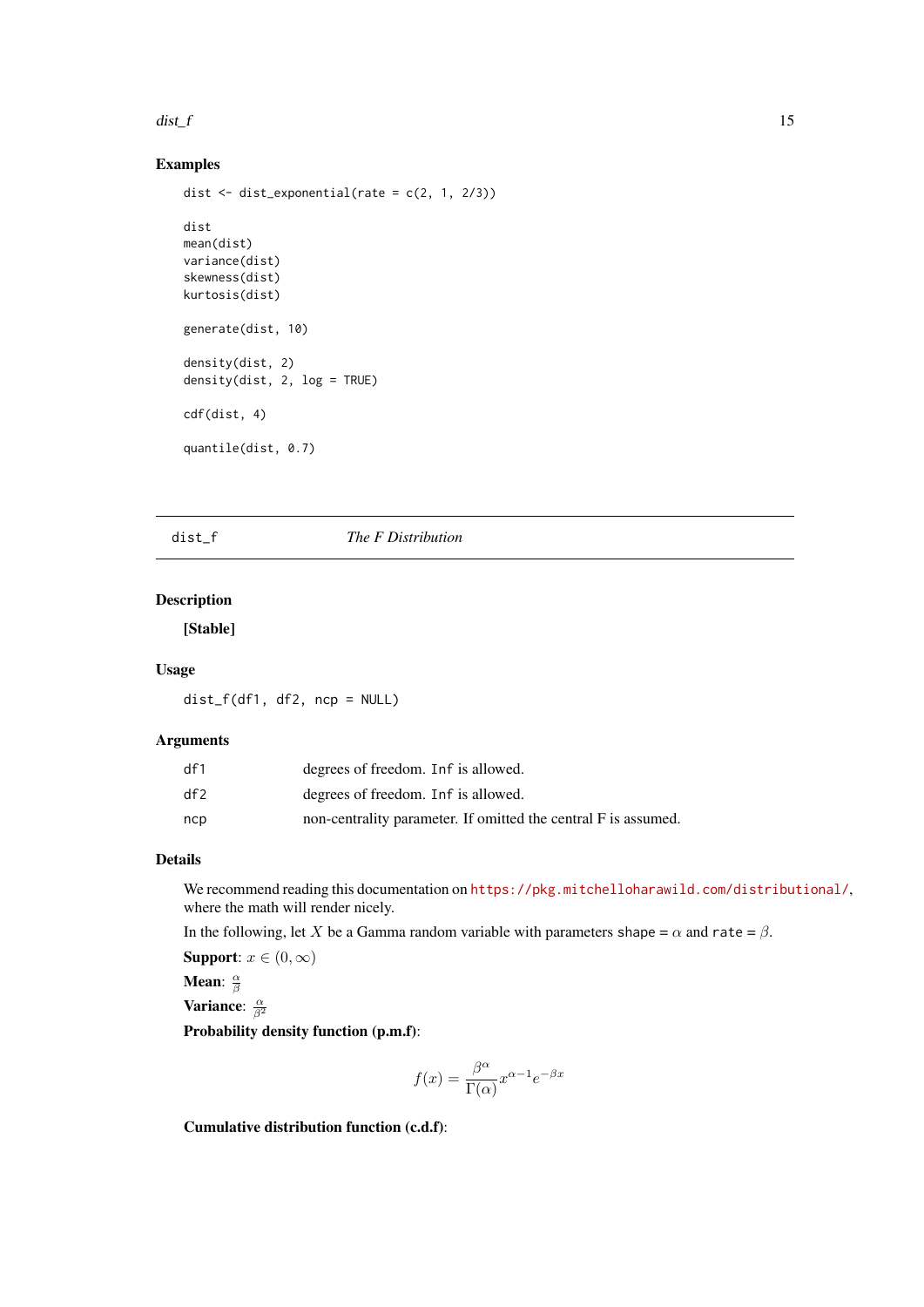<span id="page-15-0"></span>16 dist\_gamma

$$
f(x) = \frac{\Gamma(\alpha, \beta x)}{\Gamma \alpha}
$$

Moment generating function (m.g.f):

$$
E(e^{tX}) = \left(\frac{\beta}{\beta - t}\right)^{\alpha}, \, t < \beta
$$

See Also

[stats::FDist](#page-0-0)

## Examples

```
dist <- dist_f(df1 = c(1,2,5,10,100), df2 = c(1,1,2,1,100))
dist
mean(dist)
variance(dist)
skewness(dist)
kurtosis(dist)
generate(dist, 10)
density(dist, 2)
density(dist, 2, log = TRUE)
cdf(dist, 4)
quantile(dist, 0.7)
```
dist\_gamma *The Gamma distribution*

## Description

[Stable]

## Usage

dist\_gamma(shape, rate)

## Arguments

| shape | shape and scale parameters. Must be positive, scale strictly. |
|-------|---------------------------------------------------------------|
| rate  | an alternative way to specify the scale.                      |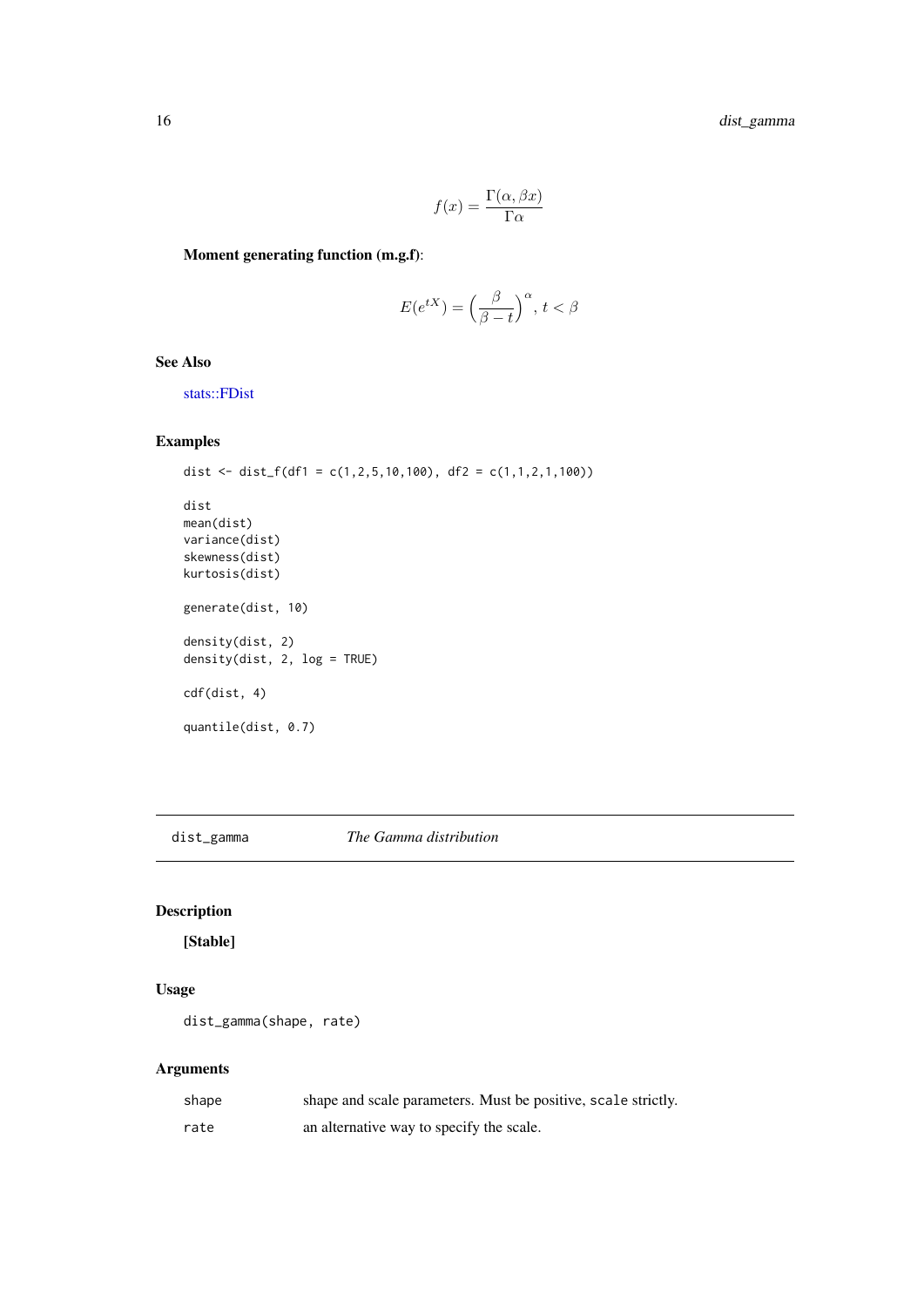<span id="page-16-0"></span>dist\_gamma 17

#### Details

Several important distributions are special cases of the Gamma distribution. When the shape parameter is 1, the Gamma is an exponential distribution with parameter  $1/\beta$ . When the shape  $= n/2$ and  $rate = 1/2$ , the Gamma is a equivalent to a chi squared distribution with n degrees of freedom. Moreover, if we have  $X_1$  is  $Gamma(\alpha_1, \beta)$  and  $X_2$  is  $Gamma(\alpha_2, \beta)$ , a function of these two variables of the form  $\frac{X_1}{X_1+X_2}$   $Beta(\alpha_1, \alpha_2)$ . This last property frequently appears in another distributions, and it has extensively been used in multivariate methods. More about the Gamma distribution will be added soon.

We recommend reading this documentation on <https://pkg.mitchelloharawild.com/distributional/>, where the math will render nicely.

In the following, let X be a Gamma random variable with parameters shape =  $\alpha$  and rate =  $\beta$ .

Support:  $x \in (0, \infty)$ 

Mean:  $\frac{\alpha}{\beta}$ 

Variance:  $\frac{\alpha}{\beta^2}$ 

Probability density function (p.m.f):

$$
f(x) = \frac{\beta^{\alpha}}{\Gamma(\alpha)} x^{\alpha - 1} e^{-\beta x}
$$

Cumulative distribution function (c.d.f):

$$
f(x) = \frac{\Gamma(\alpha, \beta x)}{\Gamma \alpha}
$$

Moment generating function (m.g.f):

$$
E(e^{tX}) = \left(\frac{\beta}{\beta - t}\right)^{\alpha}, \, t < \beta
$$

See Also

[stats::GammaDist](#page-0-0)

#### Examples

```
dist <- dist_gamma(shape = c(1, 2, 3, 5, 9, 7.5, 0.5), rate = c(0.5, 0.5, 0.5, 1, 2, 1, 1))
```

```
dist
mean(dist)
variance(dist)
skewness(dist)
kurtosis(dist)
generate(dist, 10)
density(dist, 2)
density(dist, 2, log = TRUE)
cdf(dist, 4)
quantile(dist, 0.7)
```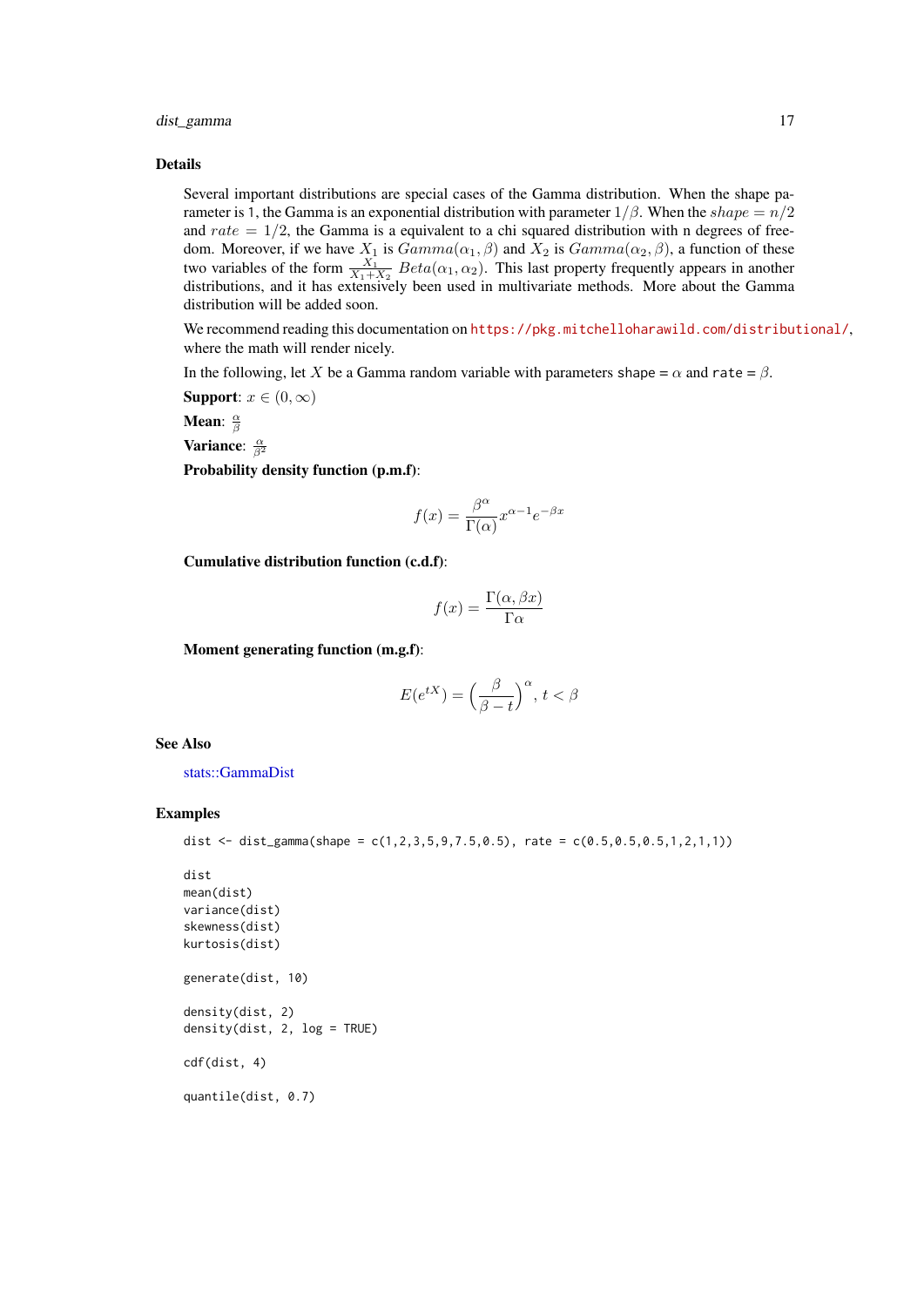<span id="page-17-0"></span>

The Geometric distribution can be thought of as a generalization of the [dist\\_bernoulli\(\)](#page-4-1) distribution where we ask: "if I keep flipping a coin with probability p of heads, what is the probability I need k flips before I get my first heads?" The Geometric distribution is a special case of Negative Binomial distribution. [Stable]

#### Usage

dist\_geometric(prob)

#### Arguments

prob probability of success in each trial.  $0 < \text{prob} \leq 1$ .

#### Details

We recommend reading this documentation on <https://pkg.mitchelloharawild.com/distributional/>, where the math will render nicely.

In the following, let X be a Geometric random variable with success probability  $p = p$ . Note that there are multiple parameterizations of the Geometric distribution.

Support:  $0 < p < 1, x = 0, 1, ...$ 

Mean:  $\frac{1-p}{p}$ 

Variance:  $\frac{1-p}{p^2}$ 

Probability mass function (p.m.f):

$$
P(X = x) = p(1 - p)^x,
$$

Cumulative distribution function (c.d.f):

$$
P(X \le x) = 1 - (1 - p)^{x+1}
$$

Moment generating function (m.g.f):

$$
E(e^{tX}) = \frac{pe^t}{1 - (1 - p)e^t}
$$

See Also

[stats::Geometric](#page-0-0)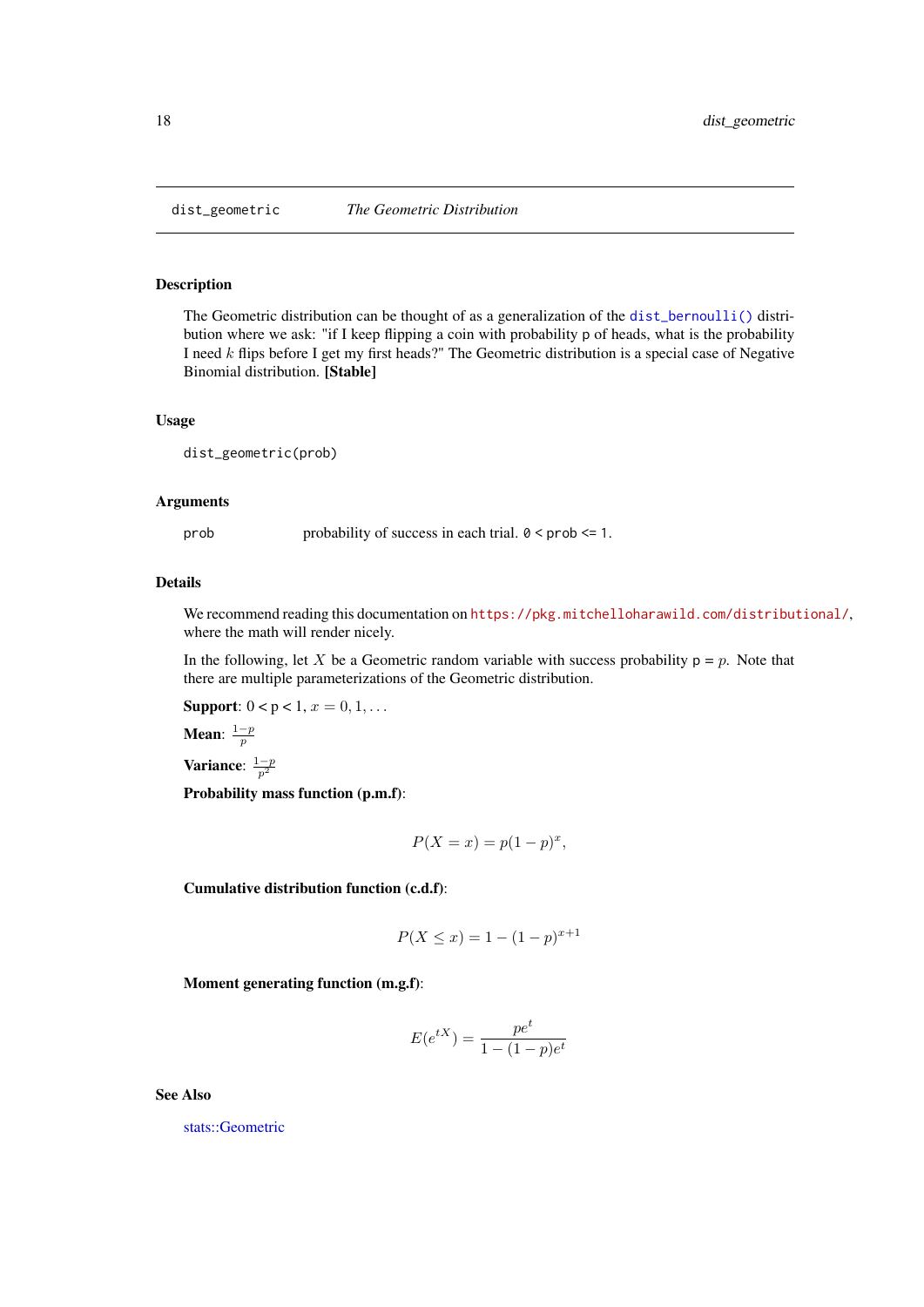#### <span id="page-18-0"></span>dist\_gumbel 19

#### Examples

```
dist \le dist_geometric(prob = c(0.2, 0.5, 0.8))
dist
mean(dist)
variance(dist)
skewness(dist)
kurtosis(dist)
generate(dist, 10)
density(dist, 2)
density(dist, 2, log = TRUE)
cdf(dist, 4)
quantile(dist, 0.7)
```
dist\_gumbel *The Gumbel distribution*

## Description

[Stable]

#### Usage

dist\_gumbel(alpha, scale)

#### Arguments

| alpha | location parameter.                   |
|-------|---------------------------------------|
| scale | parameter. Must be strictly positive. |

## Details

The Gumbel distribution is a special case of the Generalized Extreme Value distribution, obtained when the GEV shape parameter  $\xi$  is equal to 0. It may be referred to as a type I extreme value distribution.

We recommend reading this documentation on <https://pkg.mitchelloharawild.com/distributional/>, where the math will render nicely.

In the following, let X be a Gumbel random variable with location parameter  $mu = \mu$ , scale parameter sigma =  $\sigma$ .

Support: R, the set of all real numbers.

**Mean:**  $\mu + \sigma \gamma$ , where  $\gamma$  is Euler's constant, approximately equal to 0.57722.

**Median:**  $\mu - \sigma \ln(\ln 2)$ .

Variance:  $\sigma^2 \pi^2/6$ .

Probability density function (p.d.f):

 $f(x) = \sigma^{-1} \exp[-(x - \mu)/\sigma] \exp\{-\exp[-(x - \mu)/\sigma]\}$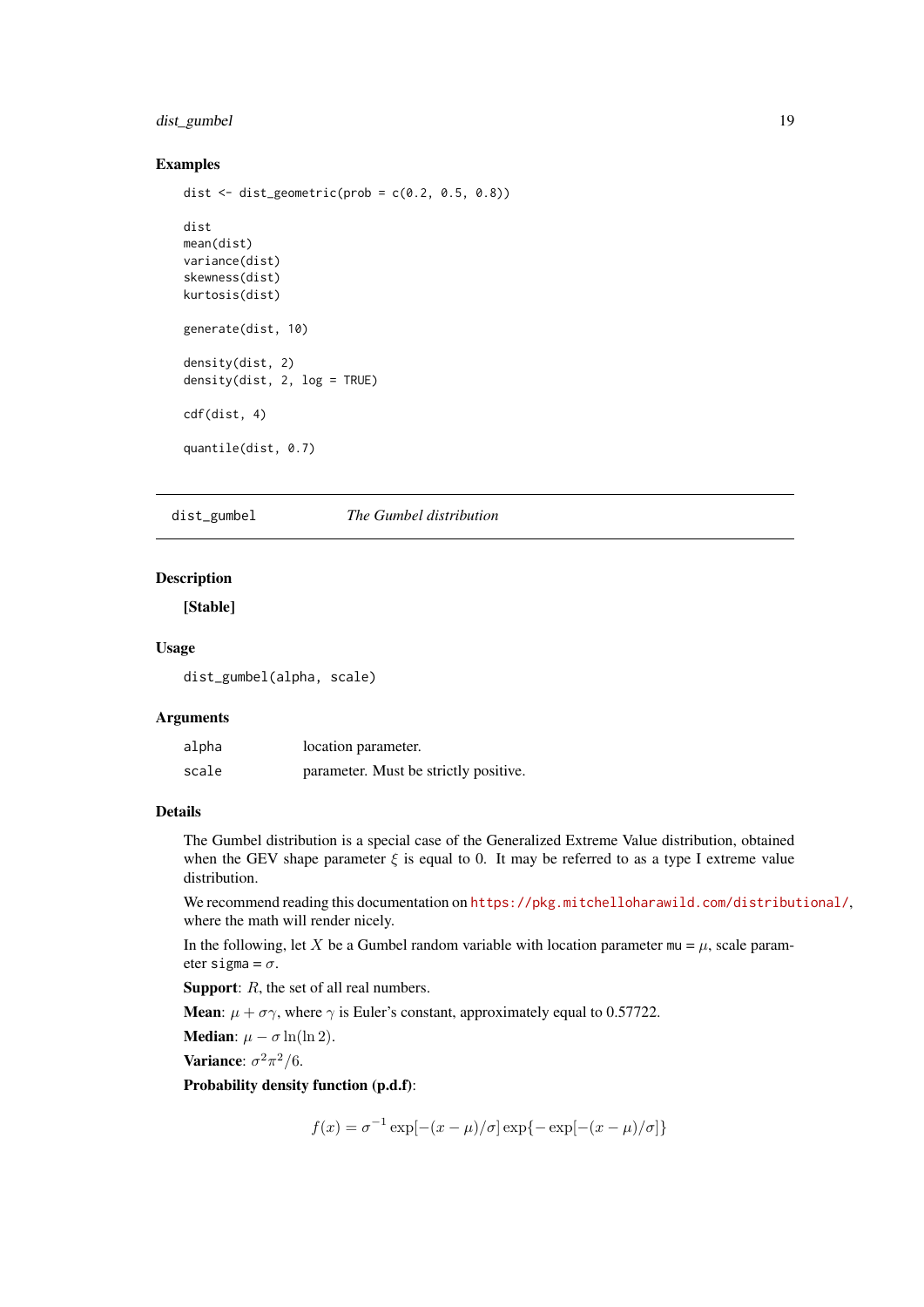<span id="page-19-0"></span>for  $x$  in  $R$ , the set of all real numbers.

Cumulative distribution function (c.d.f):

In the  $\xi = 0$  (Gumbel) special case

$$
F(x) = \exp\{-\exp[-(x-\mu)/\sigma]\}
$$

for  $x$  in  $R$ , the set of all real numbers.

## See Also

[actuar::Gumbel](#page-0-0)

## Examples

```
dist <- dist_gumbel(alpha = c(0.5, 1, 1.5, 3), scale = c(2, 2, 3, 4))
dist
mean(dist)
variance(dist)
skewness(dist)
kurtosis(dist)
support(dist)
generate(dist, 10)
density(dist, 2)
density(dist, 2, log = TRUE)
cdf(dist, 4)
quantile(dist, 0.7)
```
dist\_hypergeometric *The Hypergeometric distribution*

## Description

[Stable]

#### Usage

dist\_hypergeometric(m, n, k)

## Arguments

| m | The number of type I elements available.  |
|---|-------------------------------------------|
| n | The number of type II elements available. |
| k | The size of the sample taken.             |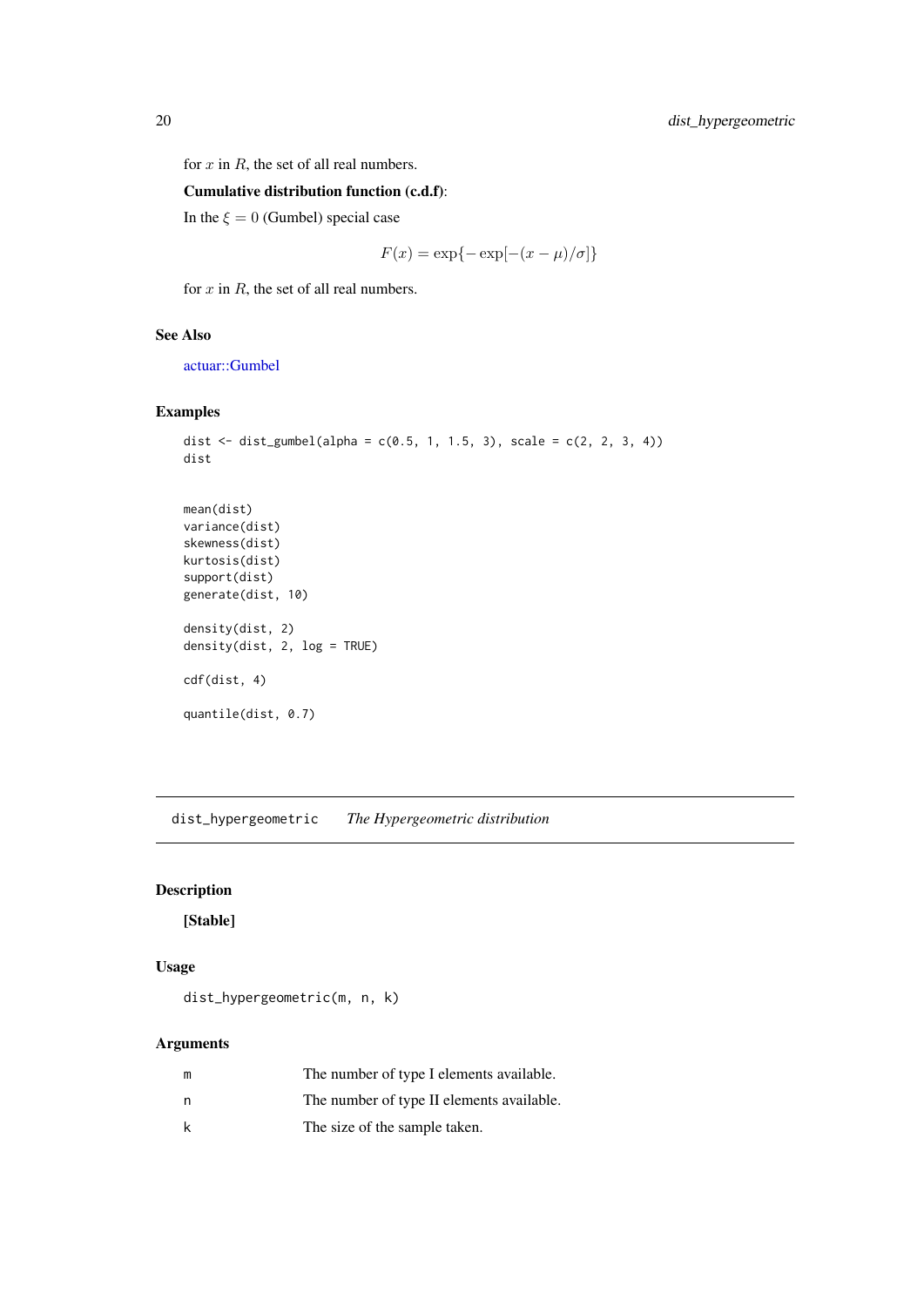#### <span id="page-20-0"></span>Details

To understand the HyperGeometric distribution, consider a set of  $r$  objects, of which  $m$  are of the type I and n are of the type II. A sample with size  $k (k < r)$  with no replacement is randomly chosen. The number of observed type I elements observed in this sample is set to be our random variable X.

We recommend reading this documentation on <https://pkg.mitchelloharawild.com/distributional/>, where the math will render nicely.

In the following, let X be a HyperGeometric random variable with success probability  $p = p$  $m/(m+n)$ .

**Support:**  $x \in \{ \max(0, k - n), \dots, \min(k, m) \}$ **Mean**:  $\frac{km}{n+m} = kp$ 

Variance:  $\frac{km(n)(n+m-k)}{(n+m)^2(n+m-1)}$  $\frac{k m(n)(n+m-k)}{(n+m)^2(n+m-1)} = k p(1-p)(1-\frac{k-1}{m+n-1})$ 

Probability mass function (p.m.f):

$$
P(X = x) = \frac{\binom{m}{x}\binom{n}{k-x}}{\binom{m+n}{k}}
$$

Cumulative distribution function (c.d.f):

$$
P(X \le k) \approx \Phi\left(\frac{x - kp}{\sqrt{kp(1 - p)}}\right)
$$

#### See Also

[stats::Hypergeometric](#page-0-0)

#### Examples

```
dist <- dist_hypergeometric(m = rep(500, 3), n = c(50, 60, 70), k = c(100, 200, 300))
```

```
dist
mean(dist)
variance(dist)
skewness(dist)
kurtosis(dist)
generate(dist, 10)
density(dist, 2)
density(dist, 2, log = TRUE)
cdf(dist, 4)
quantile(dist, 0.7)
```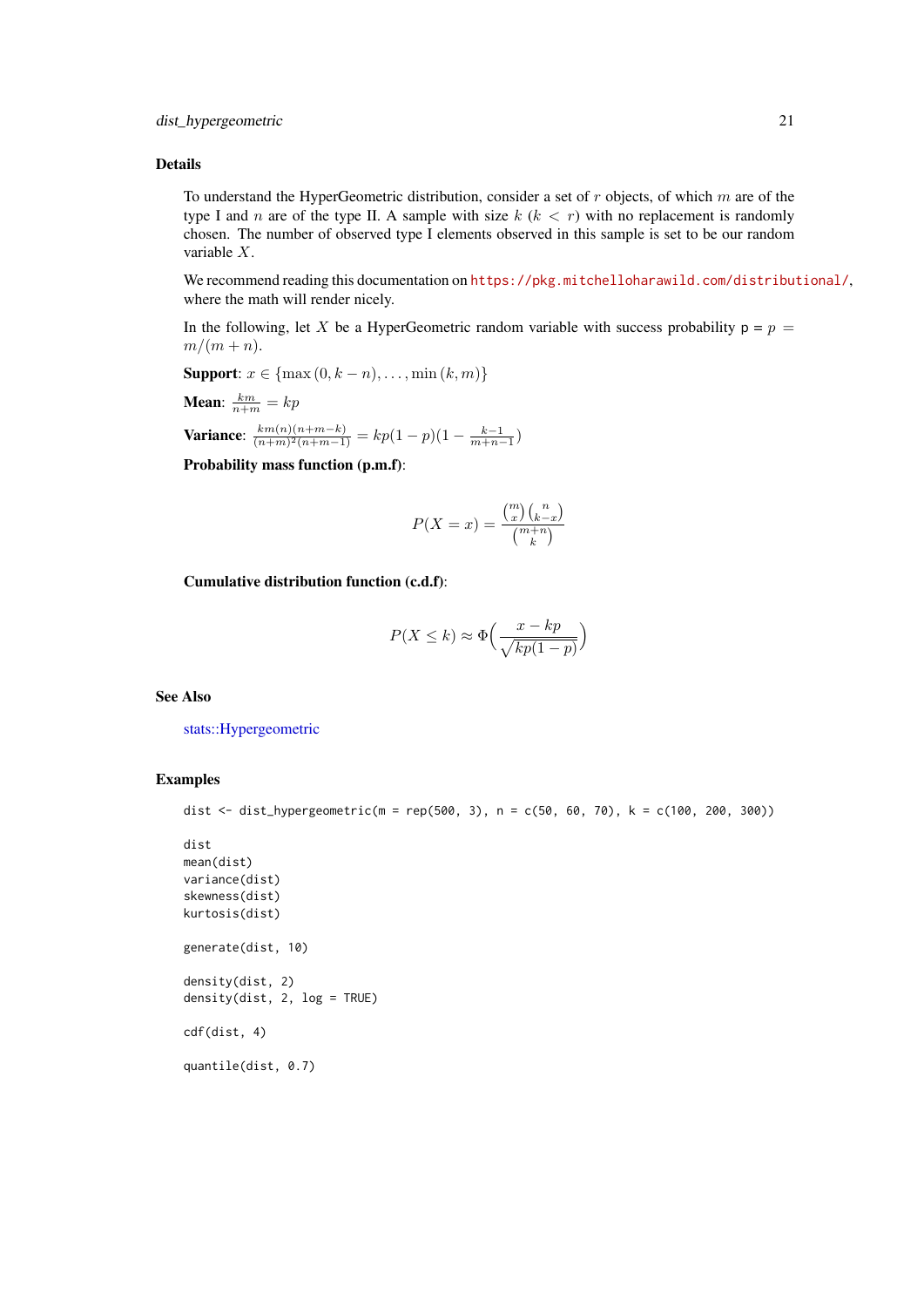<span id="page-21-0"></span>

## [Maturing]

## Usage

dist\_inflated(dist, prob,  $x = 0$ )

## Arguments

| dist         | The distribution(s) to inflate.                                     |
|--------------|---------------------------------------------------------------------|
| prob         | The added probability of observing x.                               |
| $\mathsf{x}$ | The value to inflate. The default of $x = 0$ is for zero-inflation. |

```
dist_inverse_exponential
```

```
The Inverse Exponential distribution
```
## Description

[Stable]

#### Usage

```
dist_inverse_exponential(rate)
```
## Arguments

rate an alternative way to specify the scale.

## See Also

[actuar::InverseExponential](#page-0-0)

## Examples

dist <- dist\_inverse\_exponential(rate = 1:5) dist

```
mean(dist)
variance(dist)
support(dist)
generate(dist, 10)
density(dist, 2)
density(dist, 2, log = TRUE)
```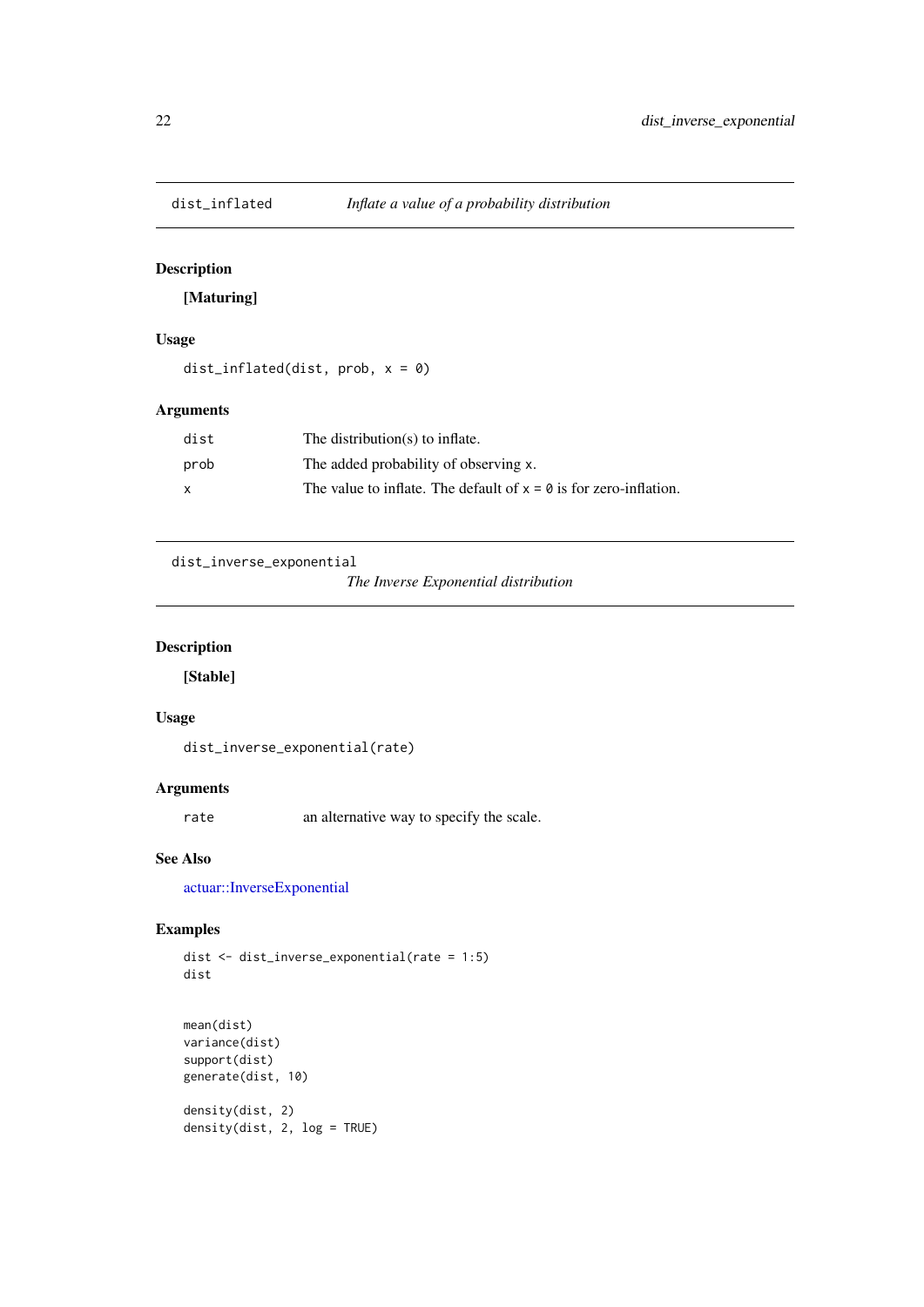```
cdf(dist, 4)
```

```
quantile(dist, 0.7)
```
dist\_inverse\_gamma *The Inverse Gamma distribution*

## Description

[Stable]

## Usage

```
dist_inverse_gamma(shape, rate = 1/scale, scale)
```
## Arguments

| shape | parameters. Must be strictly positive.   |
|-------|------------------------------------------|
| rate  | an alternative way to specify the scale. |
| scale | parameters. Must be strictly positive.   |

## See Also

[actuar::InverseGamma](#page-0-0)

## Examples

```
dist \le dist_inverse_gamma(shape = c(1,2,3,3), rate = c(1,1,1,2))
dist
```

```
mean(dist)
variance(dist)
support(dist)
generate(dist, 10)
density(dist, 2)
density(dist, 2, log = TRUE)
cdf(dist, 4)
quantile(dist, 0.7)
```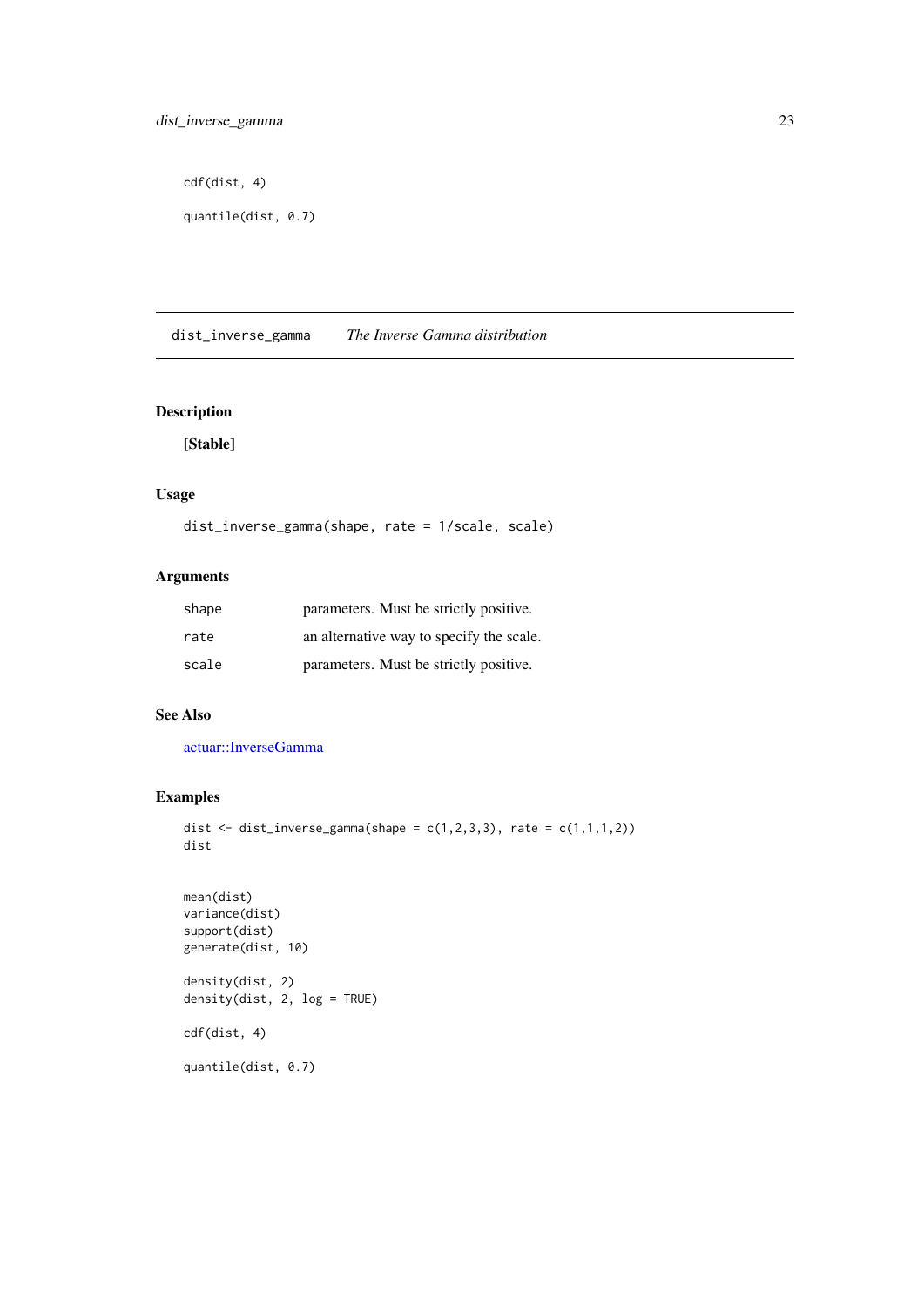<span id="page-23-0"></span>dist\_inverse\_gaussian *The Inverse Gaussian distribution*

## Description

## [Stable]

## Usage

dist\_inverse\_gaussian(mean, shape)

## Arguments

| mean  | parameters. Must be strictly positive. Infinite values are supported. |
|-------|-----------------------------------------------------------------------|
| shape | parameters. Must be strictly positive. Infinite values are supported. |

## See Also

[actuar::InverseGaussian](#page-0-0)

## Examples

```
dist <- dist_inverse_gaussian(mean = c(1,1,1,3,3), shape = c(0.2, 1, 3, 0.2, 1))
dist
```

```
mean(dist)
variance(dist)
support(dist)
generate(dist, 10)
density(dist, 2)
density(dist, 2, log = TRUE)
cdf(dist, 4)
quantile(dist, 0.7)
```
dist\_logarithmic *The Logarithmic distribution*

## Description

[Stable]

## Usage

dist\_logarithmic(prob)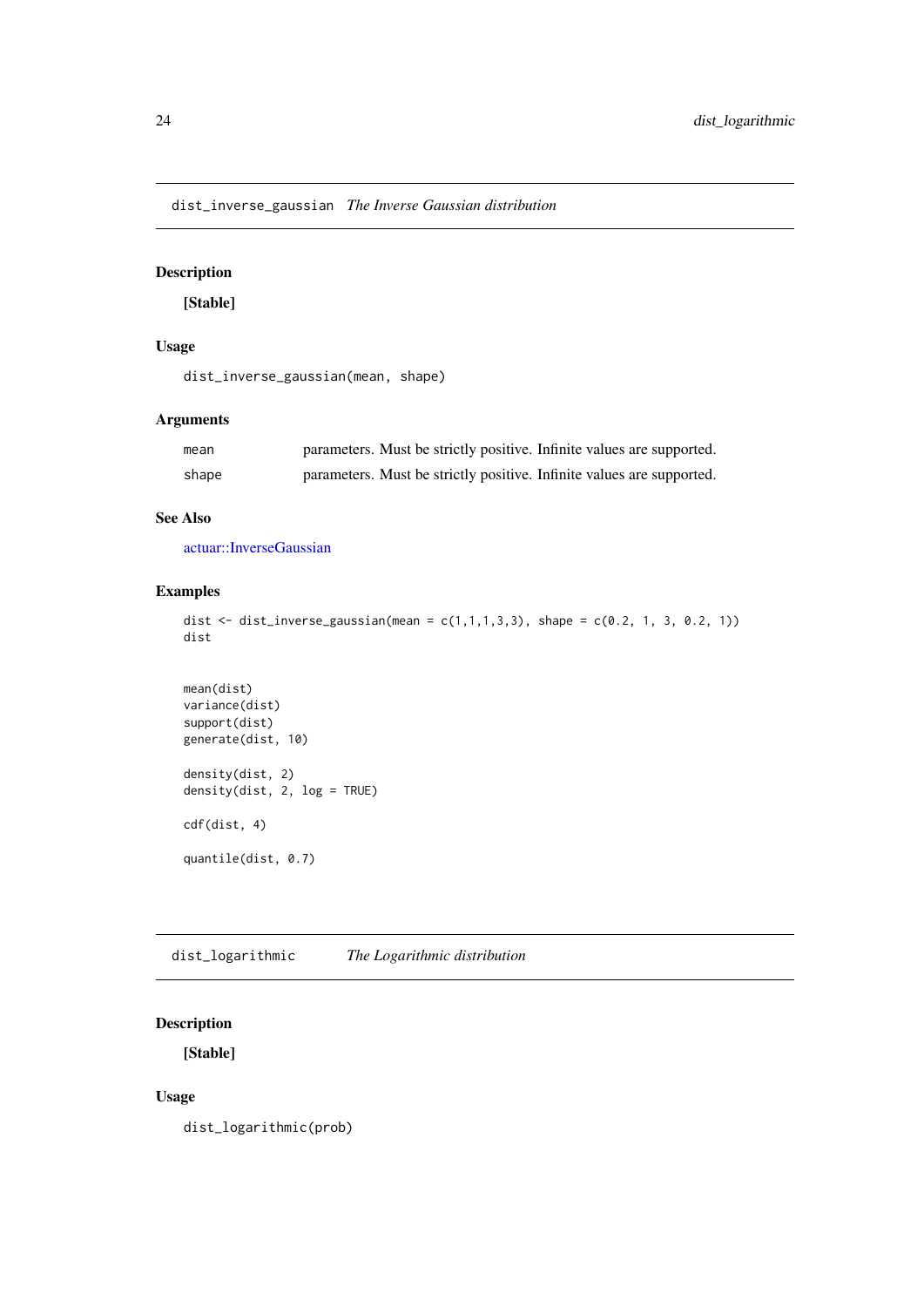#### <span id="page-24-0"></span>dist\_logistic 25

## Arguments

prob parameter.  $0 \leq p$  prob < 1.

## See Also

[actuar::Logarithmic](#page-0-0)

## Examples

```
dist \le dist_logarithmic(prob = c(0.33, 0.66, 0.99))
dist
mean(dist)
variance(dist)
support(dist)
generate(dist, 10)
density(dist, 2)
density(dist, 2, \log = TRUE)
cdf(dist, 4)
quantile(dist, 0.7)
```
dist\_logistic *The Logistic distribution*

## Description

[Stable]

## Usage

```
dist_logistic(location, scale)
```
#### Arguments

| location | location and scale parameters. |
|----------|--------------------------------|
| scale    | location and scale parameters. |

## Details

A continuous distribution on the real line. For binary outcomes the model given by  $P(Y = 1|X) =$  $F(X\beta)$  where F is the Logistic [cdf\(\)](#page-2-1) is called *logistic regression*.

We recommend reading this documentation on <https://pkg.mitchelloharawild.com/distributional/>, where the math will render nicely.

In the following, let X be a Logistic random variable with location =  $\mu$  and scale = s.

**Support:**  $R$ , the set of all real numbers

Mean:  $\mu$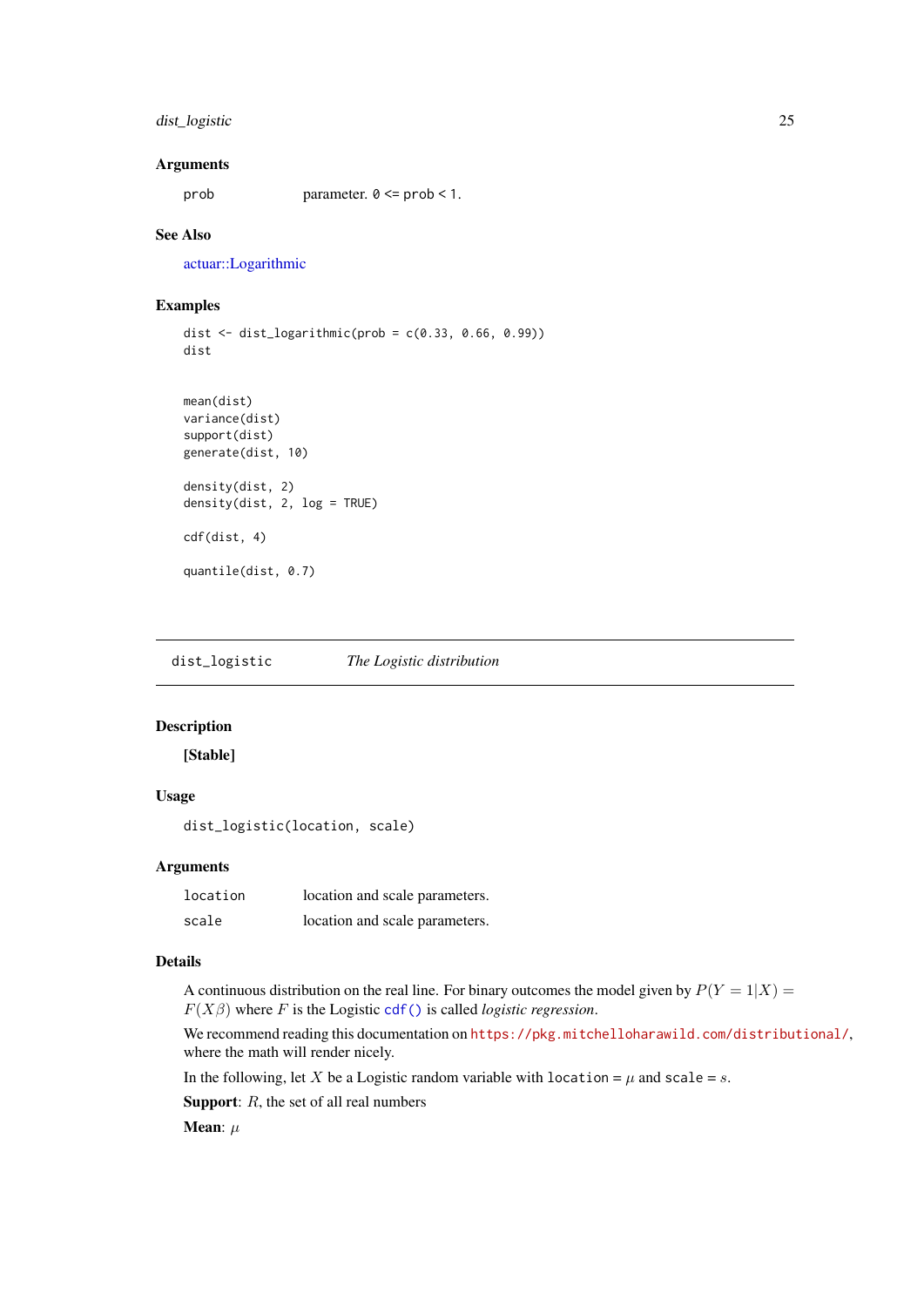Variance:  $s^2\pi^2/3$ 

Probability density function (p.d.f):

$$
f(x) = \frac{e^{-(\frac{x-\mu}{s})}}{s[1 + \exp(-(\frac{x-\mu}{s}))]^2}
$$

Cumulative distribution function (c.d.f):

$$
F(t) = \frac{1}{1 + e^{-(\frac{t - \mu}{s})}}
$$

Moment generating function (m.g.f):

$$
E(e^{tX}) = e^{\mu t} \beta (1 - st, 1 + st)
$$

where  $\beta(x, y)$  is the Beta function.

#### See Also

[stats::Logistic](#page-0-0)

## Examples

dist  $\le$  dist\_logistic(location = c(5,9,9,6,2), scale = c(2,3,4,2,1))

```
dist
mean(dist)
variance(dist)
skewness(dist)
kurtosis(dist)
generate(dist, 10)
density(dist, 2)
density(dist, 2, log = TRUE)
cdf(dist, 4)
quantile(dist, 0.7)
```
dist\_lognormal *The log-normal distribution*

## Description

[Stable]

## Usage

dist\_lognormal(mu = 0, sigma = 1)

<span id="page-25-0"></span>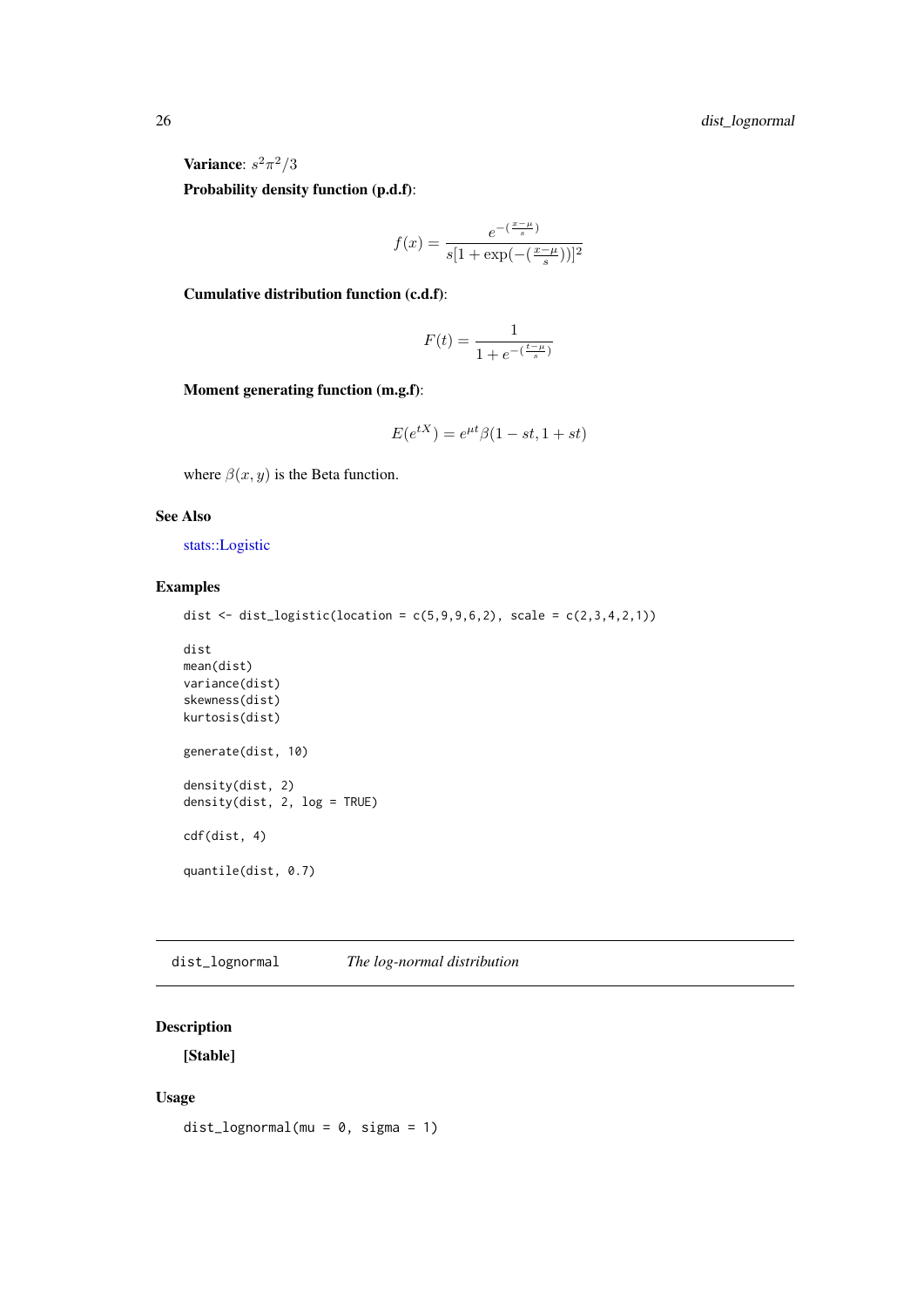#### <span id="page-26-0"></span>Arguments

| mu    | The mean (location parameter) of the distribution, which is the mean of the<br>associated Normal distribution. Can be any real number. |
|-------|----------------------------------------------------------------------------------------------------------------------------------------|
| sigma | The standard deviation (scale parameter) of the distribution. Can be any positive<br>number.                                           |

## Details

The log-normal distribution is a commonly used transformation of the Normal distribution. If X follows a log-normal distribution, then  $\ln X$  would be characteristed by a Normal distribution.

We recommend reading this documentation on <https://pkg.mitchelloharawild.com/distributional/>, where the math will render nicely.

In the following, let Y be a Normal random variable with mean  $mu = \mu$  and standard deviation sigma =  $\sigma$ . The log-normal distribution  $X = exp(Y)$  is characterised by:

**Support:**  $R+$ , the set of all real numbers greater than or equal to 0.

**Mean**:  $e^{(\mu + \sigma^2/2)}$ 

Variance:  $(e^{(\sigma^2)}-1)e^{(\sigma^2)}$ 

Probability density function (p.d.f):

$$
f(x) = \frac{1}{x\sqrt{2\pi\sigma^2}}e^{-(\ln x - \mu)^2/2\sigma^2}
$$

#### Cumulative distribution function (c.d.f):

The cumulative distribution function has the form

$$
F(x) = \Phi((\ln x - \mu)/\sigma)
$$

Where  $Phi$  is the CDF of a standard Normal distribution, N(0,1).

## See Also

[stats::Lognormal](#page-0-0)

#### Examples

```
dist \le dist_lognormal(mu = 1:5, sigma = 0.1)
dist
mean(dist)
variance(dist)
skewness(dist)
kurtosis(dist)
generate(dist, 10)
density(dist, 2)
density(dist, 2, log = TRUE)
cdf(dist, 4)
```
quantile(dist, 0.7)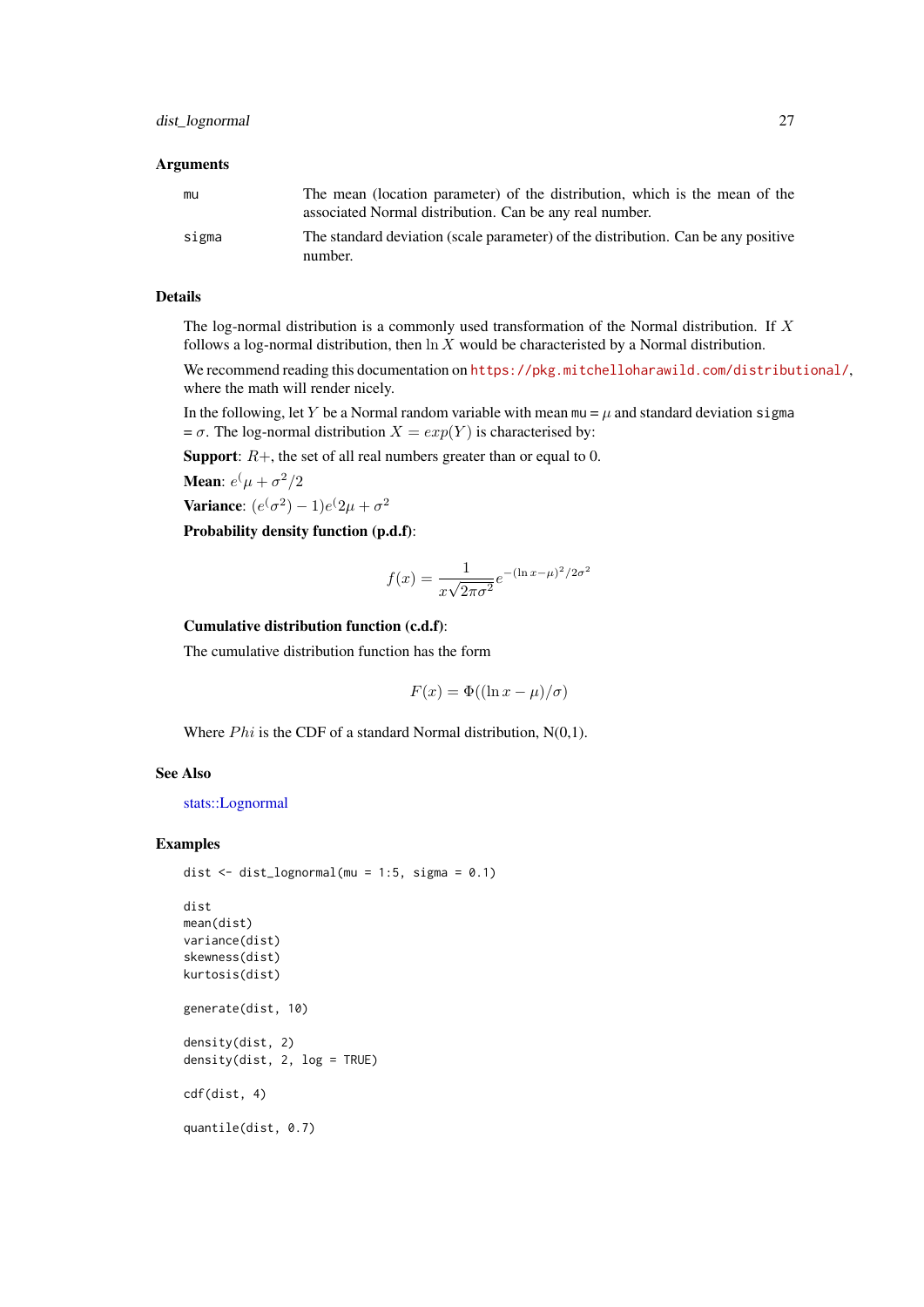<span id="page-27-0"></span># A log-normal distribution X is exp(Y), where Y is a Normal distribution of # the same parameters. So log(X) will produce the Normal distribution Y. log(dist)

dist\_missing *Missing distribution*

## Description

[Experimental]

## Usage

```
dist_missing(length = 1)
```
## Arguments

length The number of missing distributions

## Details

A placeholder distribution for handling missing values in a vector of distributions.

## Examples

```
dist <- dist_missing(3L)
dist
mean(dist)
variance(dist)
generate(dist, 10)
density(dist, 2)
density(dist, 2, log = TRUE)
cdf(dist, 4)
quantile(dist, 0.7)
```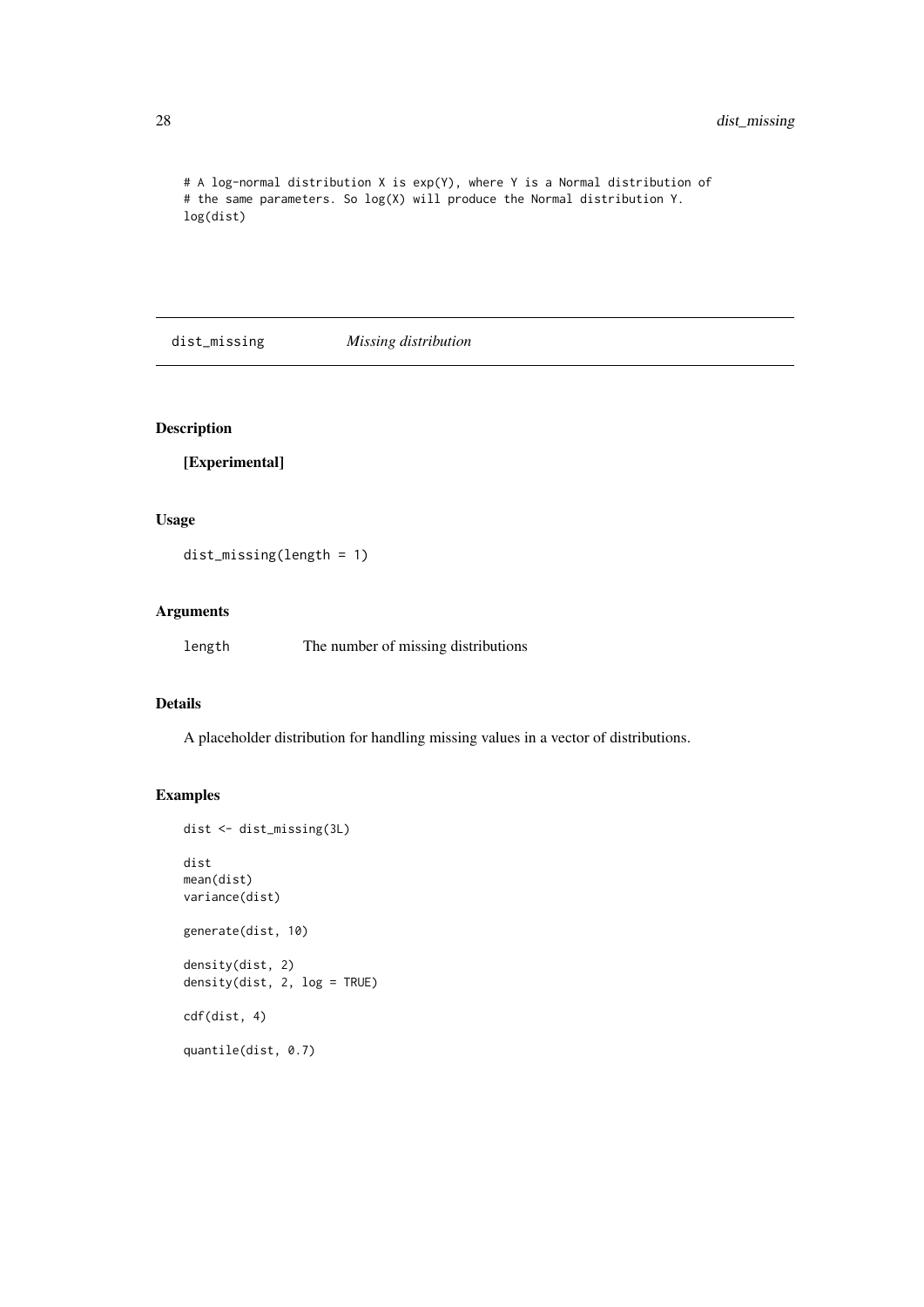<span id="page-28-0"></span>

[Experimental]

## Usage

```
dist_mixture(..., weights = numeric())
```
#### Arguments

| $\cdots$ | Distributions to be used in the mixture.          |
|----------|---------------------------------------------------|
| weights  | The weight of each distribution passed to $\dots$ |

## Examples

```
dist_mixture(dist_normal(0, 1), dist_normal(5, 2), weights = c(0.3, 0.7))
```
dist\_multinomial *The Multinomial distribution*

#### Description

[Maturing]

#### Usage

dist\_multinomial(size, prob)

#### Arguments

| size | The number of draws from the Categorical distribution. |
|------|--------------------------------------------------------|
| prob | The probability of an event occurring from each draw.  |

## Details

The multinomial distribution is a generalization of the binomial distribution to multiple categories. It is perhaps easiest to think that we first extend a [dist\\_bernoulli\(\)](#page-4-1) distribution to include more than two categories, resulting in a [dist\\_categorical\(\)](#page-8-1) distribution. We then extend repeat the Categorical experiment several  $(n)$  times.

We recommend reading this documentation on <https://pkg.mitchelloharawild.com/distributional/>, where the math will render nicely.

In the following, let  $X = (X_1, ..., X_k)$  be a Multinomial random variable with success probability  $p = p$ . Note that p is vector with k elements that sum to one. Assume that we repeat the Categorical experiment size =  $n$  times.

**Support:** Each  $X_i$  is in  $0, 1, 2, ..., n$ .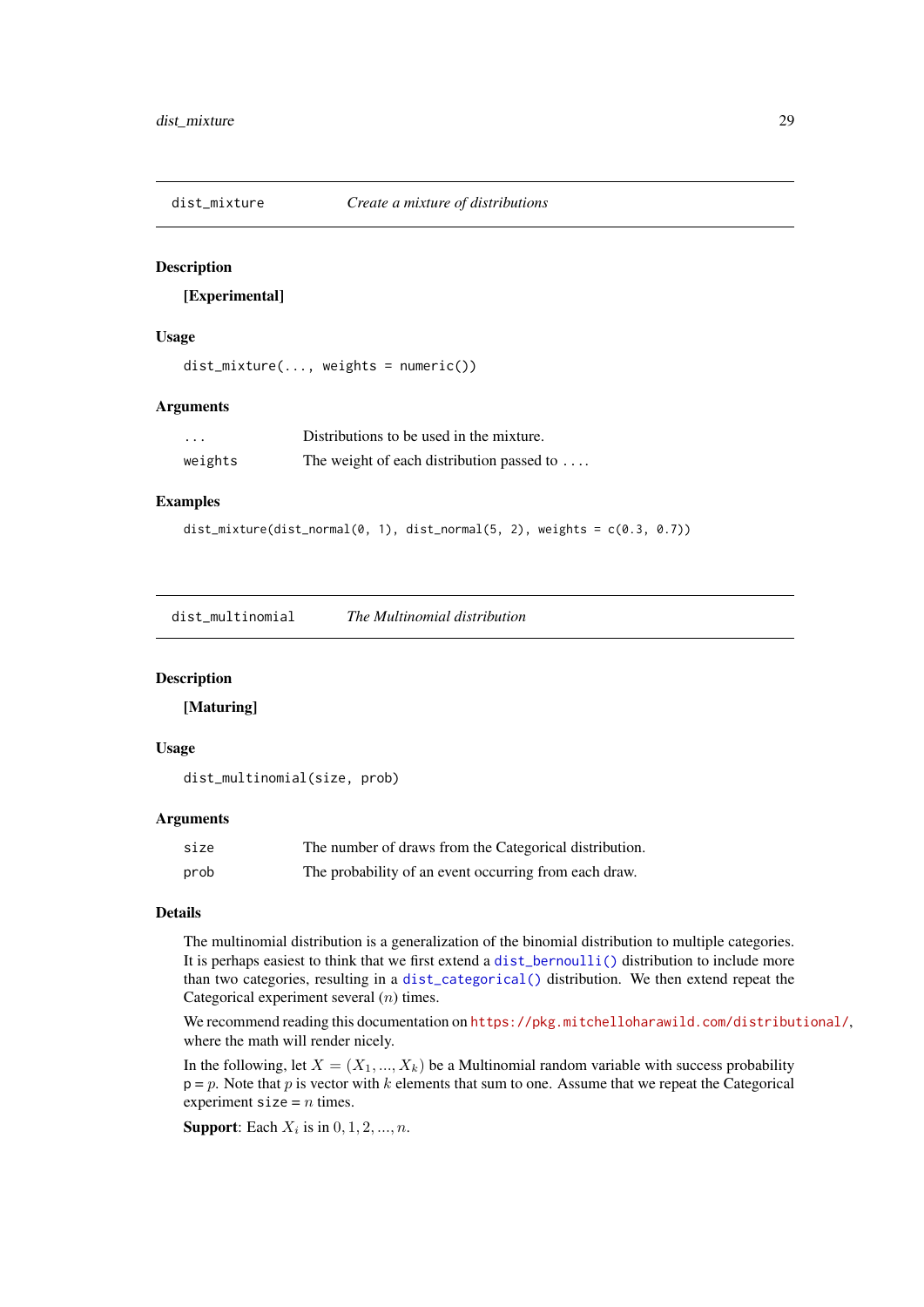## <span id="page-29-0"></span>**Mean**: The mean of  $X_i$  is  $np_i$ .

**Variance:** The variance of  $X_i$  is  $np_i(1 - p_i)$ . For  $i \neq j$ , the covariance of  $X_i$  and  $X_j$  is  $-np_i p_j$ . Probability mass function (p.m.f):

$$
P(X_1 = x_1, ..., X_k = x_k) = \frac{n!}{x_1! x_2! ... x_k!} p_1^{x_1} \cdot p_2^{x_2} \cdot ... \cdot p_k^{x_k}
$$

#### Cumulative distribution function (c.d.f):

Omitted for multivariate random variables for the time being.

Moment generating function (m.g.f):

$$
E(e^{tX}) = \left(\sum_{i=1}^k p_i e^{t_i}\right)^n
$$

#### See Also

[stats::Multinomial](#page-0-0)

#### Examples

```
dist \le dist_multinomial(size = c(4, 3), prob = list(c(0.3, 0.5, 0.2), c(0.1, 0.5, 0.4)))
dist
```

```
mean(dist)
variance(dist)
generate(dist, 10)
# TODO: Needs fixing to support multiple inputs
# density(dist, 2)
# density(dist, 2, log = TRUE)
```
dist\_multivariate\_normal

*The multivariate normal distribution*

## Description

## [Maturing]

#### Usage

dist\_multivariate\_normal(mu =  $0$ , sigma = diag(1))

#### Arguments

| mu    | A list of numeric vectors for the distribution's mean.                |
|-------|-----------------------------------------------------------------------|
| sigma | A list of matrices for the distribution's variance-covariance matrix. |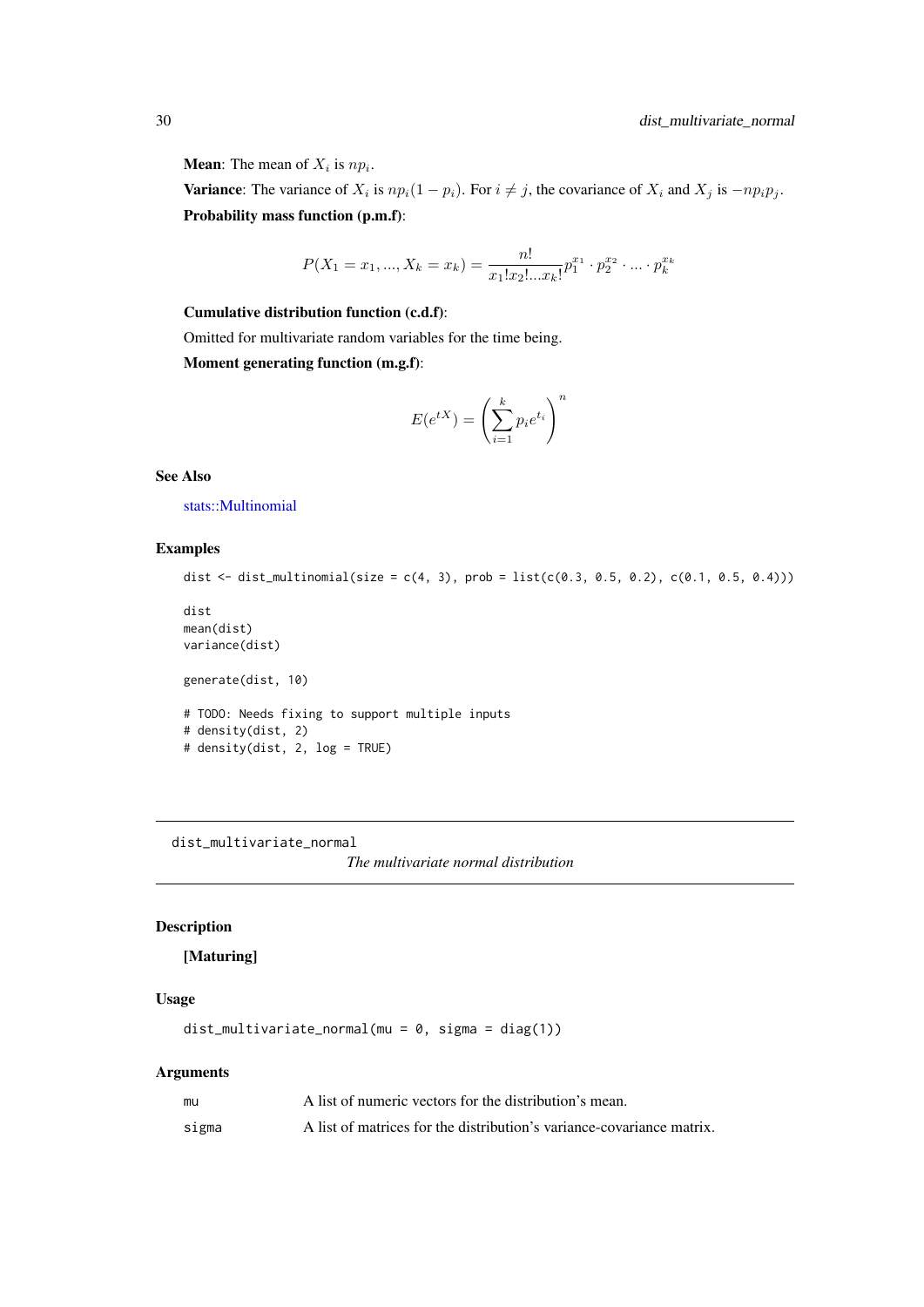#### <span id="page-30-0"></span>dist\_negative\_binomial 31

#### See Also

[mvtnorm::dmvnorm,](#page-0-0) [mvtnorm::qmvnorm](#page-0-0)

#### Examples

```
dist <- dist_multivariate_normal(mu = list(c(1,2)), sigma = list(matrix(c(4,2,2,3), ncol=2)))
dist
```

```
mean(dist)
variance(dist)
support(dist)
generate(dist, 10)
density(dist, c(2, 1))
density(dist, c(2, 1), log = TRUE)
cdf(dist, 4)
quantile(dist, 0.7)
```
dist\_negative\_binomial

```
The Negative Binomial distribution
```
## Description

[Stable]

## Usage

```
dist_negative_binomial(size, prob)
```
#### Arguments

| size | target for number of successful trials, or dispersion parameter (the shape param- |
|------|-----------------------------------------------------------------------------------|
|      | eter of the gamma mixing distribution). Must be strictly positive, need not be    |
|      | integer.                                                                          |
| prob | probability of success in each trial. $0 \leq prob \leq 1$ .                      |

#### Details

A generalization of the geometric distribution. It is the number of failures in a sequence of i.i.d. Bernoulli trials before a specified number of successes (size) occur. The probability of success in each trial is given by prob.

We recommend reading this documentation on <https://pkg.mitchelloharawild.com/distributional/>, where the math will render nicely.

In the following, let X be a Negative Binomial random variable with success probability prob =  $p$ and the number of successes  $size = r$ .

Support: {0, 1, 2, 3, ...}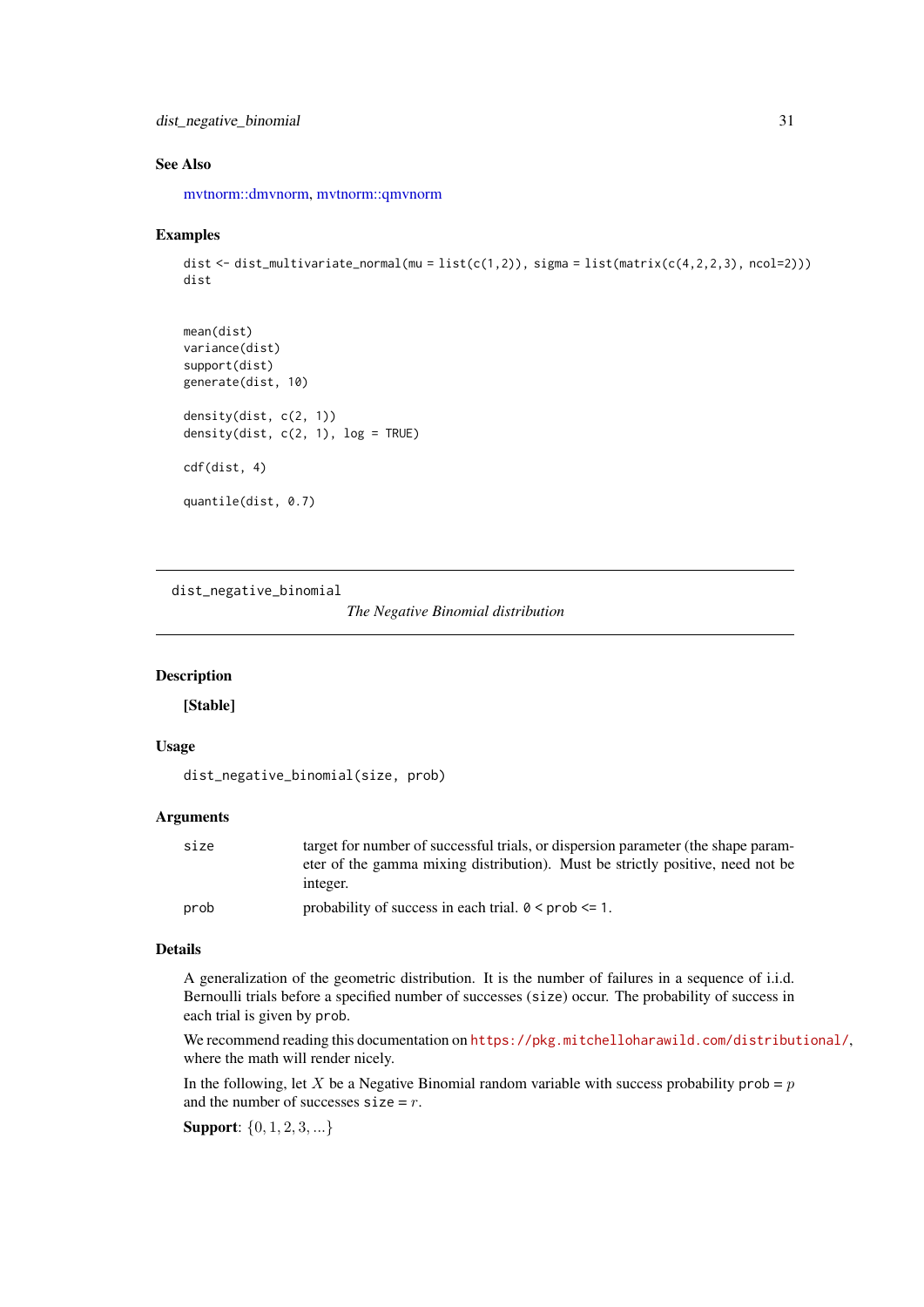<span id="page-31-0"></span>Mean:  $\frac{pr}{1-p}$ Variance:  $\frac{pr}{(1-p)^2}$ Probability mass function (p.m.f):

$$
f(k) = {k+r-1 \choose k} \cdot (1-p)^r p^k
$$

Cumulative distribution function (c.d.f):

Too nasty, omitted.

Moment generating function (m.g.f):

$$
\left(\frac{1-p}{1-pe^t}\right)^r, t < -\log p
$$

#### See Also

[stats::NegBinomial](#page-0-0)

## Examples

```
dist <- dist_negative_binomial(size = 10, prob = 0.5)
```

```
dist
mean(dist)
variance(dist)
skewness(dist)
kurtosis(dist)
support(dist)
generate(dist, 10)
density(dist, 2)
density(dist, 2, log = TRUE)
cdf(dist, 4)
quantile(dist, 0.7)
```
dist\_normal *The Normal distribution*

## Description

[Stable]

## Usage

```
dist\_normal(mu = 0, sigma = 1)
```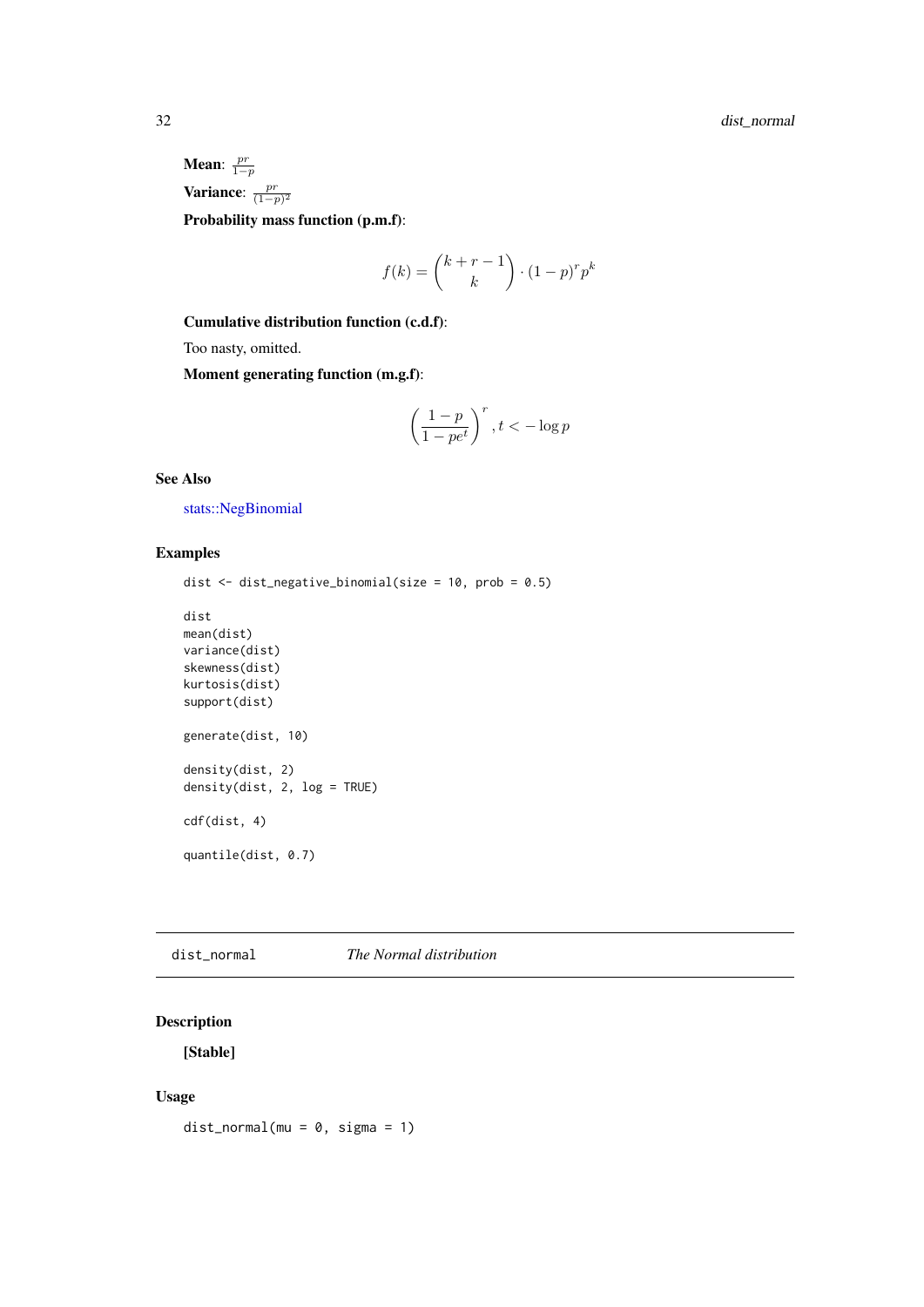#### <span id="page-32-0"></span>dist\_normal 33

#### Arguments

| mu    | The mean (location parameter) of the distribution, which is also the mean of the<br>distribution. Can be any real number.                                                         |
|-------|-----------------------------------------------------------------------------------------------------------------------------------------------------------------------------------|
| sigma | The standard deviation (scale parameter) of the distribution. Can be any positive<br>number. If you would like a Normal distribution with <b>variance</b> $\sigma^2$ , be sure to |
|       | take the square root, as this is a common source of errors.                                                                                                                       |

#### Details

The Normal distribution is ubiquitous in statistics, partially because of the central limit theorem, which states that sums of i.i.d. random variables eventually become Normal. Linear transformations of Normal random variables result in new random variables that are also Normal. If you are taking an intro stats course, you'll likely use the Normal distribution for Z-tests and in simple linear regression. Under regularity conditions, maximum likelihood estimators are asymptotically Normal. The Normal distribution is also called the gaussian distribution.

We recommend reading this documentation on <https://pkg.mitchelloharawild.com/distributional/>, where the math will render nicely.

In the following, let X be a Normal random variable with mean  $mu = \mu$  and standard deviation sigma =  $\sigma$ .

**Support:**  $R$ , the set of all real numbers

Mean:  $\mu$ 

Variance:  $\sigma^2$ 

Probability density function (p.d.f):

$$
f(x) = \frac{1}{\sqrt{2\pi\sigma^2}} e^{-(x-\mu)^2/2\sigma^2}
$$

#### Cumulative distribution function (c.d.f):

The cumulative distribution function has the form

$$
F(t) = \int_{-\infty}^{t} \frac{1}{\sqrt{2\pi\sigma^2}} e^{-(x-\mu)^2/2\sigma^2} dx
$$

but this integral does not have a closed form solution and must be approximated numerically. The c.d.f. of a standard Normal is sometimes called the "error function". The notation  $\Phi(t)$  also stands for the c.d.f. of a standard Normal evaluated at t. Z-tables list the value of  $\Phi(t)$  for various t.

## Moment generating function (m.g.f):

$$
E(e^{tX}) = e^{\mu t + \sigma^2 t^2/2}
$$

See Also

[stats::Normal](#page-0-0)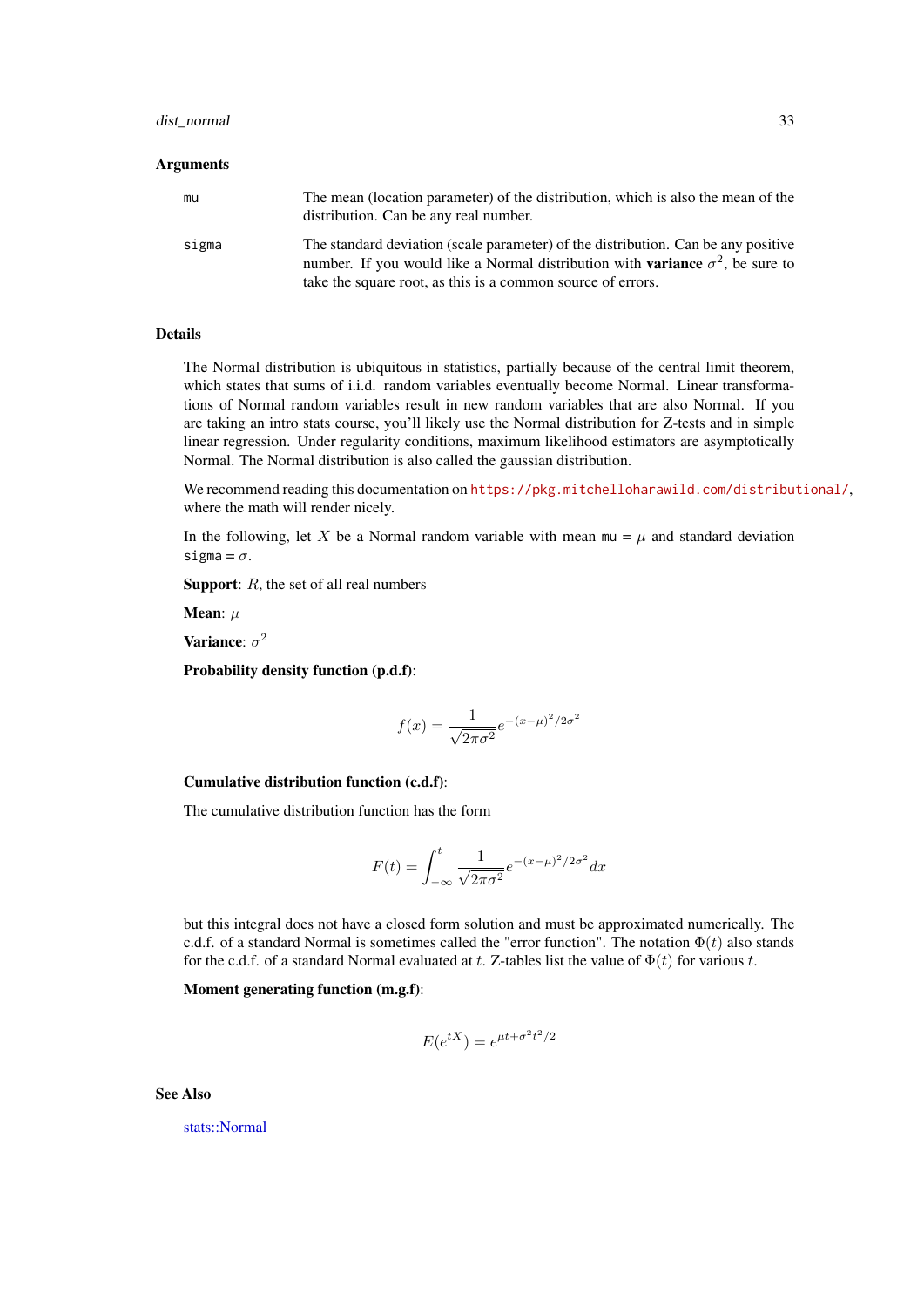## Examples

```
dist <- dist_normal(mu = 1:5, sigma = 3)
dist
mean(dist)
variance(dist)
skewness(dist)
kurtosis(dist)
generate(dist, 10)
density(dist, 2)
density(dist, 2, log = TRUE)
cdf(dist, 4)
quantile(dist, 0.7)
```
dist\_pareto *The Pareto distribution*

## Description

## [Questioning]

#### Usage

dist\_pareto(shape, scale)

## Arguments

| shape | parameters. Must be strictly positive. |
|-------|----------------------------------------|
| scale | parameters. Must be strictly positive. |

## See Also

[actuar::Pareto](#page-0-0)

## Examples

dist <- dist\_pareto(shape =  $c(10, 3, 2, 1)$ , scale = rep(1, 4)) dist

```
mean(dist)
variance(dist)
support(dist)
generate(dist, 10)
density(dist, 2)
```

```
density(dist, 2, log = TRUE)
```
<span id="page-33-0"></span>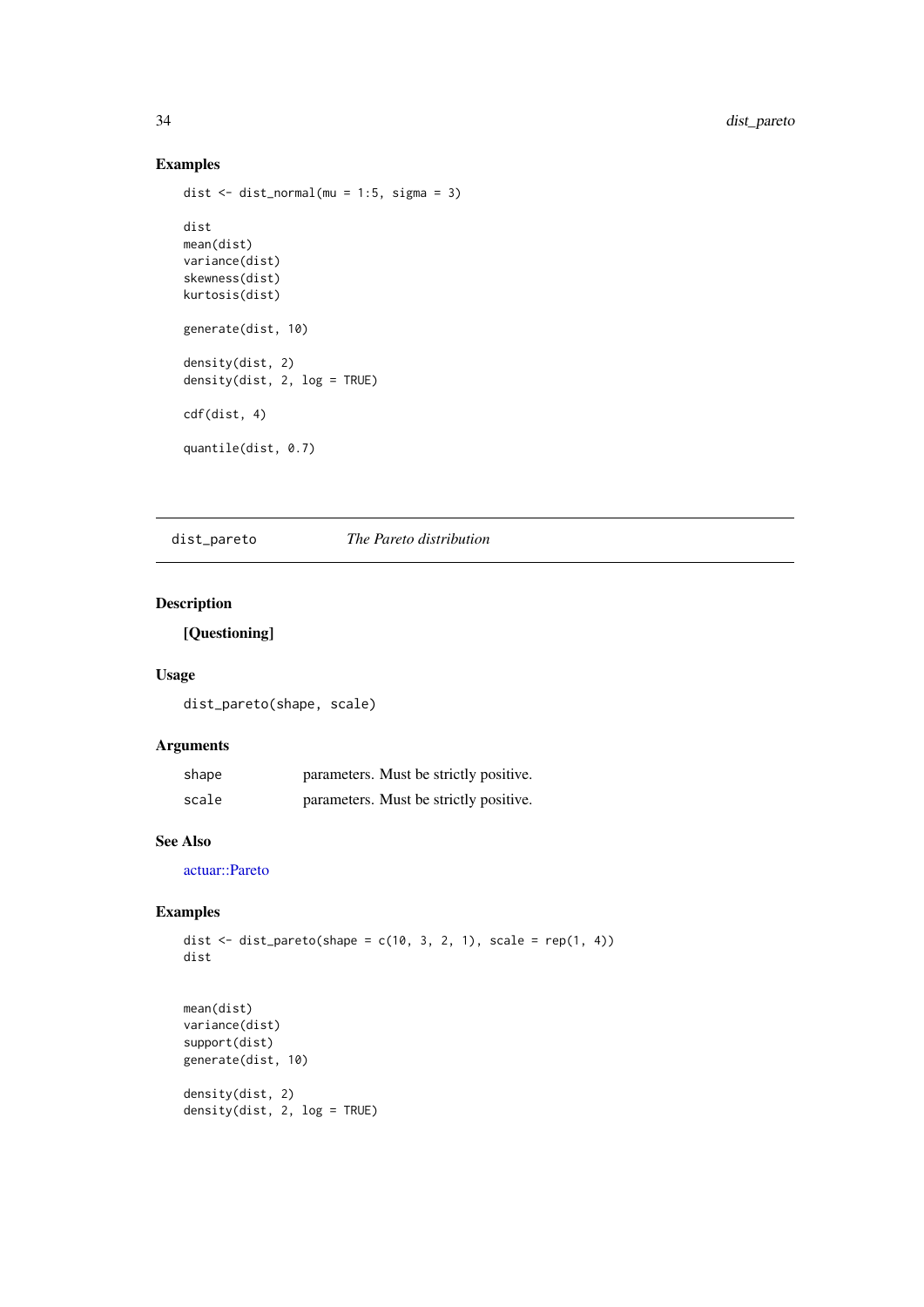## <span id="page-34-0"></span>dist\_percentile 35

cdf(dist, 4)

quantile(dist, 0.7)

dist\_percentile *Percentile distribution*

## Description

[Maturing]

## Usage

dist\_percentile(x, percentile)

#### Arguments

| x          | A list of values      |
|------------|-----------------------|
| percentile | A list of percentiles |

## Examples

dist <- dist\_normal() percentiles  $\leq -$  seq(0.01, 0.99, by = 0.01) x <- vapply(percentiles, quantile, double(1L), x = dist) dist\_percentile(list(x), list(percentiles\*100))

dist\_poisson *The Poisson Distribution*

## Description

[Stable]

## Usage

dist\_poisson(lambda)

## Arguments

lambda vector of (non-negative) means.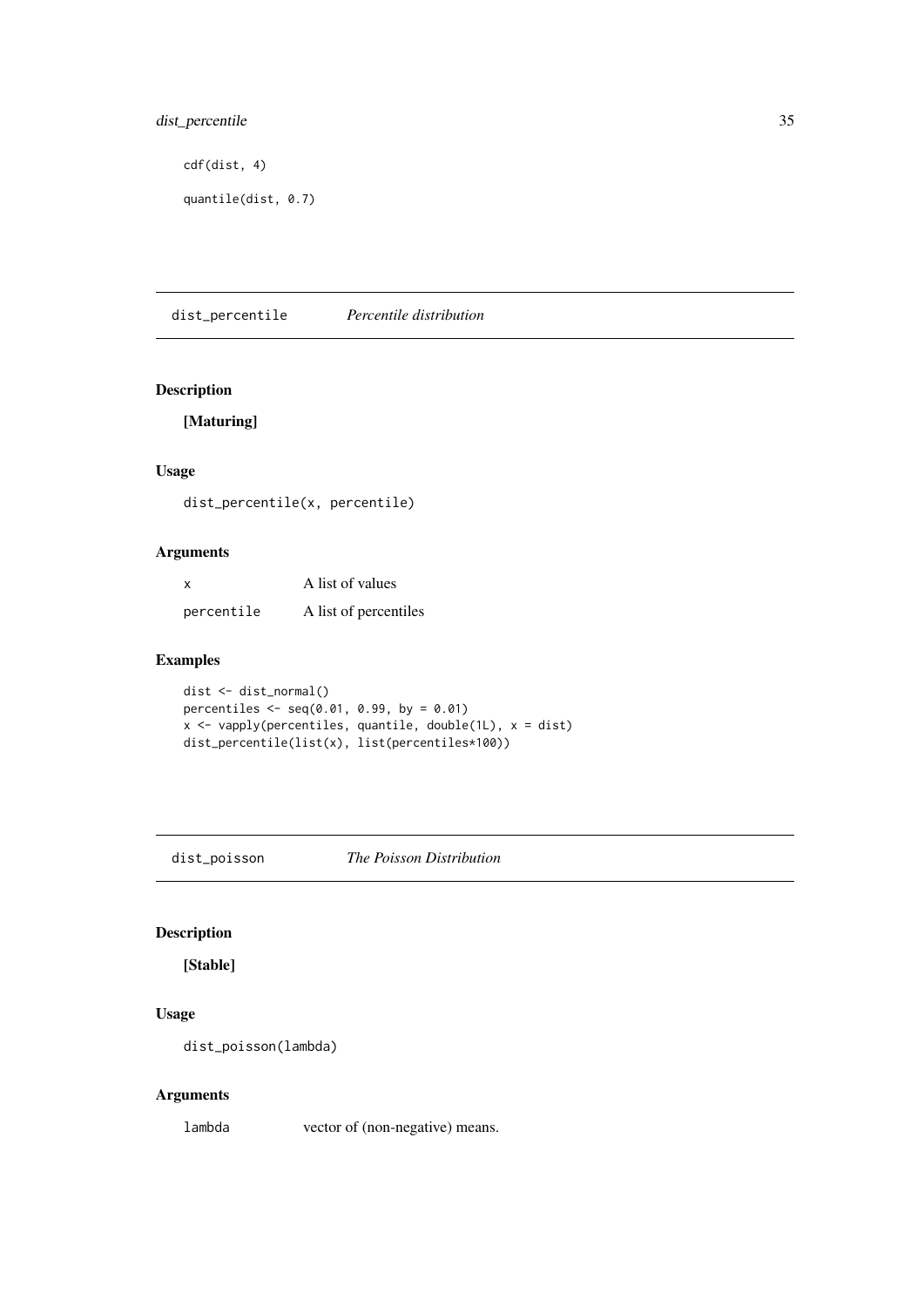#### Details

Poisson distributions are frequently used to model counts.

We recommend reading this documentation on <https://pkg.mitchelloharawild.com/distributional/>, where the math will render nicely.

In the following, let X be a Poisson random variable with parameter  $l$  ambda =  $\lambda$ .

Support: {0, 1, 2, 3, ...}

Mean: λ

Variance: λ

Probability mass function (p.m.f):

$$
P(X = k) = \frac{\lambda^k e^{-\lambda}}{k!}
$$

Cumulative distribution function (c.d.f):

$$
P(X \le k) = e^{-\lambda} \sum_{i=0}^{\lfloor k \rfloor} \frac{\lambda^i}{i!}
$$

Moment generating function (m.g.f):

$$
E(e^{tX}) = e^{\lambda(e^t - 1)}
$$

## See Also

[stats::Poisson](#page-0-0)

#### Examples

```
dist <- dist_poisson(lambda = c(1, 4, 10))
dist
mean(dist)
variance(dist)
skewness(dist)
kurtosis(dist)
generate(dist, 10)
density(dist, 2)
density(dist, 2, log = TRUE)
cdf(dist, 4)
quantile(dist, 0.7)
```
<span id="page-35-0"></span>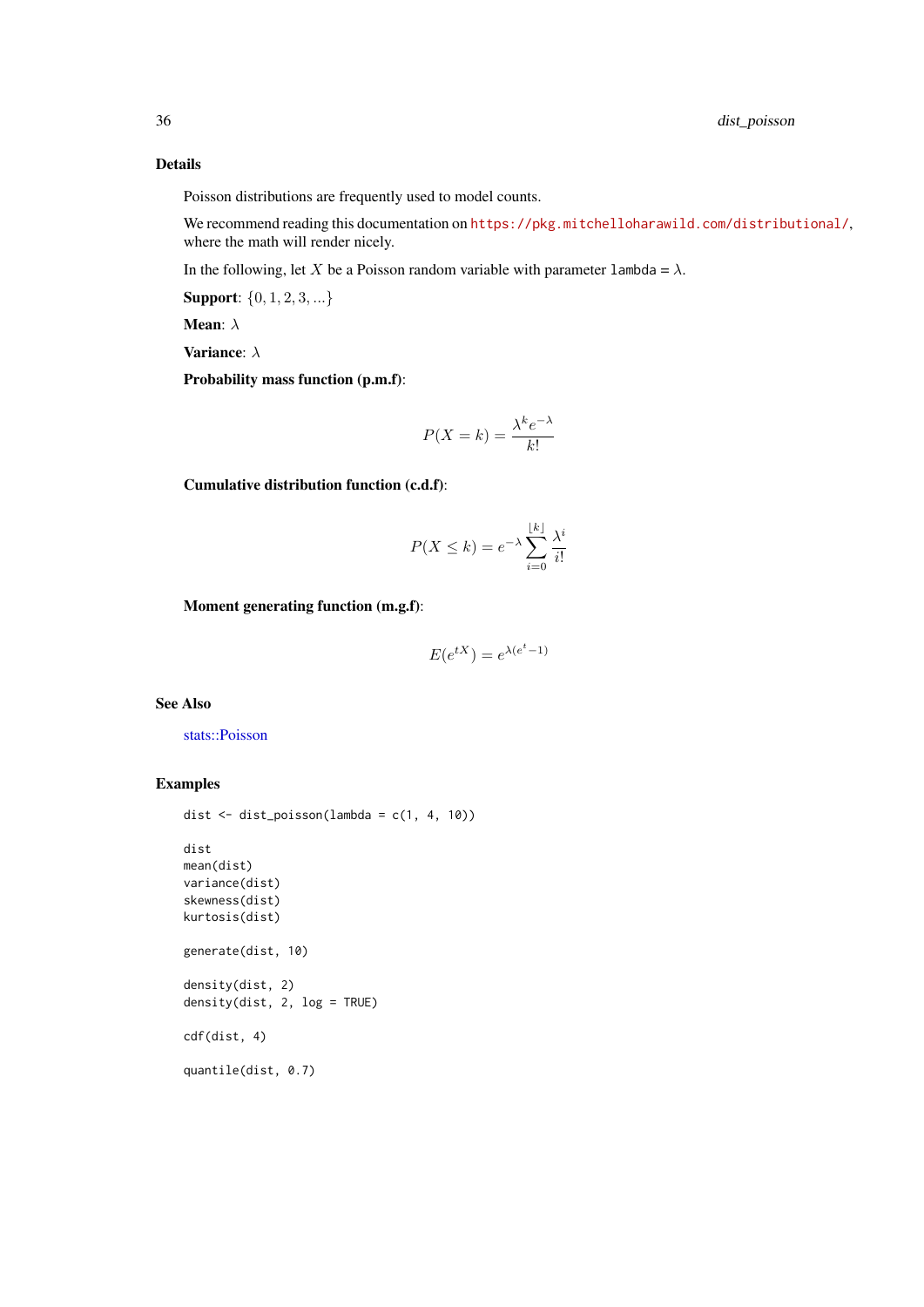<span id="page-36-0"></span>dist\_poisson\_inverse\_gaussian

*The Poisson-Inverse Gaussian distribution*

## Description

[Stable]

## Usage

dist\_poisson\_inverse\_gaussian(mean, shape)

## Arguments

| mean  | parameters. Must be strictly positive. Infinite values are supported. |
|-------|-----------------------------------------------------------------------|
| shape | parameters. Must be strictly positive. Infinite values are supported. |

## See Also

[actuar::PoissonInverseGaussian](#page-0-0)

#### Examples

```
dist <- dist_poisson_inverse_gaussian(mean = rep(0.1, 3), shape = c(0.4, 0.8, 1))
dist
```

```
mean(dist)
variance(dist)
support(dist)
generate(dist, 10)
density(dist, 2)
density(dist, 2, log = TRUE)
cdf(dist, 4)
quantile(dist, 0.7)
```
dist\_sample *Sampling distribution*

## Description

[Stable]

## Usage

dist\_sample(x)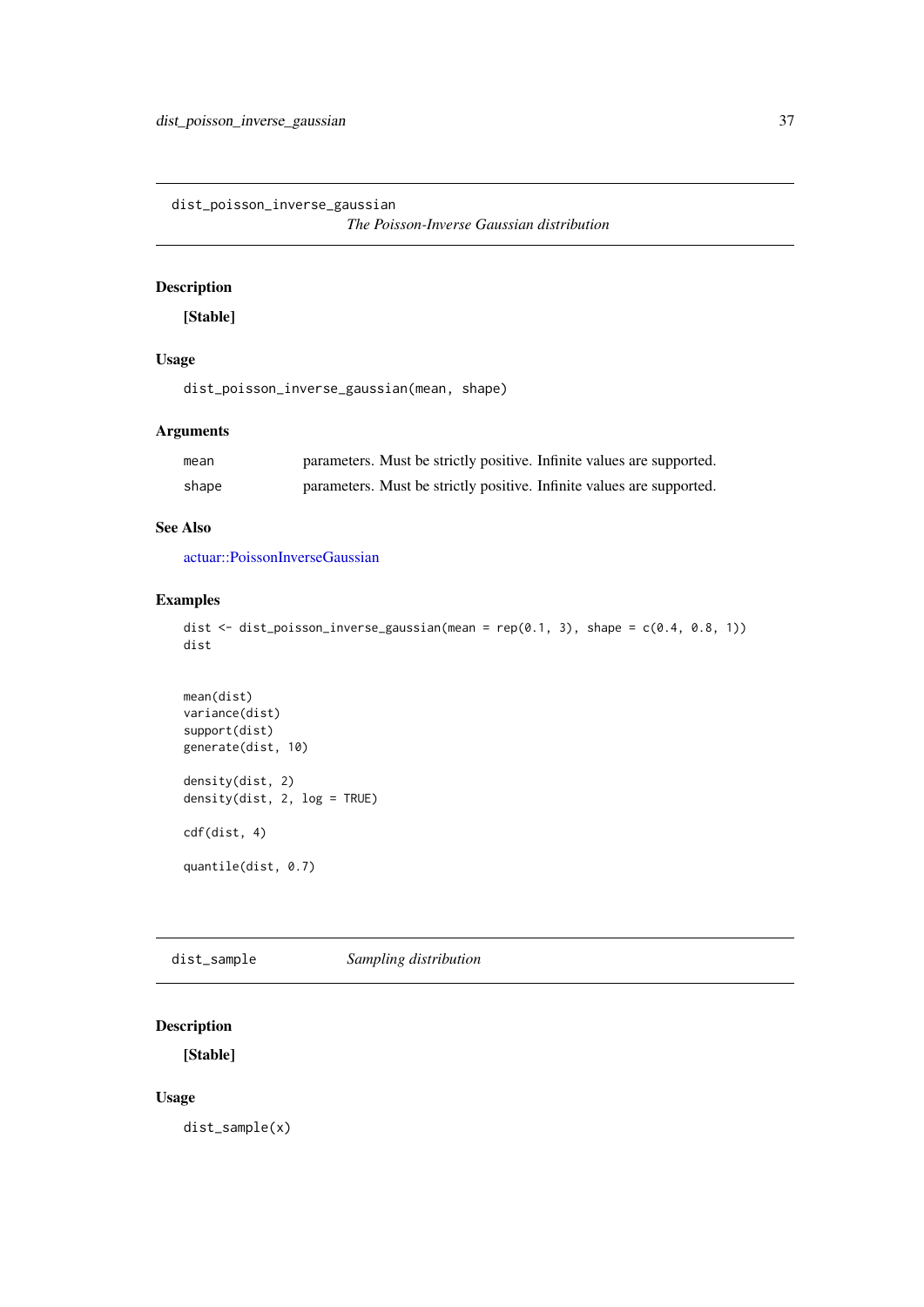#### Arguments

x A list of sampled values.

#### Examples

```
# Univariate numeric samples
dist \le dist_sample(x = list(rnorm(100), rnorm(100, 10)))
dist
mean(dist)
variance(dist)
skewness(dist)
generate(dist, 10)
density(dist, 1)
# Multivariate numeric samples
dist \le dist_sample(x = list(cbind(rnorm(100), rnorm(100, 10))))
dist
mean(dist)
variance(dist)
skewness(dist)
generate(dist, 10)
density(dist, 1)
```

```
dist_studentized_range
```

```
The Studentized Range distribution
```
## Description

[Stable]

## Usage

```
dist_studentized_range(nmeans, df, nranges)
```
## Arguments

| nmeans  | sample size for range (same for each group).                      |
|---------|-------------------------------------------------------------------|
| df      | degrees of freedom for s (see below).                             |
| nranges | number of <i>groups</i> whose <b>maximum</b> range is considered. |

#### Details

Tukey's studentized range distribution, used for Tukey's honestly significant differences test in ANOVA.

We recommend reading this documentation on <https://pkg.mitchelloharawild.com/distributional/>, where the math will render nicely.

<span id="page-37-0"></span>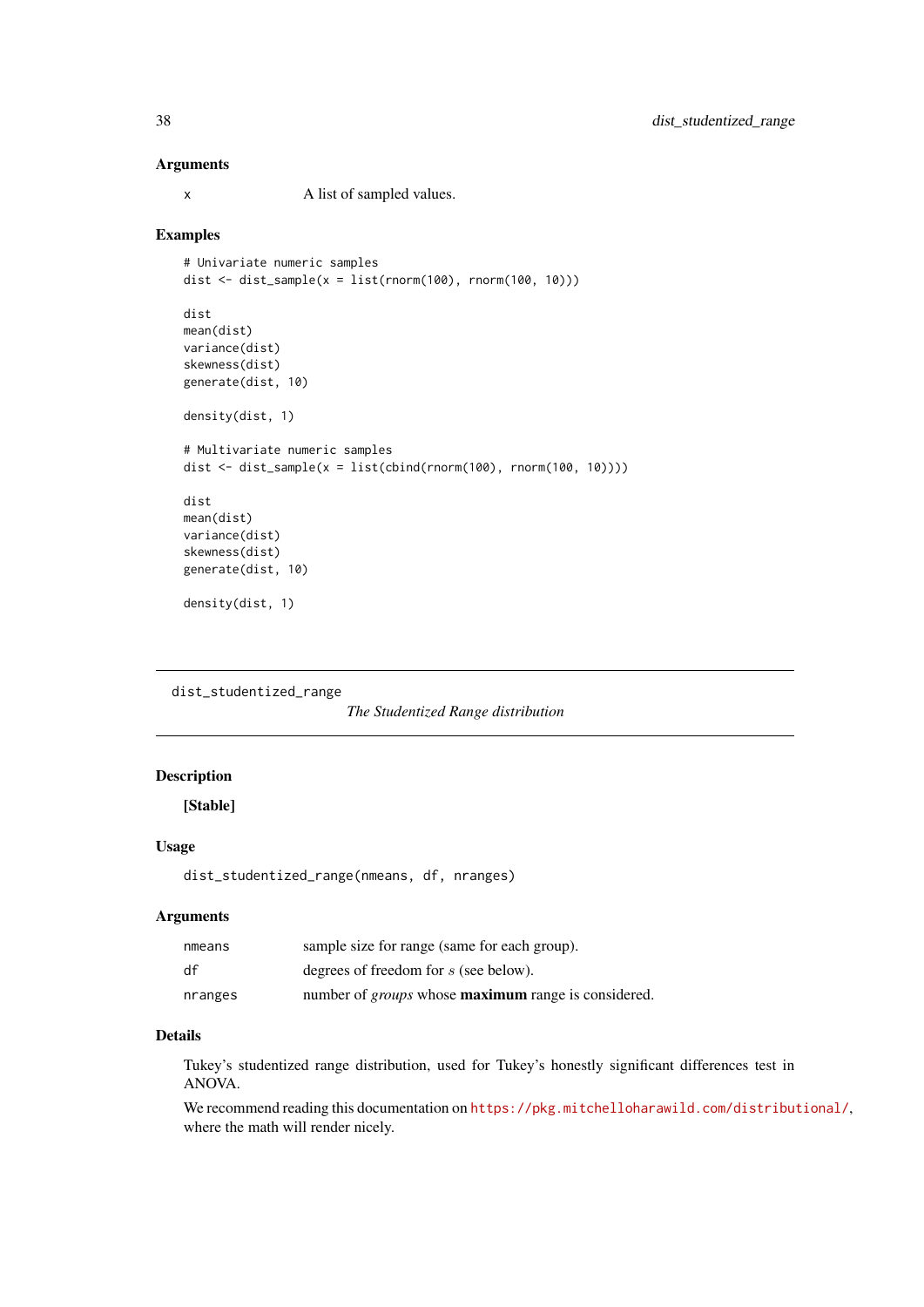#### <span id="page-38-0"></span>dist\_student\_t 39

**Support:**  $R^+$ , the set of positive real numbers.

Other properties of Tukey's Studentized Range Distribution are omitted, largely because the distribution is not fun to work with.

#### See Also

[stats::Tukey](#page-0-0)

## Examples

```
dist \le dist_studentized_range(nmeans = c(6, 2), df = c(5, 4), nranges = c(1, 1))
dist
cdf(dist, 4)
quantile(dist, 0.7)
```
dist\_student\_t *The (non-central) location-scale Student t Distribution*

## Description

[Stable]

## Usage

 $dist_{st} = t(df, mu = 0, sigma = 1, nep = NULL)$ 

## Arguments

| df    | degrees of freedom ( $> 0$ , maybe non-integer). df = Inf is allowed.                                                                     |
|-------|-------------------------------------------------------------------------------------------------------------------------------------------|
| mu    | The location parameter of the distribution. If $ncp == 0$ (or NULL), this is the<br>median.                                               |
| sigma | The scale parameter of the distribution.                                                                                                  |
| ncp   | non-centrality parameter $\delta$ ; currently except for rt(), only for abs(ncp) <=<br>37.62. If omitted, use the central t distribution. |

#### Details

The Student's T distribution is closely related to the [Normal\(\)](#page-0-0) distribution, but has heavier tails. As  $\nu$  increases to  $\infty$ , the Student's T converges to a Normal. The T distribution appears repeatedly throughout classic frequentist hypothesis testing when comparing group means.

We recommend reading this documentation on <https://pkg.mitchelloharawild.com/distributional/>, where the math will render nicely.

In the following, let X be a **central** Students T random variable with df =  $\nu$ .

**Support:**  $R$ , the set of all real numbers

**Mean**: Undefined unless  $\nu \geq 2$ , in which case the mean is zero.

## Variance: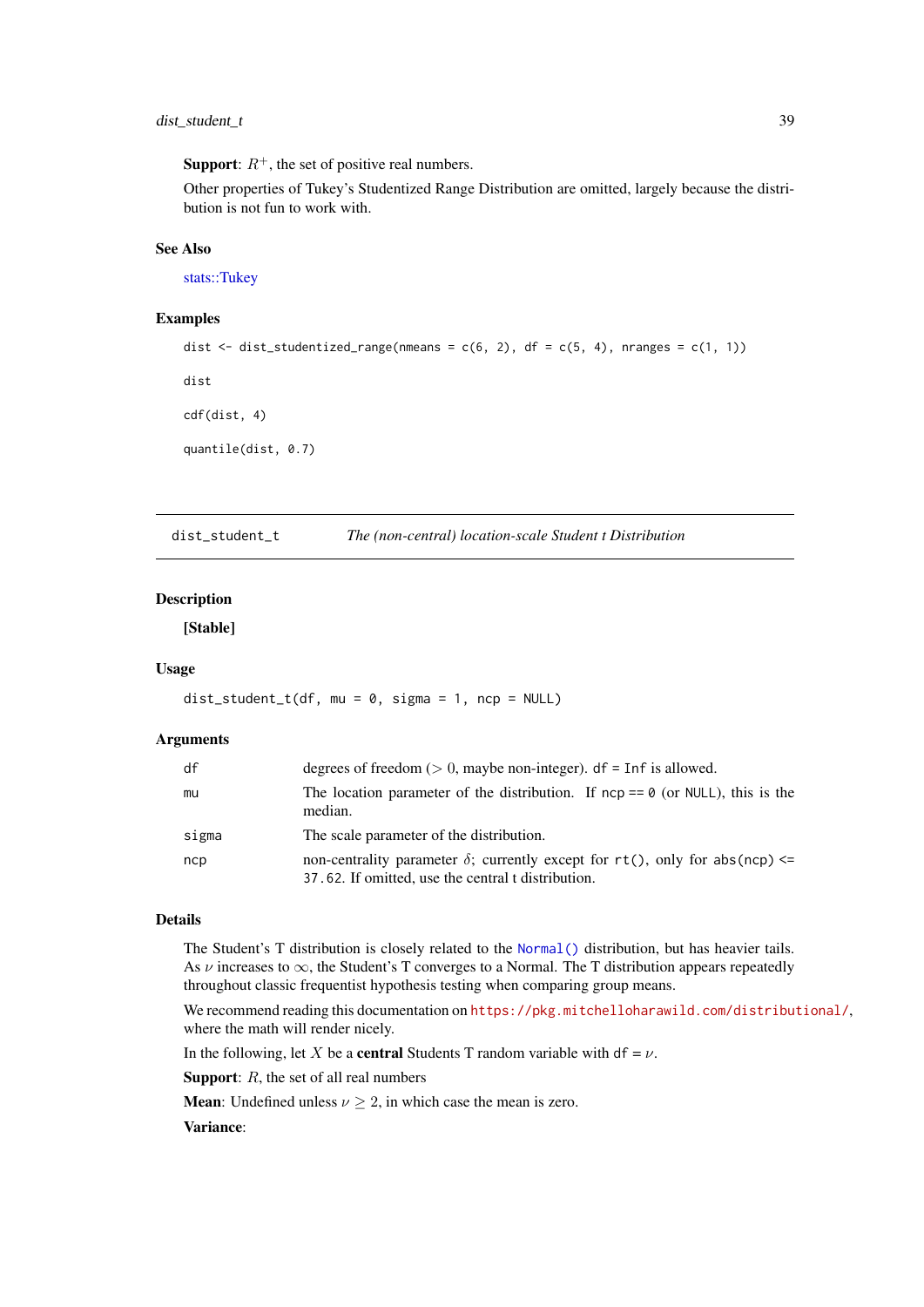$$
\frac{\nu}{\nu-2}
$$

<span id="page-39-0"></span>Undefined if  $\nu < 1$ , infinite when  $1 < \nu \leq 2$ .

Probability density function (p.d.f):

$$
f(x)=\frac{\Gamma(\frac{\nu+1}{2})}{\sqrt{\nu\pi}\Gamma(\frac{\nu}{2})}(1+\frac{x^2}{\nu})^{-\frac{\nu+1}{2}}
$$

## See Also

[stats::TDist](#page-0-0)

## Examples

```
dist <- dist_student_t(df = c(1,2,5), mu = c(0,1,2), sigma = c(1,2,3))
dist
mean(dist)
variance(dist)
generate(dist, 10)
density(dist, 2)
density(dist, 2, log = TRUE)
cdf(dist, 4)
quantile(dist, 0.7)
```
dist\_transformed *Modify a distribution with a transformation*

## Description

[Experimental]

## Usage

dist\_transformed(dist, transform, inverse)

## Arguments

| dist      | A univariate distribution vector.                                                                                  |  |
|-----------|--------------------------------------------------------------------------------------------------------------------|--|
| transform | A function used to transform the distribution. This transformation should be<br>monotonic over appropriate domain. |  |
| inverse   | The inverse of the transform function.                                                                             |  |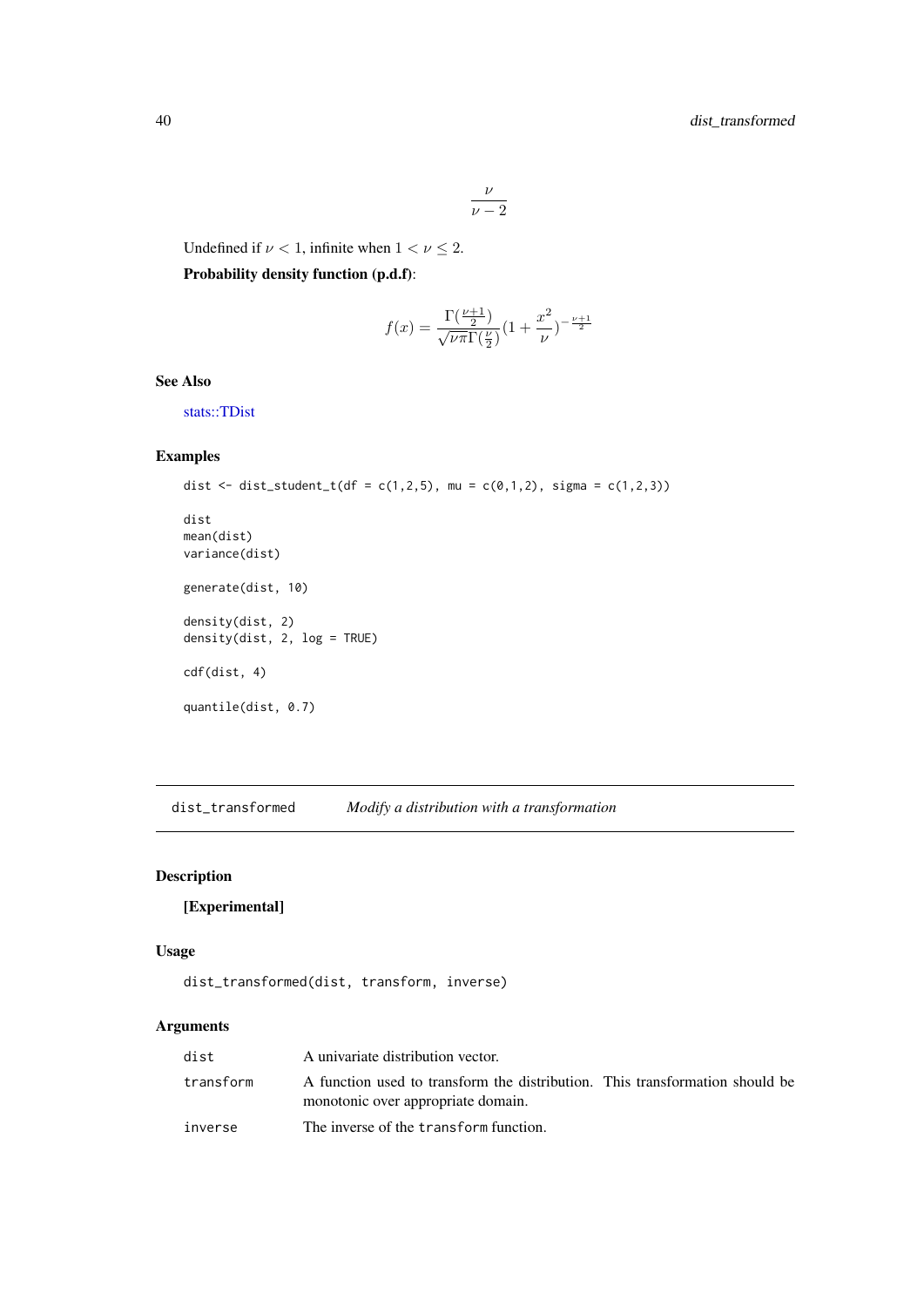#### <span id="page-40-0"></span>dist\_truncated 41

#### Details

The [density\(\)](#page-0-0), [mean\(\)](#page-0-0), and [variance\(\)](#page-61-1) methods are approximate as they are based on numerical derivatives.

## Examples

```
# Create a log normal distribution
dist <- dist_transformed(dist_normal(0, 0.5), exp, log)
density(dist, 1) # dlnorm(1, 0, 0.5)
cdf(dist, 4) # plnorm(4, 0, 0.5)quantile(dist, 0.1) # qlnorm(0.1, 0, 0.5)
generate(dist, 10) # rlnorm(10, 0, 0.5)
```
dist\_truncated *Truncate a distribution*

## Description

[Experimental]

#### Usage

dist\_truncated(dist, lower = -Inf, upper = Inf)

#### Arguments

| dist         | The distribution(s) to truncate.                 |
|--------------|--------------------------------------------------|
| lower, upper | The range of values to keep from a distribution. |

## Details

Note that the samples are generated using inverse transform sampling, and the means and variances are estimated from samples.

## Examples

```
dist \le dist_truncated(dist_normal(2,1), lower = 0)
```

```
dist
mean(dist)
variance(dist)
generate(dist, 10)
density(dist, 2)
density(dist, 2, log = TRUE)
cdf(dist, 4)
quantile(dist, 0.7)
if(requireNamespace("ggdist")) {
```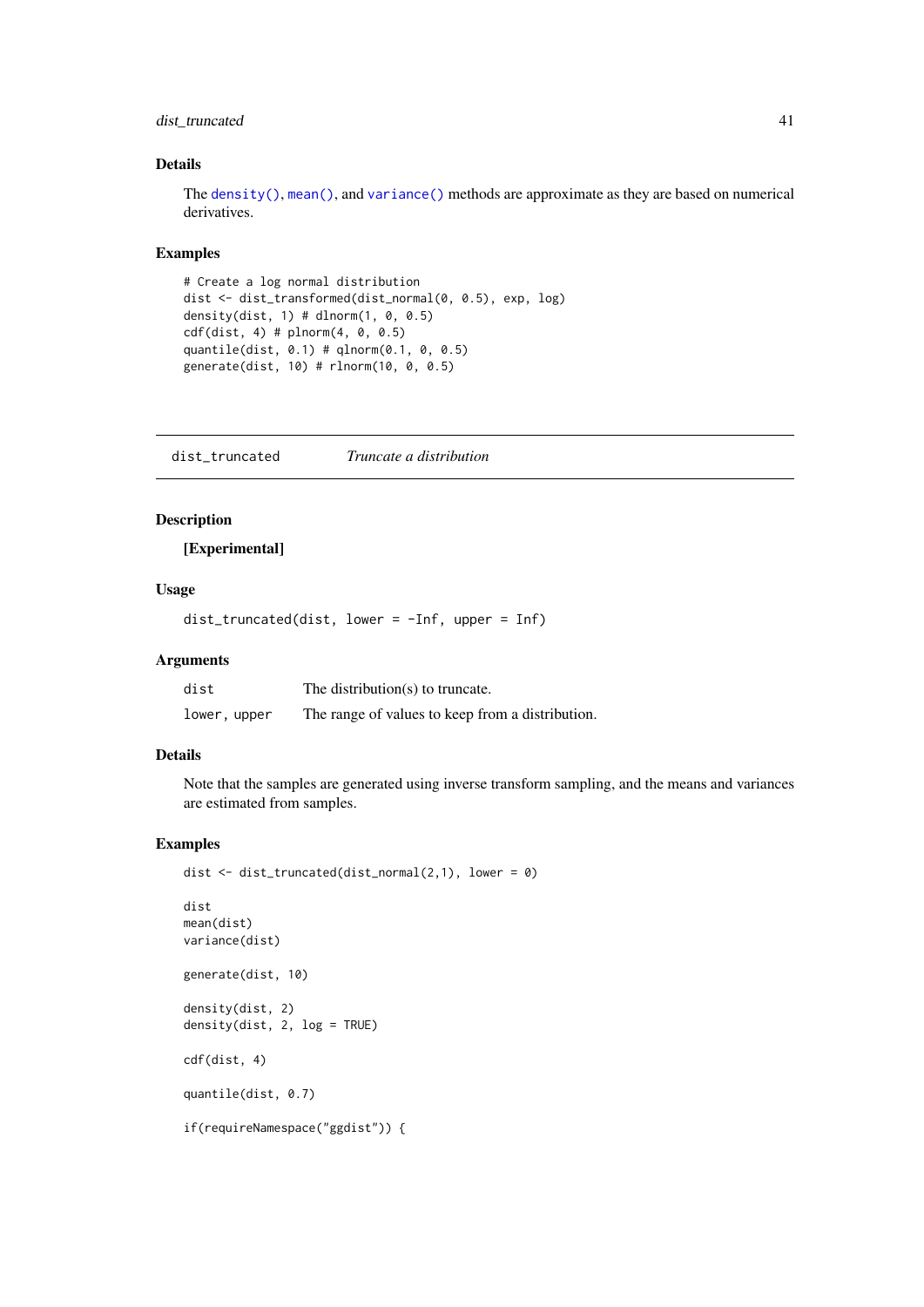```
library(ggplot2)
ggplot() +
  ggdist::stat_dist_halfeye(
    \text{aes}(y = c("Normal", "Truncated"),dist = c(dist_normal(2,1), dist_truncated(dist_normal(2,1), lower = 0)))
  )
}
```

```
dist_uniform The Uniform distribution
```
[Stable]

## Usage

dist\_uniform(min, max)

## Arguments

| min | lower and upper limits of the distribution. Must be finite. |  |
|-----|-------------------------------------------------------------|--|
| max | lower and upper limits of the distribution. Must be finite. |  |

#### Details

A distribution with constant density on an interval.

We recommend reading this documentation on <https://pkg.mitchelloharawild.com/distributional/>, where the math will render nicely.

In the following, let X be a Poisson random variable with parameter lambda =  $\lambda$ .

Support: [a, b] **Mean**:  $\frac{1}{2}(a+b)$ Variance:  $\frac{1}{12}(b-a)^2$ 

Probability mass function (p.m.f):

$$
f(x) = \frac{1}{b-a} \text{for } x \in [a, b]
$$

$$
f(x) = 0 \text{otherwise}
$$

Cumulative distribution function (c.d.f):

$$
F(x) = 0 \text{ for } x < a
$$
\n
$$
F(x) = \frac{x - a}{b - a} \text{ for } x \in [a, b]
$$
\n
$$
F(x) = 1 \text{ for } x > b
$$

Moment generating function (m.g.f):

$$
E(e^{tX}) = \frac{e^{tb} - e^{ta}}{t(b-a)} fort \neq 0
$$

$$
E(e^{tX}) = 1 fort = 0
$$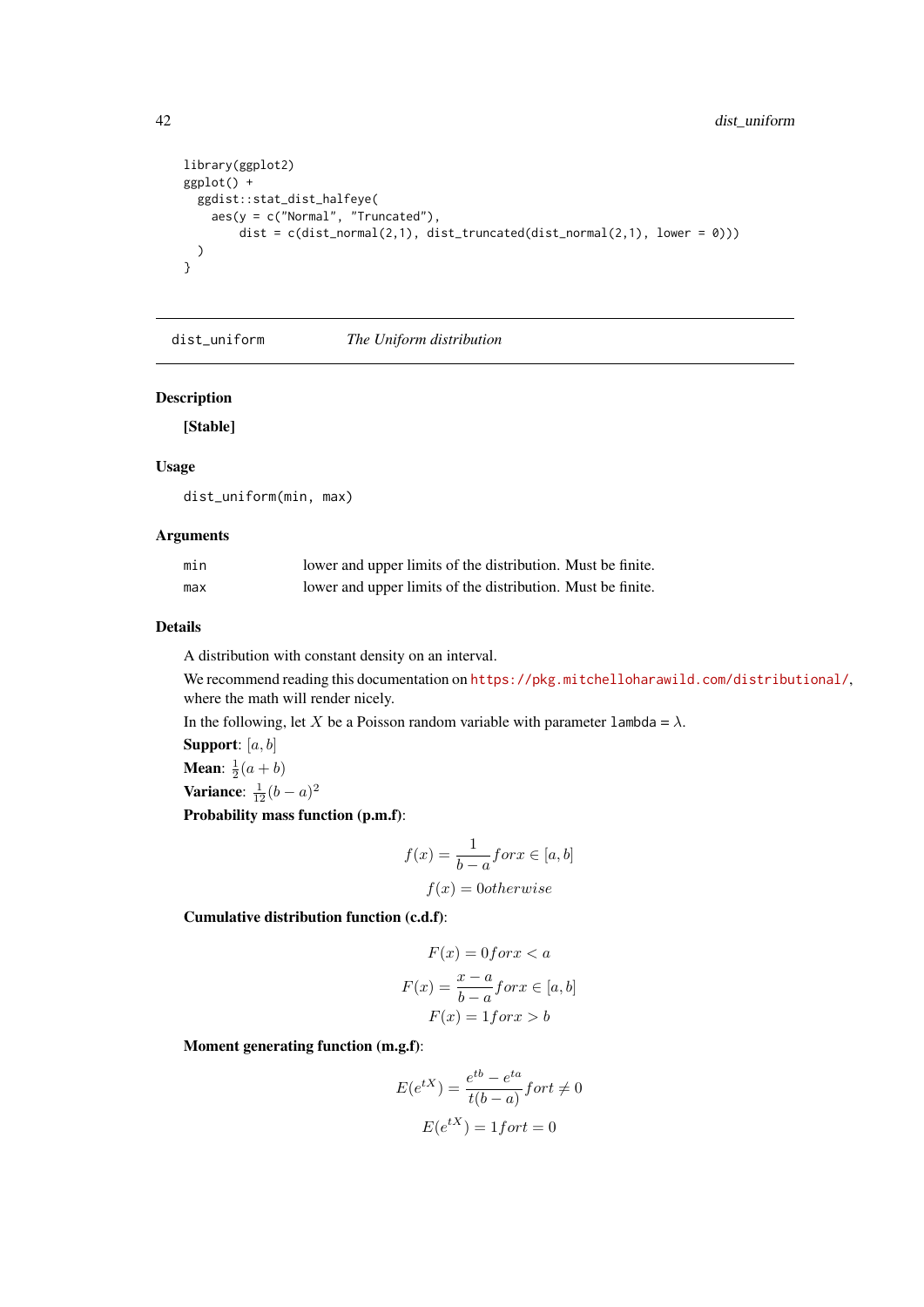#### <span id="page-42-0"></span>dist\_weibull 43

## See Also

[stats::Uniform](#page-0-0)

## Examples

```
dist \le dist_uniform(min = c(3, -2), max = c(5, 4))
dist
mean(dist)
variance(dist)
skewness(dist)
kurtosis(dist)
generate(dist, 10)
density(dist, 2)
density(dist, 2, log = TRUE)
cdf(dist, 4)
quantile(dist, 0.7)
```
dist\_weibull *The Weibull distribution*

#### Description

[Stable]

## Usage

```
dist_weibull(shape, scale)
```
## Arguments

| shape | shape and scale parameters, the latter defaulting to 1. |
|-------|---------------------------------------------------------|
| scale | shape and scale parameters, the latter defaulting to 1. |

## Details

Generalization of the gamma distribution. Often used in survival and time-to-event analyses.

We recommend reading this documentation on <https://pkg.mitchelloharawild.com/distributional/>, where the math will render nicely.

In the following, let X be a Weibull random variable with success probability  $p = p$ .

**Support:**  $R^+$  and zero.

**Mean:**  $\lambda \Gamma(1 + 1/k)$ , where  $\Gamma$  is the gamma function.

Variance:  $\lambda \left[ \Gamma(1 + \frac{2}{k}) - (\Gamma(1 + \frac{1}{k}))^2 \right]$ 

Probability density function (p.d.f):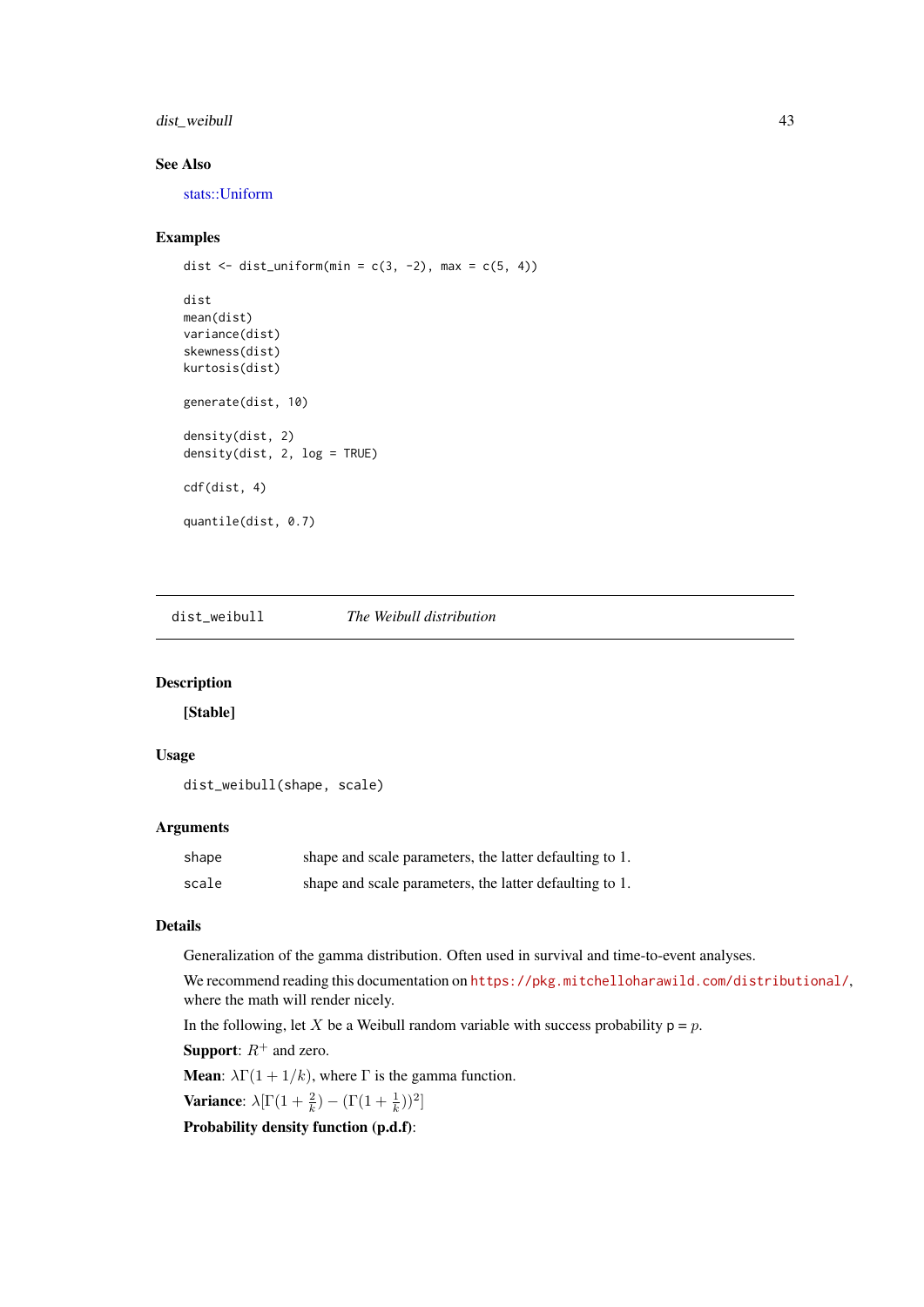$$
f(x) = \frac{k}{\lambda} (\frac{x}{\lambda})^{k-1} e^{-(x/\lambda)^k}, x \ge 0
$$

<span id="page-43-0"></span>Cumulative distribution function (c.d.f):

$$
F(x) = 1 - e^{-(x/\lambda)^k}, x \ge 0
$$

Moment generating function (m.g.f):

$$
\sum_{n=0}^{\infty} \frac{t^n \lambda^n}{n!} \Gamma(1+n/k), k \ge 1
$$

See Also

[stats::Weibull](#page-0-0)

## Examples

```
dist \le dist_weibull(shape = c(0.5, 1, 1.5, 5), scale = rep(1, 4))
dist
mean(dist)
variance(dist)
skewness(dist)
kurtosis(dist)
generate(dist, 10)
density(dist, 2)
density(dist, 2, log = TRUE)
cdf(dist, 4)
quantile(dist, 0.7)
```

|  | dist wrap |
|--|-----------|
|--|-----------|

## dist\_wrap *Create a distribution from p/d/q/r style functions*

## Description

[Experimental]

## Usage

```
dist_wrap(dist, ..., package = NULL)
```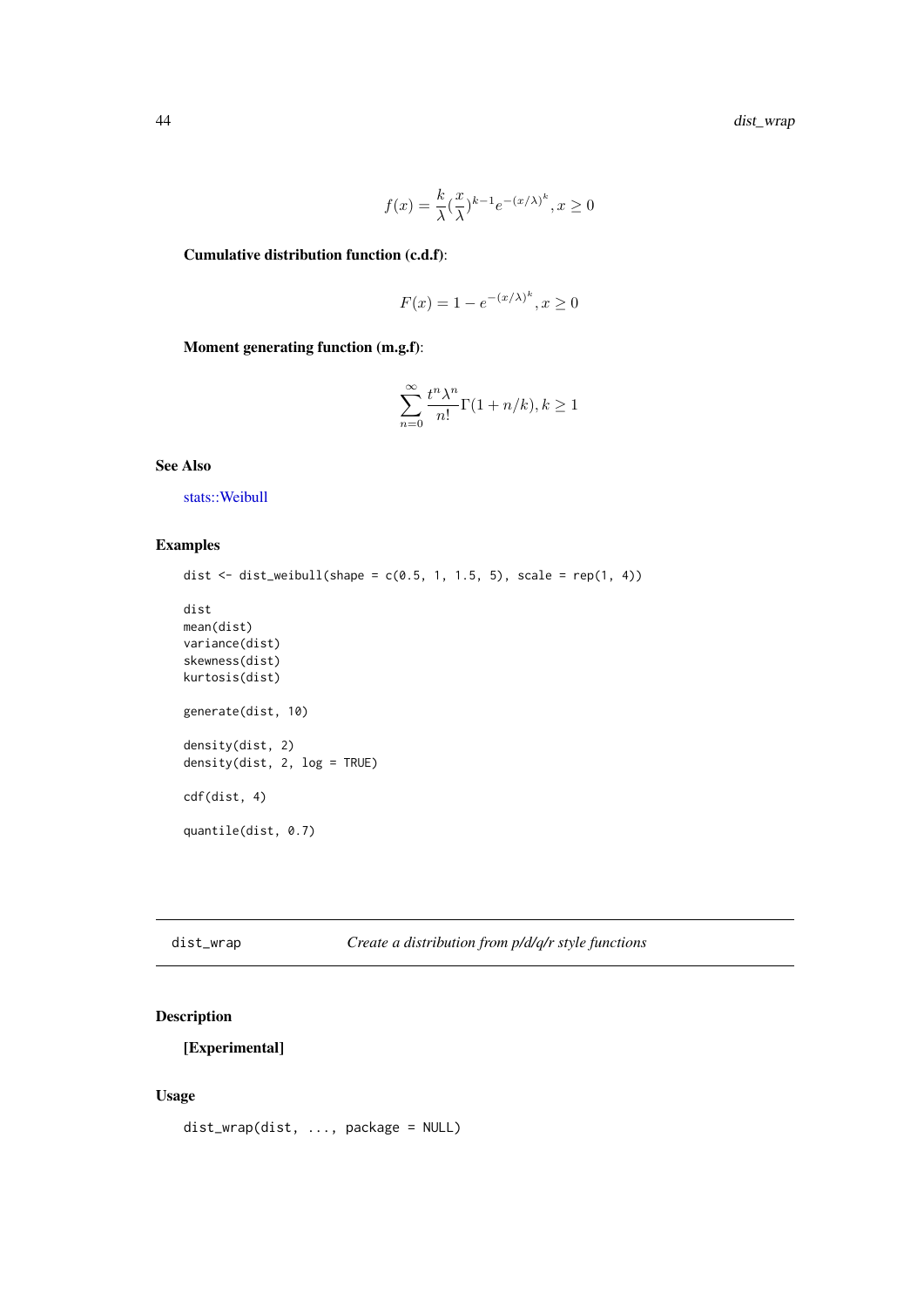#### <span id="page-44-0"></span>Arguments

| dist     | The name of the distribution used in the functions (name that is prefixed by<br>p/d/q/r                                                                                                                                    |
|----------|----------------------------------------------------------------------------------------------------------------------------------------------------------------------------------------------------------------------------|
| $\cdots$ | Named arguments used to parameterise the distribution.                                                                                                                                                                     |
| package  | The package from which the distribution is provided. If NULL, the calling en-<br>vironment's search path is used to find the distribution functions. Alternatively,<br>an arbitrary environment can also be provided here. |

#### Details

If a distribution is not yet supported, you can vectorise  $p/d/q/r$  functions using this function. dist\_wrap() stores the distributions parameters, and provides wrappers which call the appropriate p/d/q/r functions.

Using this function to wrap a distribution should only be done if the distribution is not yet available in this package. If you need a distribution which isn't in the package yet, consider making a request at https://github.com/mitchelloharawild/distributional/issues.

#### Examples

```
dist \le dist_wrap("norm", mean = 1:3, sd = c(3, 9, 2))
density(dist, 1) # dnorm()
cdf(dist, 4) # pnorm()
quantile(dist, 0.975) # qnorm()
generate(dist, 10) # rnorm()
library(actuar)
dist <- dist_wrap("invparalogis", package = "actuar", shape = 2, rate = 2)
density(dist, 1) # actuar::dinvparalogis()
cdf(dist, 4) # actuar::pinvparalogis()
quantile(dist, 0.975) # actuar::qinvparalogis()
generate(dist, 10) # actuar::rinvparalogis()
```
family.distribution *Extract the name of the distribution family*

## Description

#### [Experimental]

## Usage

```
## S3 method for class 'distribution'
family(object, ...)
```
#### Arguments

| object   | The distribution(s).                  |
|----------|---------------------------------------|
| $\cdots$ | Additional arguments used by methods. |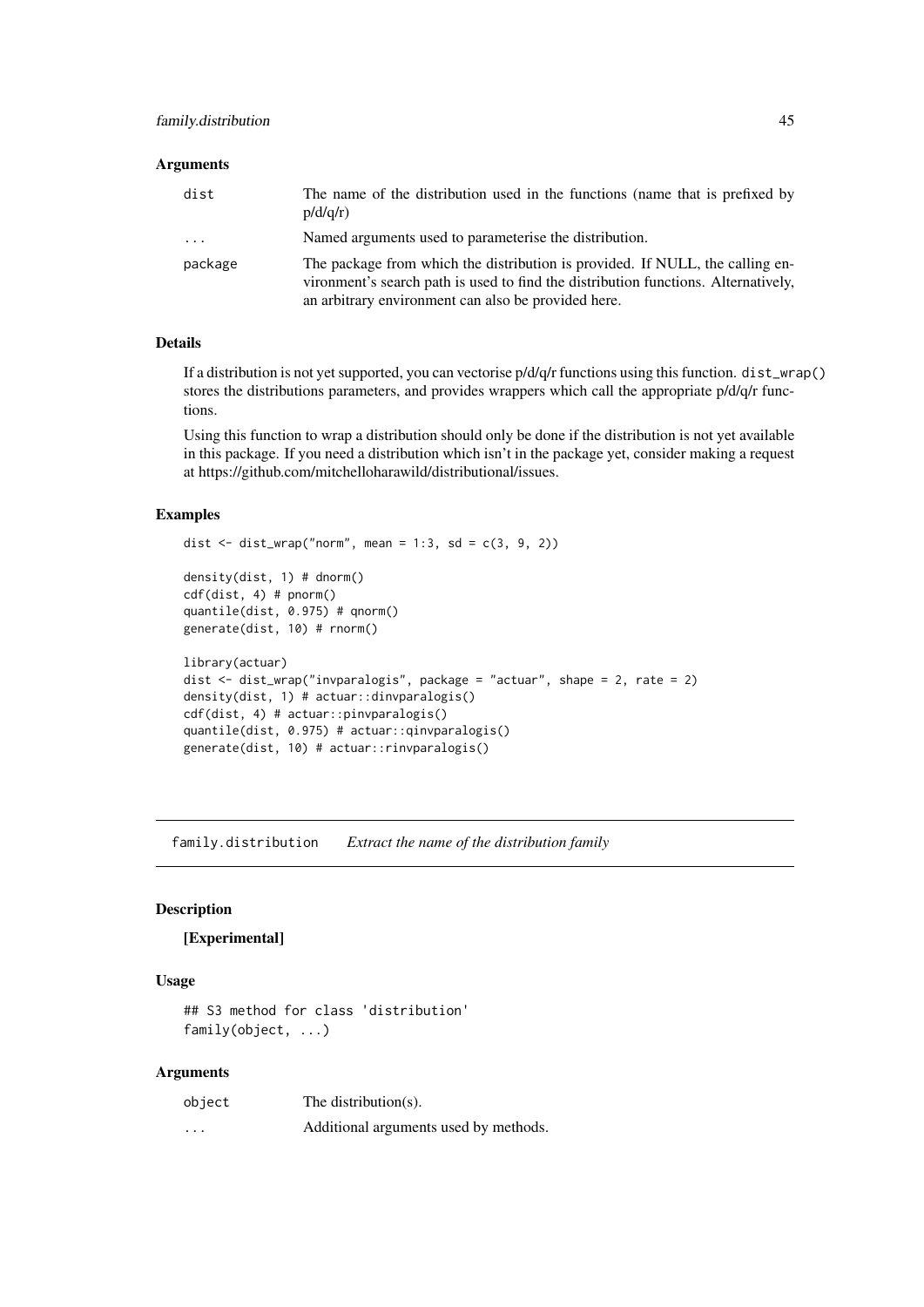## Examples

```
dist \leq c (
  dist_normal(1:2),
  dist_poisson(3),
  dist_multinomial(size = c(4, 3),
  prob = list(c(0.3, 0.5, 0.2), c(0.1, 0.5, 0.4))))
family(dist)
```
generate.distribution *Randomly sample values from a distribution*

## Description

[Stable]

## Usage

## S3 method for class 'distribution' generate(x, times, ...)

## Arguments

| x       | The distribution(s).                  |
|---------|---------------------------------------|
| times   | The number of samples.                |
| $\cdot$ | Additional arguments used by methods. |

## Details

Generate random samples from probability distributions.

<span id="page-45-1"></span>geom\_hilo\_linerange *Line ranges for hilo intervals*

## Description

## [Experimental]

## Usage

```
geom_hilo_linerange(
  mapping = NULL,
  data = NULL,stat = "identity",
  position = "identity",
  na.rm = FALSE,
  show.legend = NA,
  inherit.aes = TRUE,
  ...
)
```
<span id="page-45-0"></span>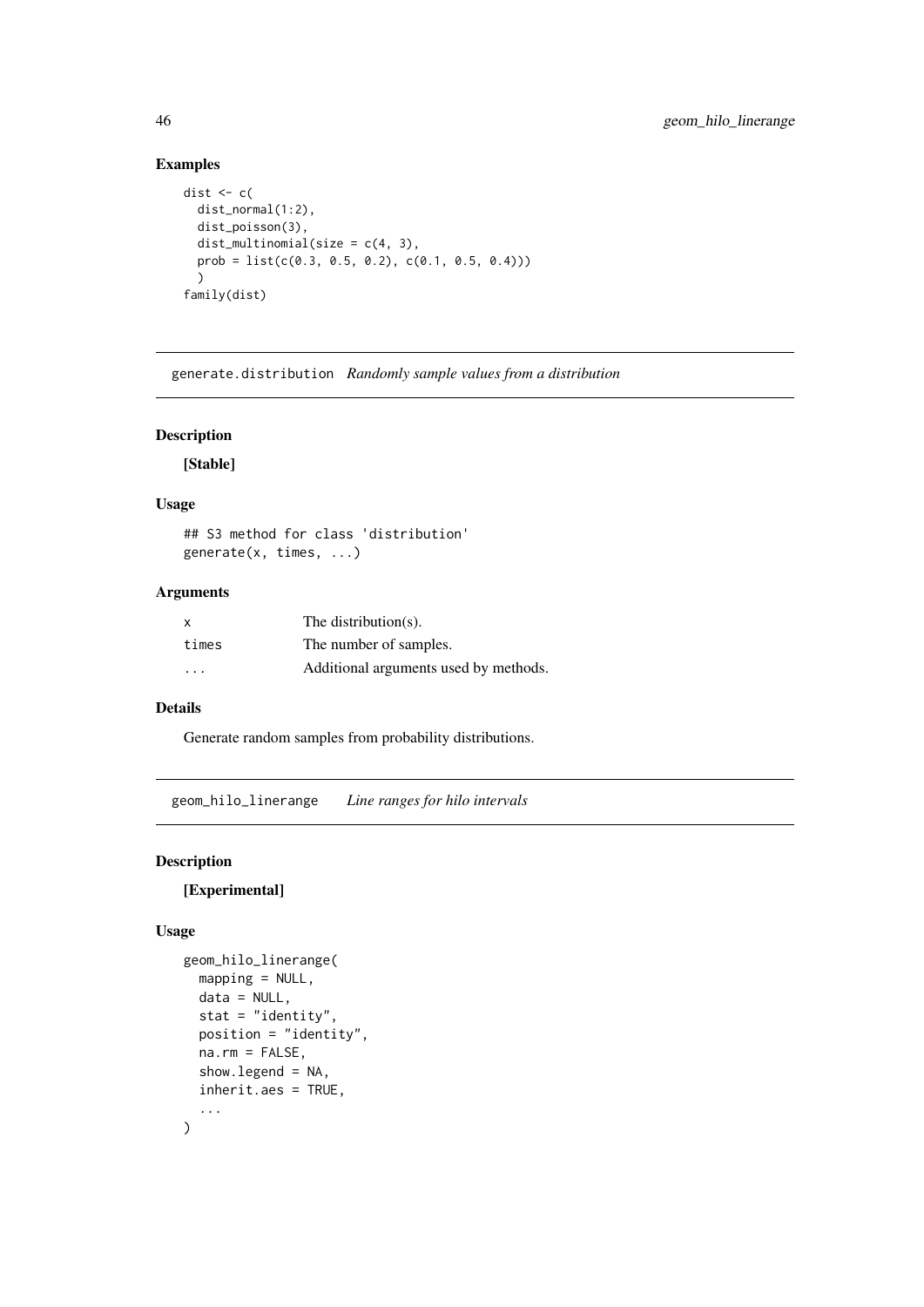<span id="page-46-0"></span>

| <b>Arguments</b> |                                                                                                                                                                                                                                                        |
|------------------|--------------------------------------------------------------------------------------------------------------------------------------------------------------------------------------------------------------------------------------------------------|
| mapping          | Set of aesthetic mappings created by aes() or aes_(). If specified and inherit.aes<br>= TRUE (the default), it is combined with the default mapping at the top level of<br>the plot. You must supply mapping if there is no plot mapping.              |
| data             | The data to be displayed in this layer. There are three options:                                                                                                                                                                                       |
|                  | If NULL, the default, the data is inherited from the plot data as specified in the<br>call to ggplot().                                                                                                                                                |
|                  | A data. frame, or other object, will override the plot data. All objects will be<br>fortified to produce a data frame. See fortify() for which variables will be<br>created.                                                                           |
|                  | A function will be called with a single argument, the plot data. The return<br>value must be a data. frame, and will be used as the layer data. A function<br>can be created from a formula (e.g. $\sim$ head(.x, 10)).                                |
| stat             | The statistical transformation to use on the data for this layer, as a string.                                                                                                                                                                         |
| position         | Position adjustment, either as a string, or the result of a call to a position adjust-<br>ment function.                                                                                                                                               |
| na.rm            | If FALSE, the default, missing values are removed with a warning. If TRUE,<br>missing values are silently removed.                                                                                                                                     |
| show. legend     | logical. Should this layer be included in the legends? NA, the default, includes if<br>any aesthetics are mapped. FALSE never includes, and TRUE always includes. It<br>can also be a named logical vector to finely select the aesthetics to display. |
| inherit.aes      | If FALSE, overrides the default aesthetics, rather than combining with them.<br>This is most useful for helper functions that define both data and aesthetics and<br>shouldn't inherit behaviour from the default plot specification, e.g. borders().  |
| .                | Other arguments passed on to layer (). These are often aesthetics, used to set<br>an aesthetic to a fixed value, like colour = "red" or size = 3. They may also<br>be parameters to the paired geom/stat.                                              |

## Details

geom\_hilo\_linerange() displays the interval defined by a hilo object. The luminance of the shaded area indicates its confidence level. The shade colour can be controlled by the fill aesthetic, however the luminance will be overwritten to represent the confidence level.

## See Also

[geom\\_hilo\\_ribbon\(\)](#page-47-1) for continuous hilo intervals (ribbons)

## Examples

```
dist <- dist_normal(1:3, 1:3)
library(ggplot2)
ggplot(
  data.frame(x = rep(1:3, 2), interval = c(hilo(dist, 80), hilo(dist, 95)))
) +
  geom_hilo_linerange(aes(x = x, hilo = interval))
```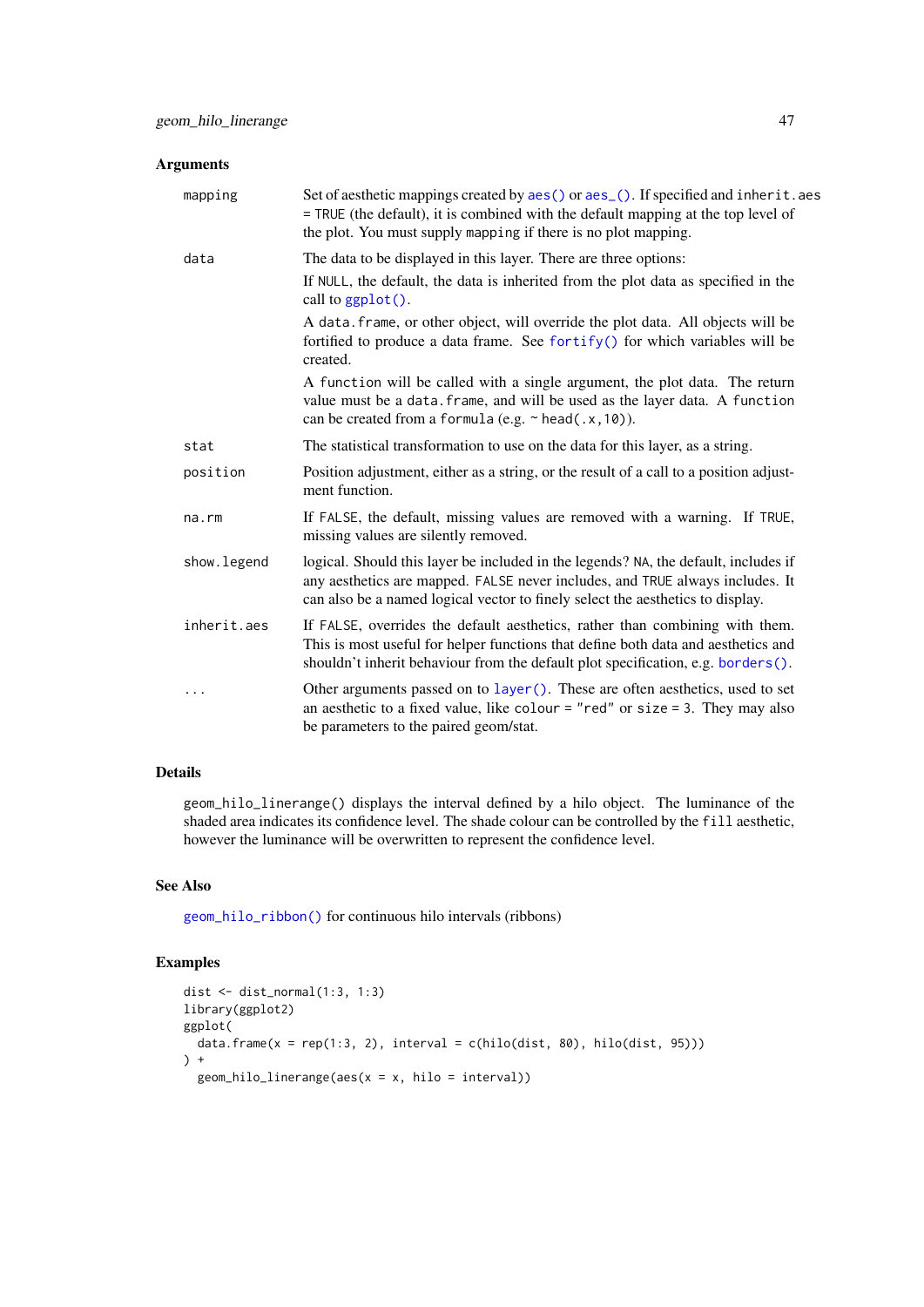<span id="page-47-1"></span><span id="page-47-0"></span>geom\_hilo\_ribbon *Ribbon plots for hilo intervals*

## Description

[Maturing]

## Usage

```
geom_hilo_ribbon(
  mapping = NULL,
  data = NULL,stat = "identity",
  position = "identity",
  na.rm = FALSE,
  show.legend = NA,
  inherit.aes = TRUE,
  ...
\lambda
```
## Arguments

| mapping      | Set of aesthetic mappings created by aes() or aes_(). If specified and inherit.aes<br>= TRUE (the default), it is combined with the default mapping at the top level of<br>the plot. You must supply mapping if there is no plot mapping.              |
|--------------|--------------------------------------------------------------------------------------------------------------------------------------------------------------------------------------------------------------------------------------------------------|
| data         | The data to be displayed in this layer. There are three options:                                                                                                                                                                                       |
|              | If NULL, the default, the data is inherited from the plot data as specified in the<br>call to $ggplot()$ .                                                                                                                                             |
|              | A data. frame, or other object, will override the plot data. All objects will be<br>fortified to produce a data frame. See fortify() for which variables will be<br>created.                                                                           |
|              | A function will be called with a single argument, the plot data. The return<br>value must be a data. frame, and will be used as the layer data. A function<br>can be created from a formula (e.g. $\sim$ head(.x, 10)).                                |
| stat         | The statistical transformation to use on the data for this layer, as a string.                                                                                                                                                                         |
| position     | Position adjustment, either as a string, or the result of a call to a position adjust-<br>ment function.                                                                                                                                               |
| $na$ . $rm$  | If FALSE, the default, missing values are removed with a warning. If TRUE,<br>missing values are silently removed.                                                                                                                                     |
| show. legend | logical. Should this layer be included in the legends? NA, the default, includes if<br>any aesthetics are mapped. FALSE never includes, and TRUE always includes. It<br>can also be a named logical vector to finely select the aesthetics to display. |
| inherit.aes  | If FALSE, overrides the default aesthetics, rather than combining with them.<br>This is most useful for helper functions that define both data and aesthetics and<br>shouldn't inherit behaviour from the default plot specification, e.g. borders().  |
| .            | Other arguments passed on to layer (). These are often aesthetics, used to set<br>an aesthetic to a fixed value, like colour = "red" or size = 3. They may also<br>be parameters to the paired geom/stat.                                              |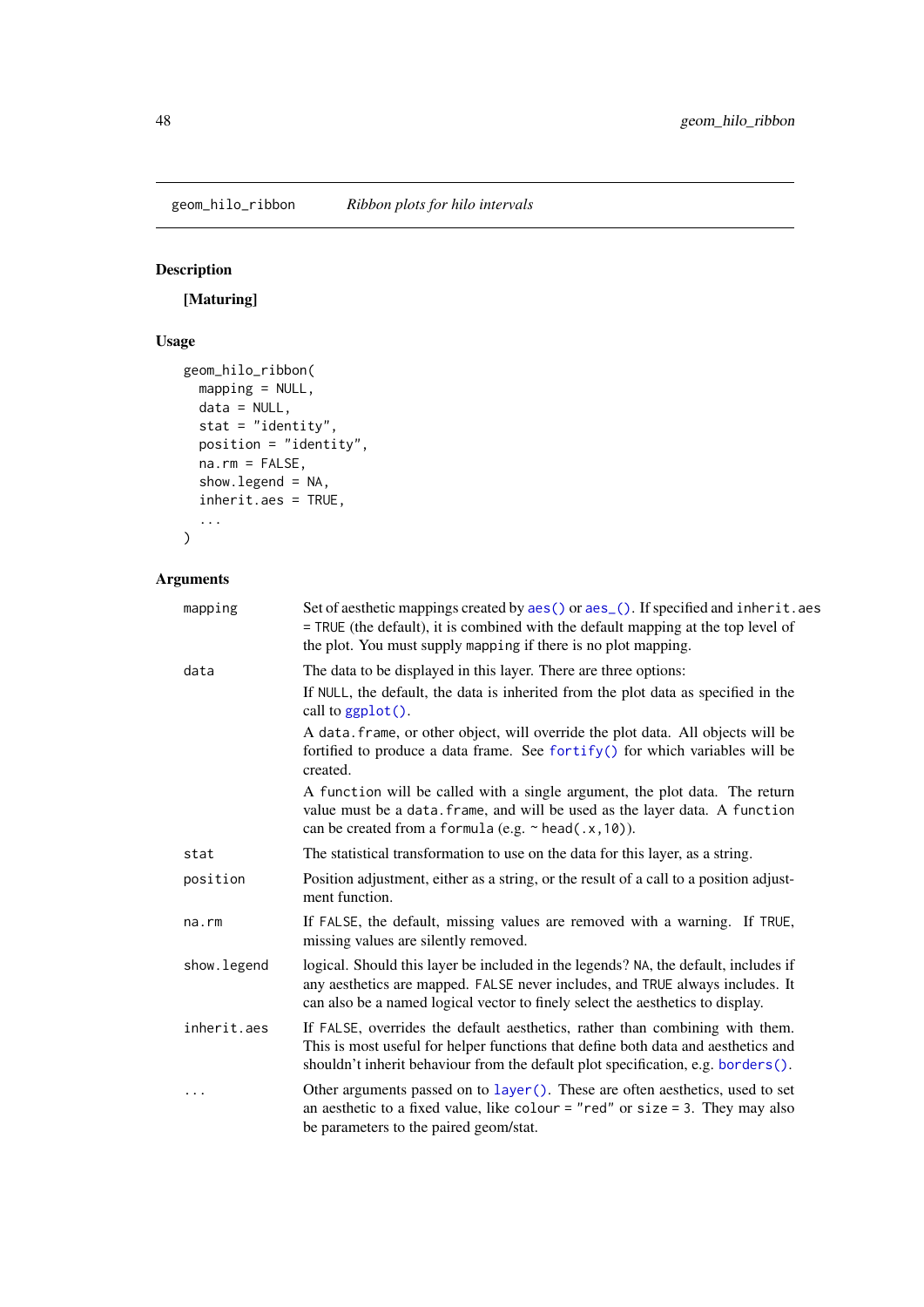#### <span id="page-48-0"></span>guide\_level 49

## Details

geom\_hilo\_ribbon() displays the interval defined by a hilo object. The luminance of the shaded area indicates its confidence level. The shade colour can be controlled by the fill aesthetic, however the luminance will be overwritten to represent the confidence level.

## See Also

[geom\\_hilo\\_linerange\(\)](#page-45-1) for discrete hilo intervals (vertical lines)

## Examples

```
dist <- dist_normal(1:3, 1:3)
library(ggplot2)
ggplot(
  data.frame(x = rep(1:3, 2), interval = c(hilo(dist, 80), hilo(dist, 95)))
\left( \begin{array}{c} + \end{array} \right)geom_hilo_ribbon(aes(x = x, hilo = interval))
```
guide\_level *Level shade bar guide*

#### Description

The level guide shows the colour from the forecast intervals which is blended with the series colour.

#### Usage

```
guide_level(title = waiver(), max_discrete = 5, ...)
```
## Arguments

| title        | A character string or expression indicating a title of guide. If NULL, the title is<br>not shown. By default (waiver()), the name of the scale object or the name<br>specified in $\text{ labs}()$ is used for the title. |
|--------------|---------------------------------------------------------------------------------------------------------------------------------------------------------------------------------------------------------------------------|
| max discrete | The maximum number of levels to be shown using guide_legend. If the num-<br>ber of levels exceeds this value, level shades are shown with guide colourbar.                                                                |
| .            | Further arguments passed onto either guide_colourbar or guide_legend                                                                                                                                                      |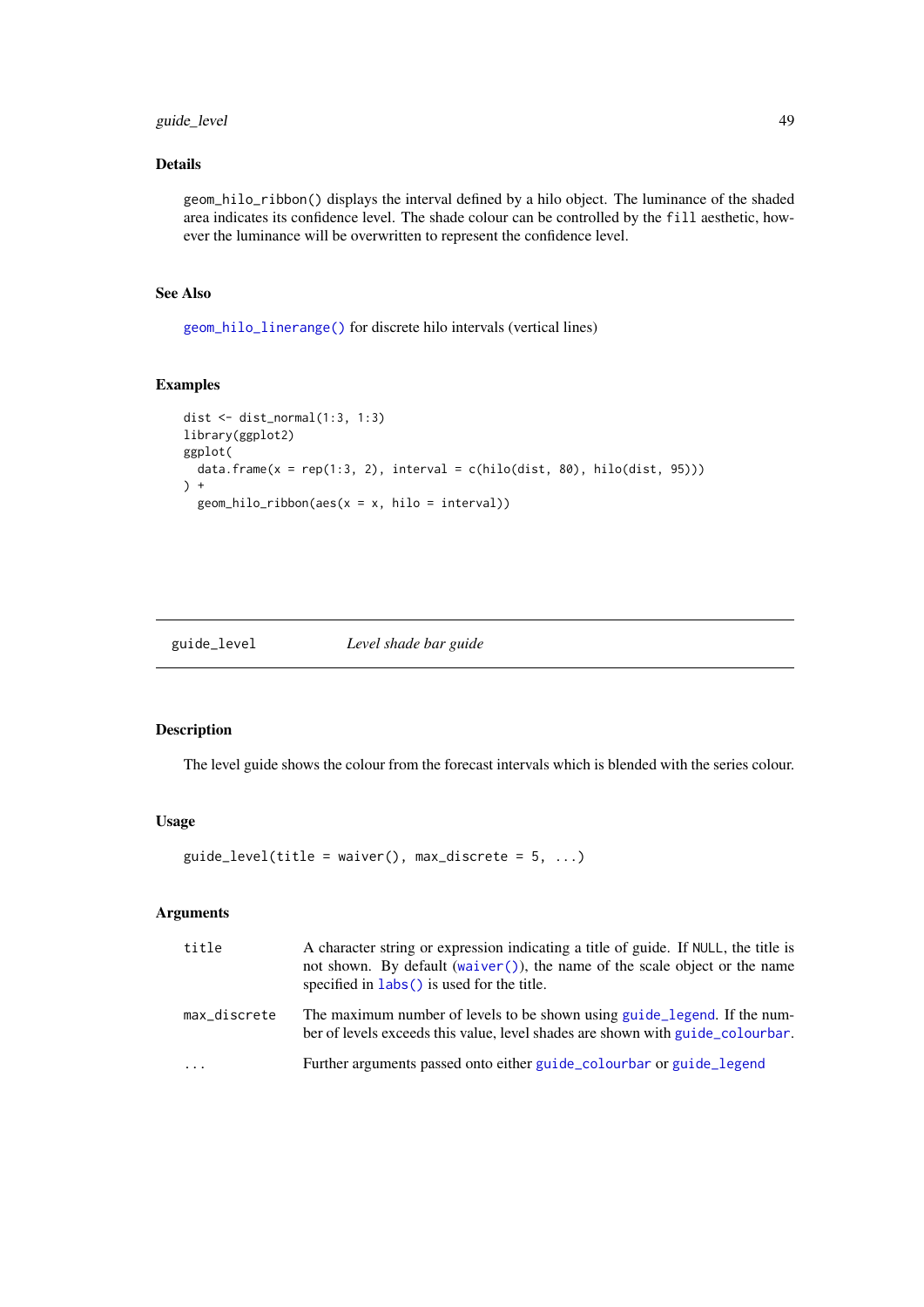<span id="page-49-0"></span>Used to extract a specified prediction interval at a particular confidence level from a distribution.

## Usage

 $hdr(x, \ldots)$ 

## Arguments

|          | Object to create hilo from.           |
|----------|---------------------------------------|
| $\cdots$ | Additional arguments used by methods. |

<span id="page-49-1"></span>hdr.distribution *Highest density regions of probability distributions*

## Description

[Experimental]

#### Usage

## S3 method for class 'distribution' hdr(x, size =  $95$ , n =  $512$ , ...)

## Arguments

| X    | The distribution $(s)$ .                                    |
|------|-------------------------------------------------------------|
| size | The size of the interval (between 0 and 100).               |
| n    | The resolution used to estimate the distribution's density. |
|      | Additional arguments used by methods.                       |

#### Details

This function is highly experimental and will change in the future. In particular, improved functionality for object classes and visualisation tools will be added in a future release.

Computes minimally sized probability intervals highest density regions.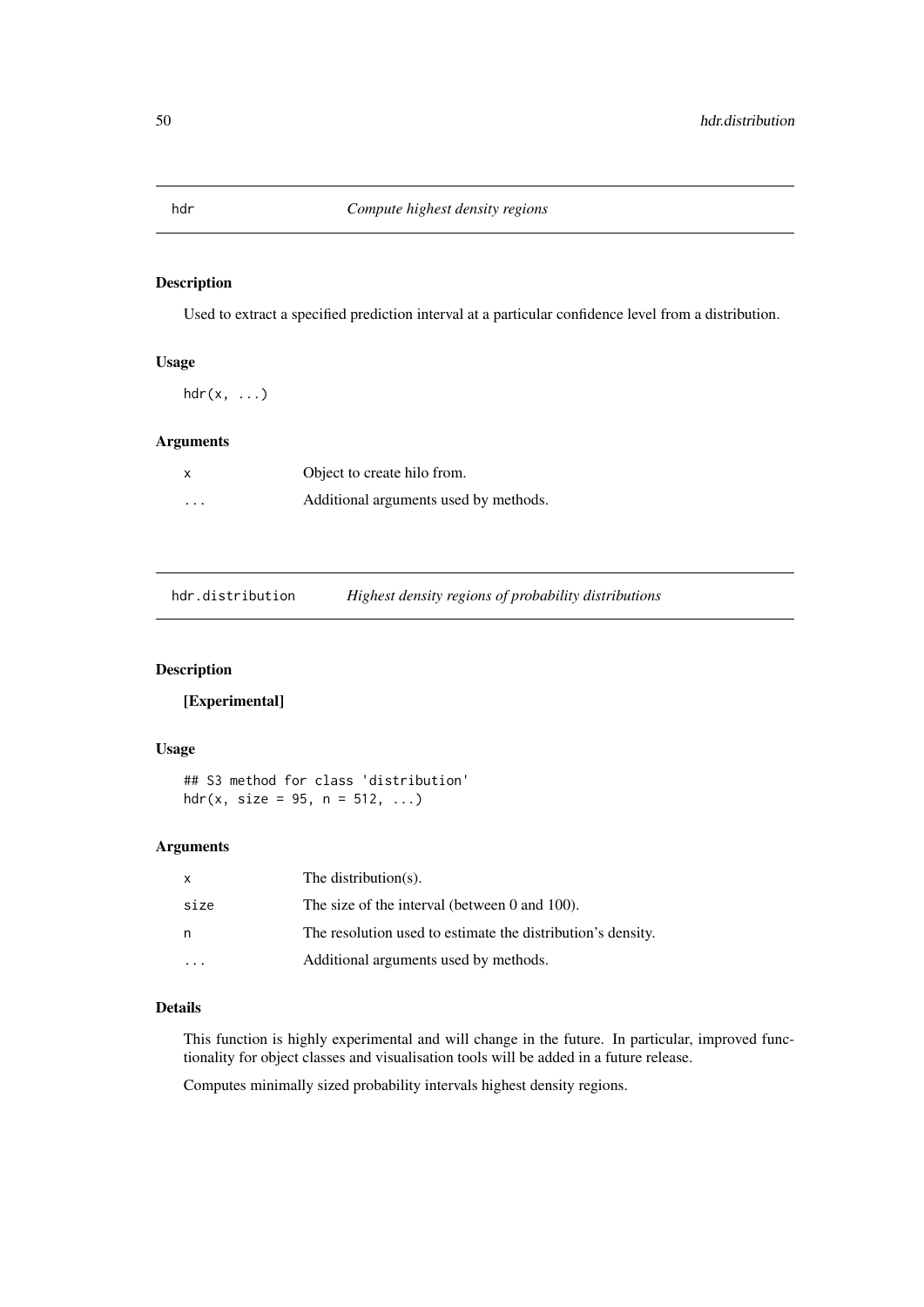<span id="page-50-0"></span>

Used to extract a specified prediction interval at a particular confidence level from a distribution.

## Usage

 $hilo(x, \ldots)$ 

## Arguments

| X        | Object to create hilo from.           |
|----------|---------------------------------------|
| $\cdots$ | Additional arguments used by methods. |

## Details

The numeric lower and upper bounds can be extracted from the interval using <hilo>\$lower and <hilo>\$upper as shown in the examples below.

## Examples

```
# 95% interval from a standard normal distribution
interval <- hilo(dist_normal(0, 1), 95)
interval
# Extract the individual quantities with `$lower`, `$upper`, and `$level`
interval$lower
interval$upper
interval$level
```
hilo.distribution *Probability intervals of a probability distribution*

## Description

## [Maturing]

## Usage

## S3 method for class 'distribution' hilo(x, size =  $95, ...$ )

## Arguments

| $\mathsf{x}$            | The distribution $(s)$ .                      |
|-------------------------|-----------------------------------------------|
| size                    | The size of the interval (between 0 and 100). |
| $\cdot$ $\cdot$ $\cdot$ | Additional arguments used by methods.         |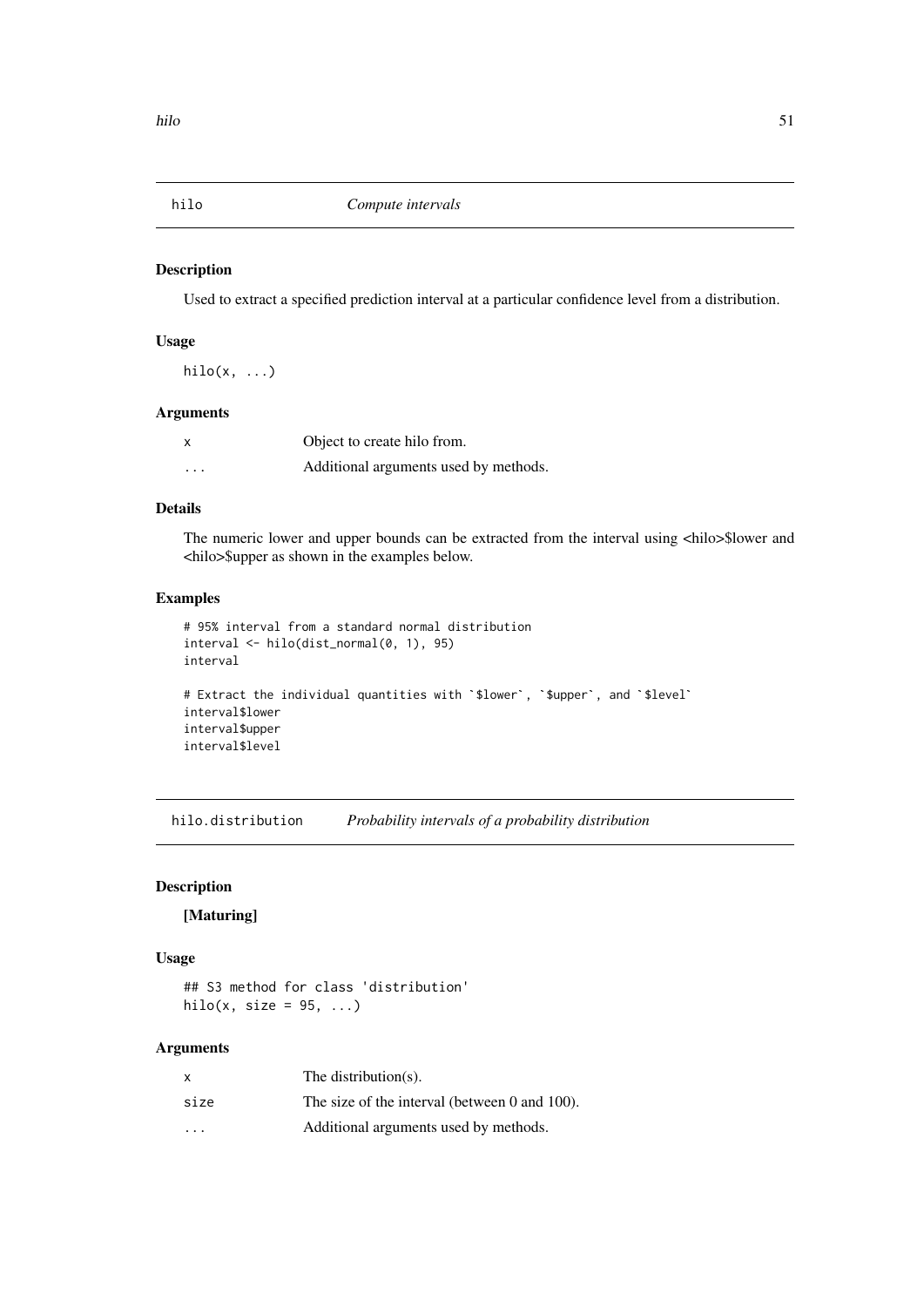## <span id="page-51-0"></span>Details

Returns a hilo central probability interval with probability coverage of size. By default, the distribution's [quantile\(\)](#page-0-0) will be used to compute the lower and upper bound for a centered interval

#### See Also

[hdr.distribution\(\)](#page-49-1)

is\_distribution *Test if the object is a distribution*

## Description

This function returns TRUE for distributions and FALSE for all other objects. [Stable]

## Usage

```
is_distribution(x)
```
## Arguments

x An object.

#### Value

TRUE if the object inherits from the distribution class.

#### Examples

```
dist <- dist_normal()
is_distribution(dist)
is_distribution("distributional")
```
is\_hdr *Is the object a hdr*

## Description

Is the object a hdr

#### Usage

is\_hdr(x)

#### Arguments

x An object.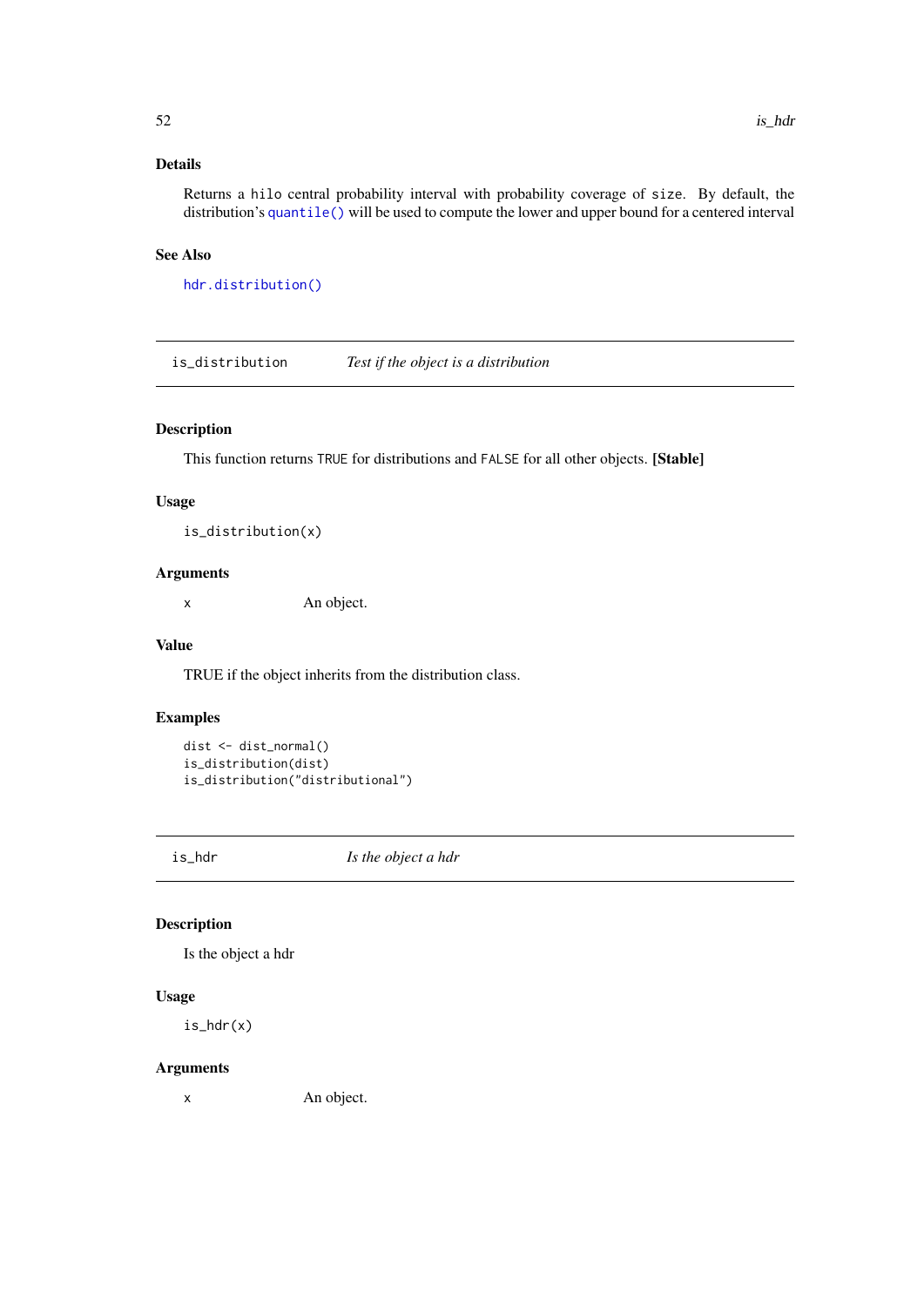<span id="page-52-0"></span>

| is_hilo              | Is the object a hilo                                     |
|----------------------|----------------------------------------------------------|
| <b>Description</b>   |                                                          |
| Is the object a hilo |                                                          |
| <b>Usage</b>         |                                                          |
| $is\_hilo(x)$        |                                                          |
| <b>Arguments</b>     |                                                          |
| $\pmb{\times}$       | An object.                                               |
| kurtosis             | Kurtosis of a probability distribution                   |
| <b>Description</b>   |                                                          |
| [Stable]             |                                                          |
| <b>Usage</b>         |                                                          |
| kurtosis(x, )        |                                                          |
| kurtosis(x, )        | ## S3 method for class 'distribution'                    |
| <b>Arguments</b>     |                                                          |
| X                    | The distribution(s).                                     |
| $\cdots$             | Additional arguments used by methods.                    |
| likelihood           | The (log) likelihood of a sample matching a distribution |

[Maturing]

## Usage

```
likelihood(x, ...)
## S3 method for class 'distribution'
likelihood(x, sample, ..., log = FALSE)
```
log\_likelihood(x, ...)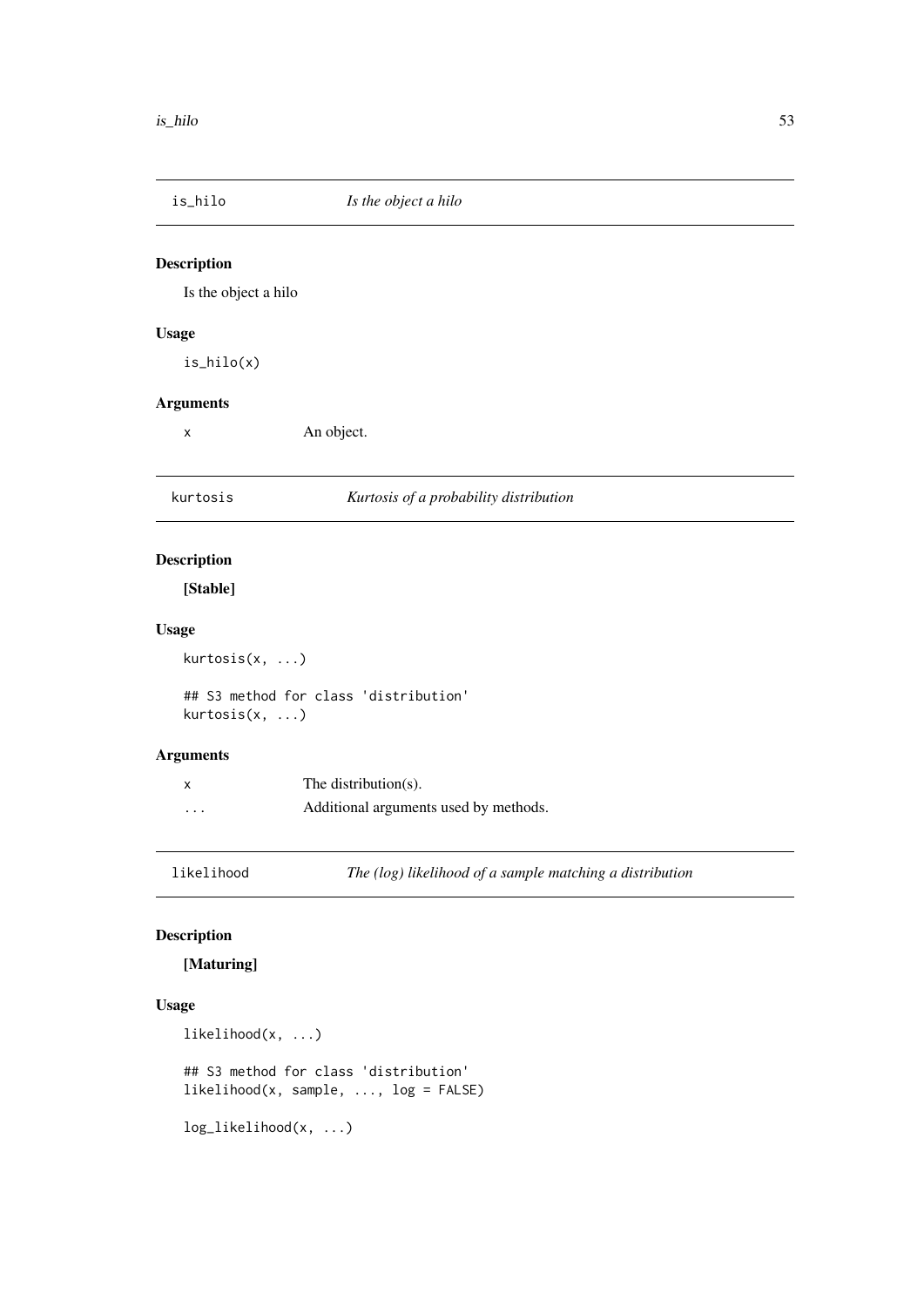## <span id="page-53-0"></span>Arguments

|                         | The distribution(s).                                    |
|-------------------------|---------------------------------------------------------|
| $\cdot$ $\cdot$ $\cdot$ | Additional arguments used by methods.                   |
| sample                  | A list of sampled values to compare to distribution(s). |
| log                     | If TRUE, the log-likelihood will be computed.           |
|                         |                                                         |

mean.distribution *Mean of a probability distribution*

## Description

[Stable]

## Usage

## S3 method for class 'distribution'  $mean(x, \ldots)$ 

## Arguments

| $\boldsymbol{\mathsf{x}}$ | The distribution(s).                  |
|---------------------------|---------------------------------------|
| $\cdots$                  | Additional arguments used by methods. |

## Details

Returns the empirical mean of the probability distribution. If the method does not exist, the mean of a random sample will be returned.

median.distribution *Median of a probability distribution*

#### Description

[Stable]

## Usage

```
## S3 method for class 'distribution'
median(x, na.rm = FALSE, ...)
```
## Arguments

|          | The distribution( $s$ ).                                    |
|----------|-------------------------------------------------------------|
| na.rm    | Unused, included for consistency with the generic function. |
| $\cdots$ | Additional arguments used by methods.                       |

## Details

Returns the median (50th percentile) of a probability distribution. This is equivalent to quantile(x,  $p=0.5$ ).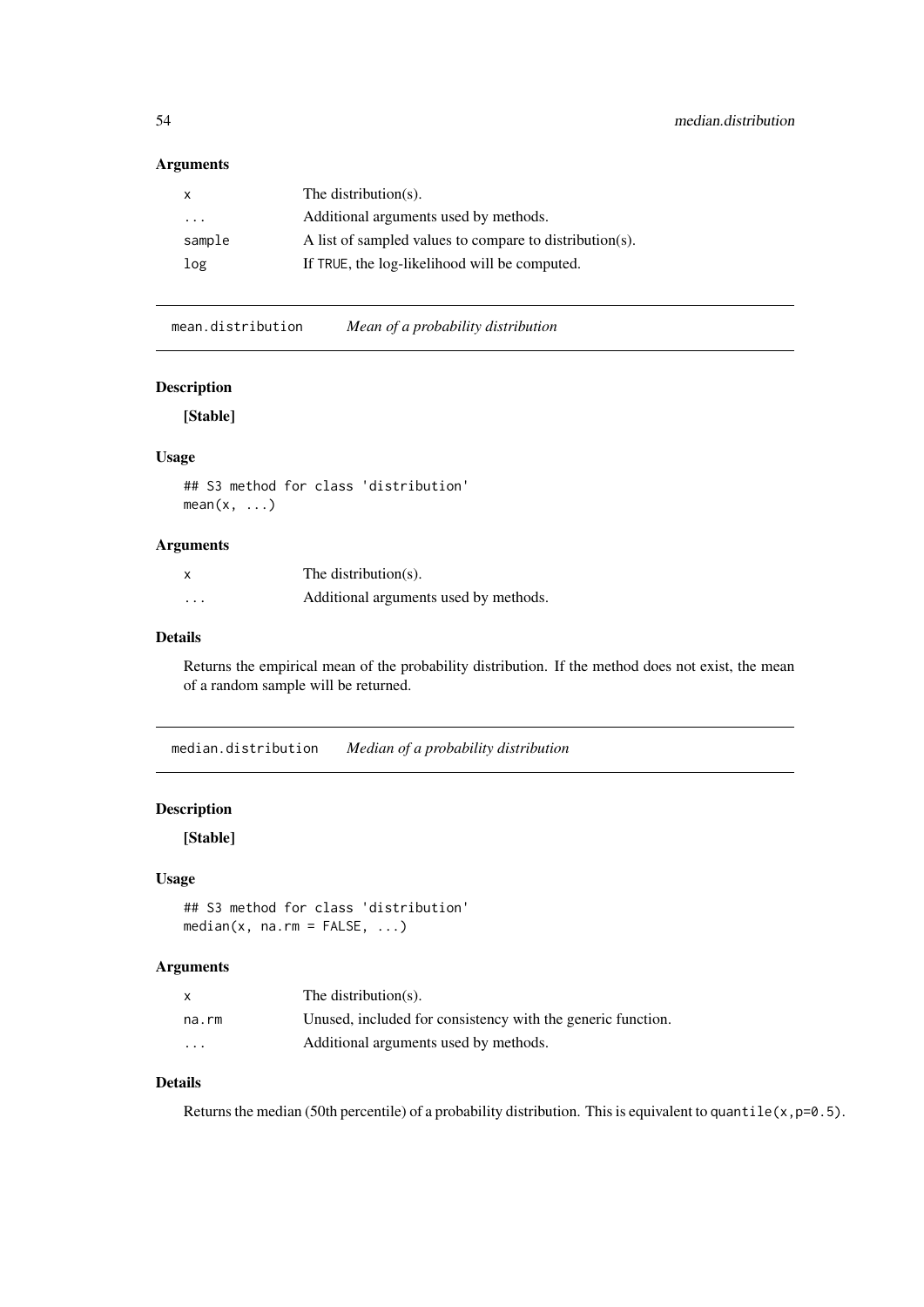<span id="page-54-0"></span>

Create a new distribution

## Usage

new\_dist(..., class = NULL, dimnames = NULL)

## Arguments

| $\cdots$ | Parameters of the distribution (named).                    |
|----------|------------------------------------------------------------|
| class    | The class of the distribution for S3 dispatch.             |
| dimnames | The names of the variables in the distribution (optional). |

## new\_hdr *Construct hdr intervals*

## Description

Construct hdr intervals

#### Usage

```
new_hdr(
  lower = list_of(.ptype = double());upper = list_of(.ptype = double()),
  size = double()
)
```
## Arguments

| lower, upper | A list of numeric vectors specifying the region's lower and upper bounds. |
|--------------|---------------------------------------------------------------------------|
| size         | A numeric vector specifying the coverage size of the region.              |

#### Value

A "hdr" vector

## Author(s)

Mitchell O'Hara-Wild

## Examples

```
new_hdr(lower = list(1, c(3,6)), upper = list(10, c(5, 8)), size = c(80, 95))
```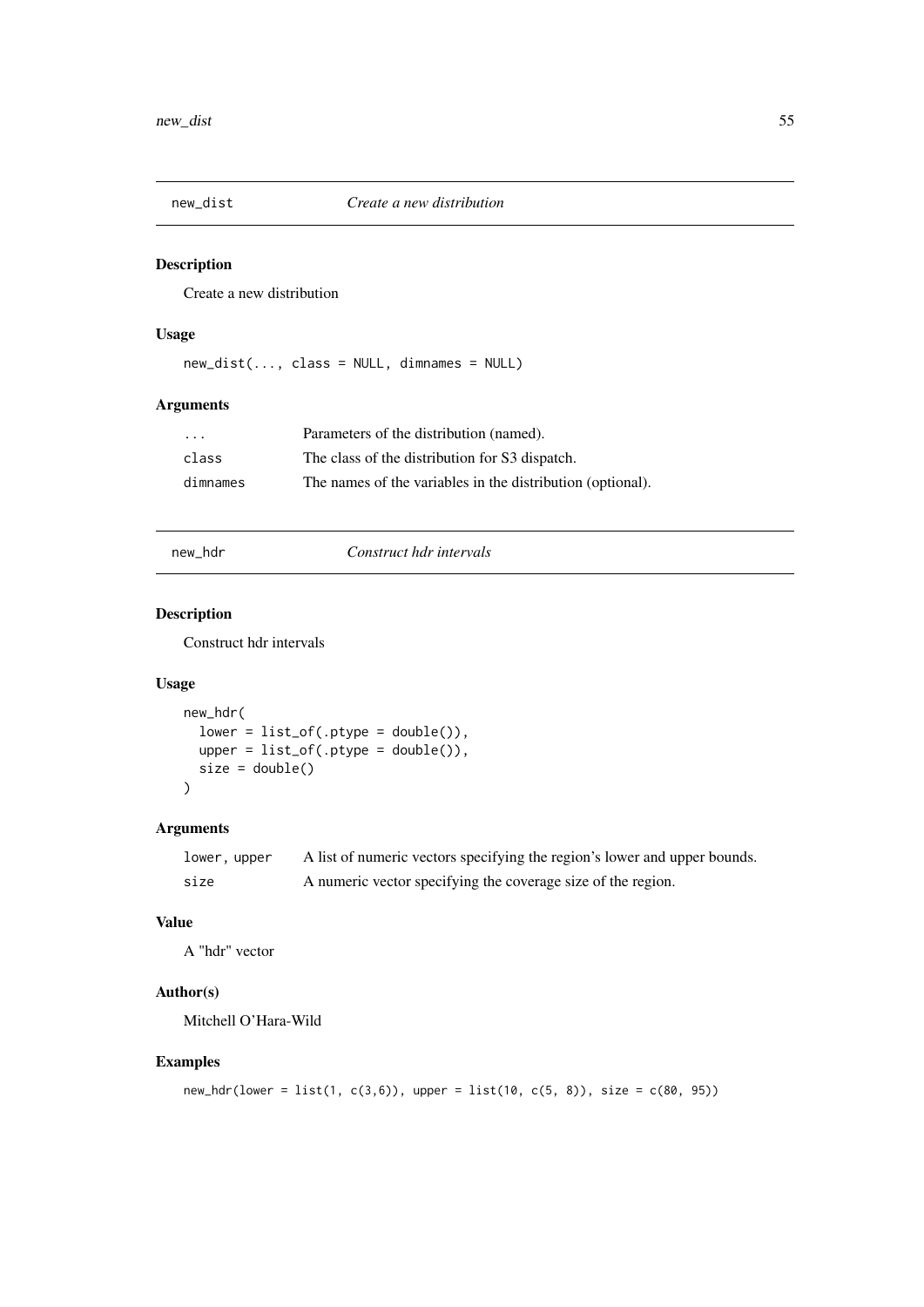<span id="page-55-0"></span>

Construct hilo intervals

## Usage

```
new_hilo(lower = double(), upper = double(), size = double())
```
## Arguments

| lower, upper | A numeric vector of values for lower and upper limits. |
|--------------|--------------------------------------------------------|
| size         | Size of the interval between [0, 100].                 |

## Value

A "hilo" vector

## Author(s)

Earo Wang & Mitchell O'Hara-Wild

## Examples

```
new\_hilo(lower = rnorm(10), upper = rnorm(10) + 5, size = 95)
```
new\_support\_region *Create a new support region vector*

## Description

Create a new support region vector

## Usage

```
new_support_region(x, limits = NULL)
```
## Arguments

|        | A list of prototype vectors defining the distribution type. |
|--------|-------------------------------------------------------------|
| limits | A list of value limits for the distribution.                |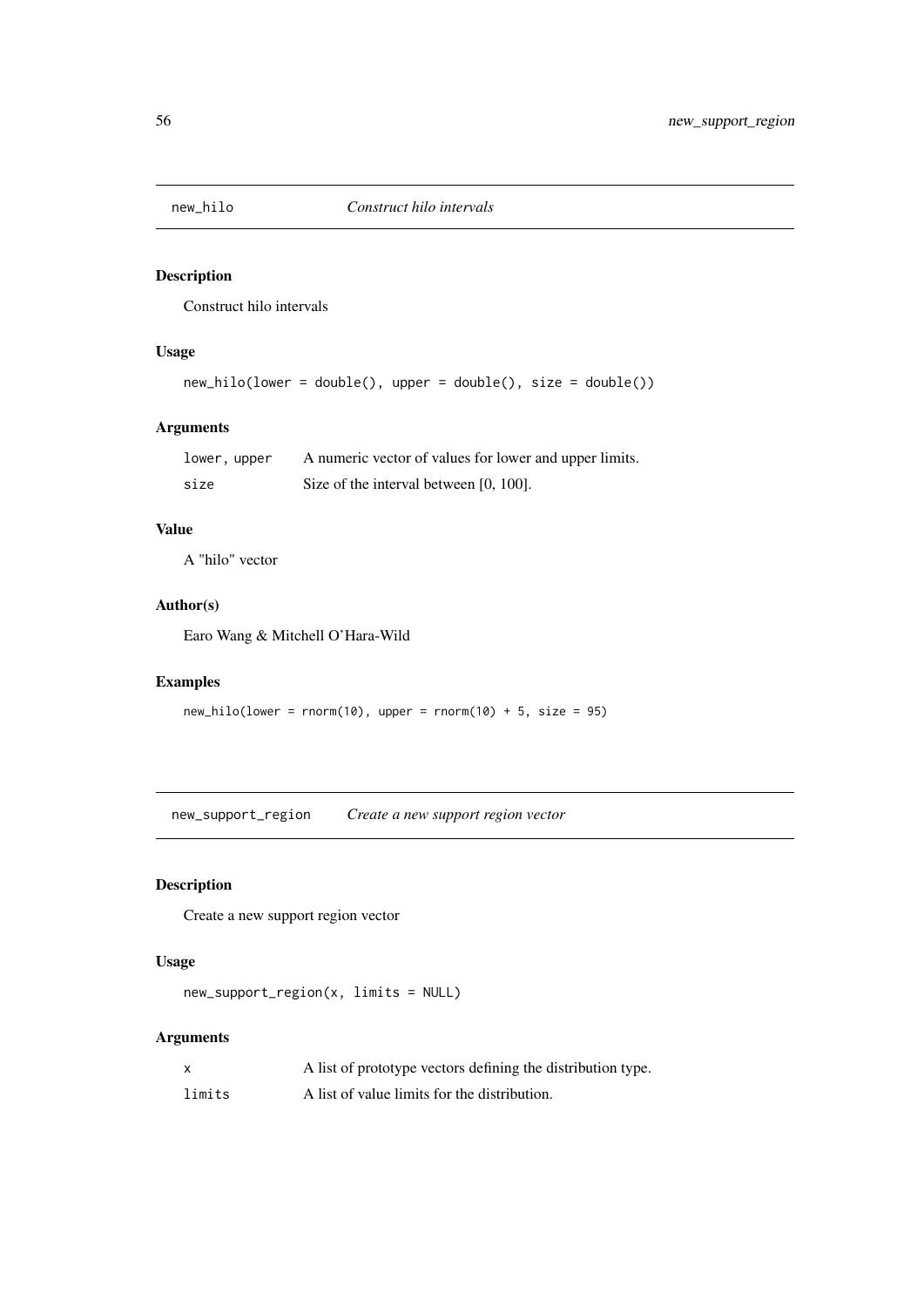<span id="page-56-0"></span>

[Experimental]

## Usage

```
parameters(x, ...)
```
## S3 method for class 'distribution' parameters(x, ...)

## Arguments

| X        | The distribution(s).                  |
|----------|---------------------------------------|
| $\cdots$ | Additional arguments used by methods. |

## Examples

```
dist \leftarrow c(
 dist_normal(1:2),
  dist_poisson(3),
  dist_multinomial(size = c(4, 3),
  prob = list(c(0.3, 0.5, 0.2), c(0.1, 0.5, 0.4))))
parameters(dist)
```
quantile.distribution *Distribution Quantiles*

## Description

[Stable]

## Usage

```
## S3 method for class 'distribution'
quantile(x, p, \ldots, \log = FALSE)
```
#### Arguments

| x         | The distribution( $s$ ).                                   |
|-----------|------------------------------------------------------------|
| р         | The probability of the quantile.                           |
| $\ddotsc$ | Additional arguments passed to methods.                    |
| log       | If TRUE, probabilities will be given as log probabilities. |
|           |                                                            |

## Details

Computes the quantiles of a distribution.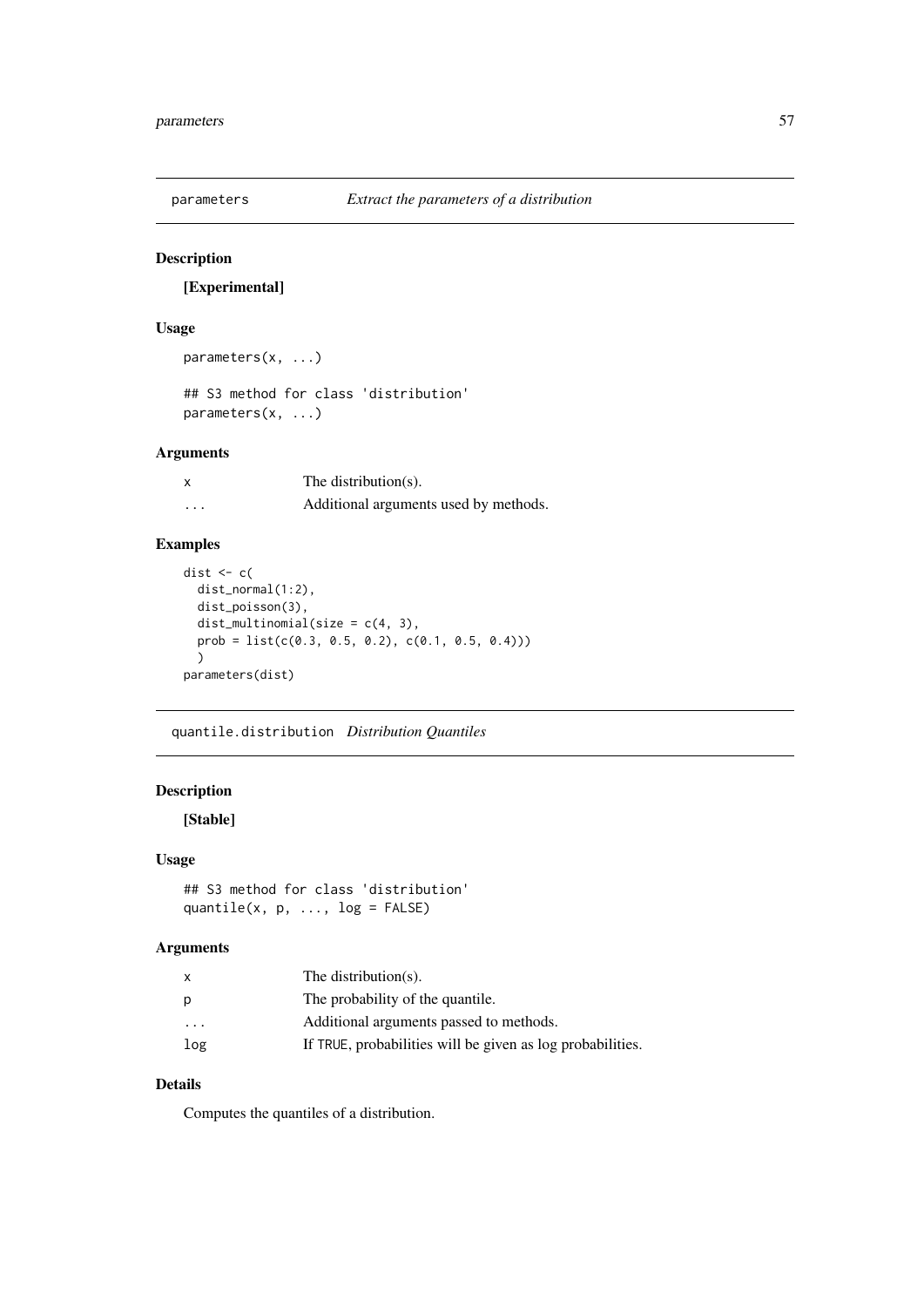<span id="page-57-0"></span>scale\_hilo\_continuous *Hilo interval scales*

## Description

Hilo interval scales

## Usage

```
scale_hilo_continuous(
  name = waire(),breaks = waiver(),
  minor_breaks = waiver(),
  n.breaks = NULL,
  labels = waitver(),
  limits = NULL,
  expand = waire(),
  oob = identity,
  na.value = NA,
 trans = "identity",
  guide = waire(),
  position = "left",
  sec.axis = waiver()
)
```
## Arguments

| name         | The name of the scale. Used as the axis or legend title. If waiver (), the default,<br>the name of the scale is taken from the first mapping used for that aesthetic. If<br>NULL, the legend title will be omitted.                                                   |
|--------------|-----------------------------------------------------------------------------------------------------------------------------------------------------------------------------------------------------------------------------------------------------------------------|
| breaks       | One of:                                                                                                                                                                                                                                                               |
|              | • NULL for no breaks                                                                                                                                                                                                                                                  |
|              | • waiver () for the default breaks computed by the transformation object                                                                                                                                                                                              |
|              | • A numeric vector of positions                                                                                                                                                                                                                                       |
|              | • A function that takes the limits as input and returns breaks as output (e.g.,<br>a function returned by scales::extended_breaks()). Also accepts rlang<br>lambda function notation.                                                                                 |
| minor_breaks | One of:                                                                                                                                                                                                                                                               |
|              | • NULL for no minor breaks                                                                                                                                                                                                                                            |
|              | • waiver () for the default breaks (one minor break between each major<br>break)                                                                                                                                                                                      |
|              | • A numeric vector of positions                                                                                                                                                                                                                                       |
|              | • A function that given the limits returns a vector of minor breaks. Also<br>accepts rlang lambda function notation.                                                                                                                                                  |
| n.breaks     | An integer guiding the number of major breaks. The algorithm may choose a<br>slightly different number to ensure nice break labels. Will only have an effect if<br>$breaks = waiver()$ . Use NULL to use the default number of breaks given by the<br>transformation. |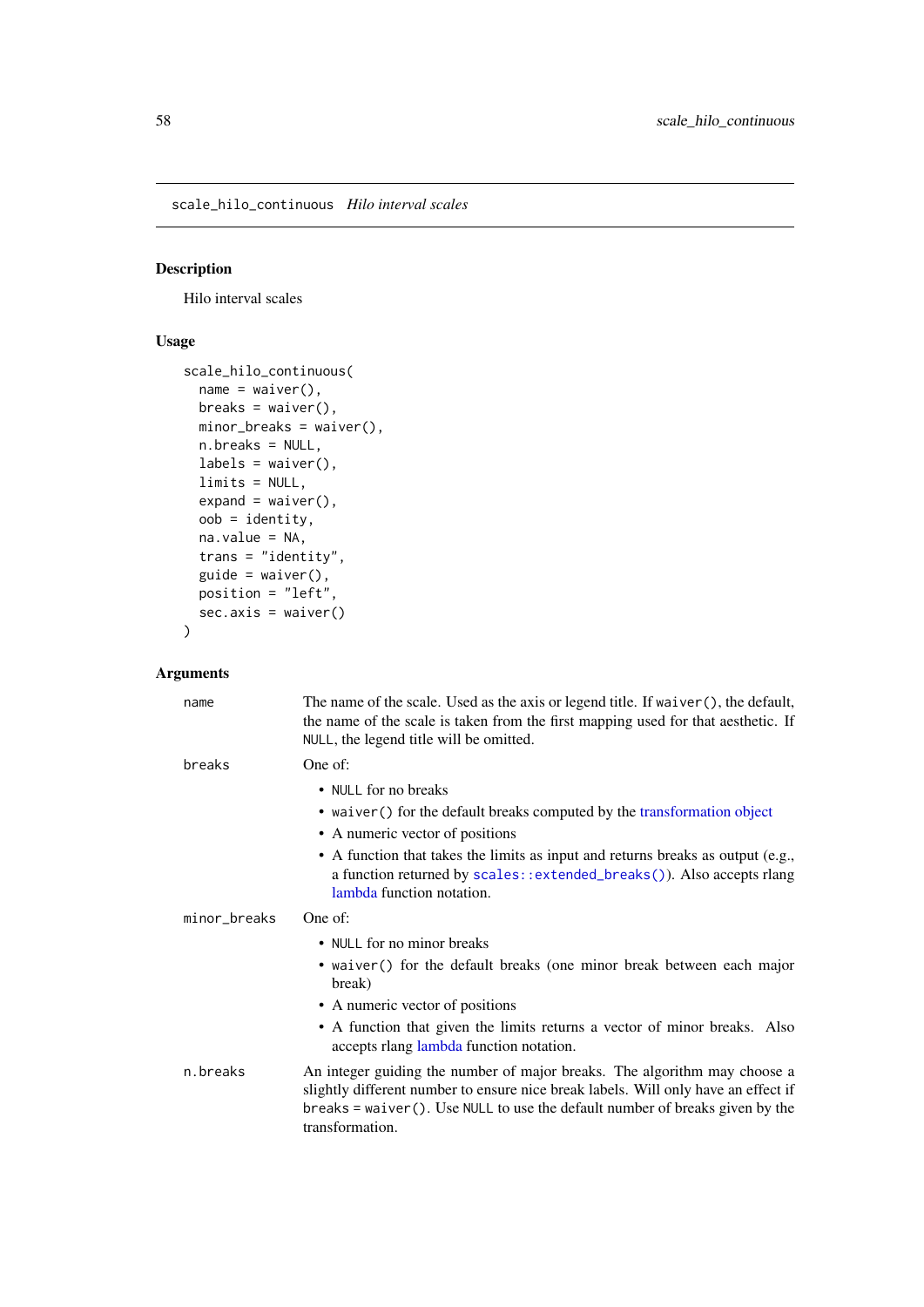<span id="page-58-0"></span>

| labels   | One of:                                                                                                                                                                                                                                                                                                                                                                                                           |
|----------|-------------------------------------------------------------------------------------------------------------------------------------------------------------------------------------------------------------------------------------------------------------------------------------------------------------------------------------------------------------------------------------------------------------------|
|          | • NULL for no labels                                                                                                                                                                                                                                                                                                                                                                                              |
|          | • waiver () for the default labels computed by the transformation object                                                                                                                                                                                                                                                                                                                                          |
|          | • A character vector giving labels (must be same length as breaks)                                                                                                                                                                                                                                                                                                                                                |
|          | • A function that takes the breaks as input and returns labels as output. Also<br>accepts rlang lambda function notation.                                                                                                                                                                                                                                                                                         |
| limits   | One of:                                                                                                                                                                                                                                                                                                                                                                                                           |
|          | • NULL to use the default scale range                                                                                                                                                                                                                                                                                                                                                                             |
|          | • A numeric vector of length two providing limits of the scale. Use NA to<br>refer to the existing minimum or maximum                                                                                                                                                                                                                                                                                             |
|          | • A function that accepts the existing (automatic) limits and returns new<br>limits. Also accepts rlang lambda function notation. Note that setting<br>limits on positional scales will remove data outside of the limits. If the<br>purpose is to zoom, use the limit argument in the coordinate system (see<br>coord_cartesian()).                                                                              |
| expand   | For position scales, a vector of range expansion constants used to add some<br>padding around the data to ensure that they are placed some distance away from<br>the axes. Use the convenience function expansion() to generate the values for<br>the expand argument. The defaults are to expand the scale by 5% on each side<br>for continuous variables, and by 0.6 units on each side for discrete variables. |
| oob      | One of:                                                                                                                                                                                                                                                                                                                                                                                                           |
|          | • Function that handles limits outside of the scale limits (out of bounds). Also<br>accepts rlang lambda function notation.                                                                                                                                                                                                                                                                                       |
|          | • The default (scales:: censor()) replaces out of bounds values with NA.                                                                                                                                                                                                                                                                                                                                          |
|          | • scales::squish() for squishing out of bounds values into range.                                                                                                                                                                                                                                                                                                                                                 |
|          | • scales::squish_infinite() for squishing infinite values into range.                                                                                                                                                                                                                                                                                                                                             |
| na.value | Missing values will be replaced with this value.                                                                                                                                                                                                                                                                                                                                                                  |
| trans    | For continuous scales, the name of a transformation object or the object itself.<br>Built-in transformations include "asn", "atanh", "boxcox", "date", "exp", "hms",<br>"identity", "log", "log10", "log1p", "log2", "logit", "modulus", "probability",<br>'probit", "pseudo_log", "reciprocal", "reverse", "sqrt" and "time".                                                                                    |
|          | A transformation object bundles together a transform, its inverse, and methods<br>for generating breaks and labels. Transformation objects are defined in the scales<br>package, and are called <name>_trans (e.g., scales::boxcox_trans()). You<br/>can create your own transformation with scales:: trans_new().</name>                                                                                         |
| guide    | A function used to create a guide or its name. See guides () for more informa-<br>tion.                                                                                                                                                                                                                                                                                                                           |
| position | For position scales, The position of the axis. left or right for y axes, top or<br>bottom for x axes.                                                                                                                                                                                                                                                                                                             |
| sec.axis | sec_axis() is used to specify a secondary axis.                                                                                                                                                                                                                                                                                                                                                                   |
|          |                                                                                                                                                                                                                                                                                                                                                                                                                   |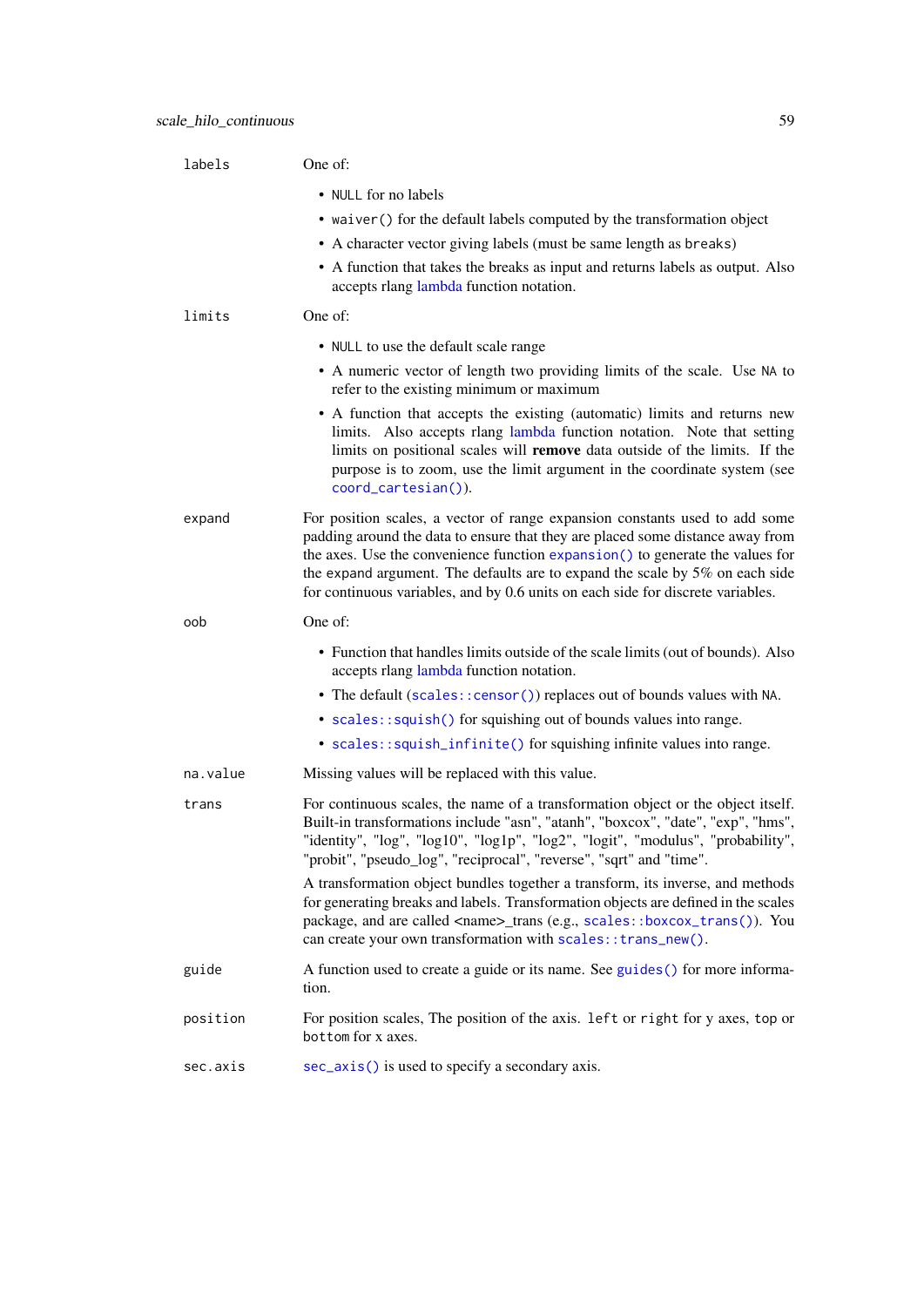<span id="page-59-0"></span>

This set of scales defines new scales for prob geoms equivalent to the ones already defined by ggplot2. This allows the shade of confidence intervals to work with the legend output.

#### Usage

scale\_level\_continuous(..., guide = "level")

#### Arguments

... Arguments passed on to [continuous\\_scale](#page-0-0) scale\_name The name of the scale that should be used for error messages associated with this scale. palette A palette function that when called with a numeric vector with values between 0 and 1 returns the corresponding output values (e.g., [scales::area\\_pal\(\)](#page-0-0)). name The name of the scale. Used as the axis or legend title. If waiver(), the default, the name of the scale is taken from the first mapping used for that aesthetic. If NULL, the legend title will be omitted. breaks One of: • NULL for no breaks • waiver() for the default breaks computed by the [transformation object](#page-0-0) • A numeric vector of positions • A function that takes the limits as input and returns breaks as output (e.g., a function returned by [scales::extended\\_breaks\(\)](#page-0-0)). Also accepts rlang [lambda](#page-0-0) function notation. minor breaks One of: • NULL for no minor breaks • waiver() for the default breaks (one minor break between each major break) • A numeric vector of positions • A function that given the limits returns a vector of minor breaks. Also accepts rlang [lambda](#page-0-0) function notation. n.breaks An integer guiding the number of major breaks. The algorithm may choose a slightly different number to ensure nice break labels. Will only have an effect if breaks = waiver(). Use NULL to use the default number of breaks given by the transformation. labels One of: • NULL for no labels • waiver() for the default labels computed by the transformation object • A character vector giving labels (must be same length as breaks) • A function that takes the breaks as input and returns labels as output. Also accepts rlang [lambda](#page-0-0) function notation. limits One of: • NULL to use the default scale range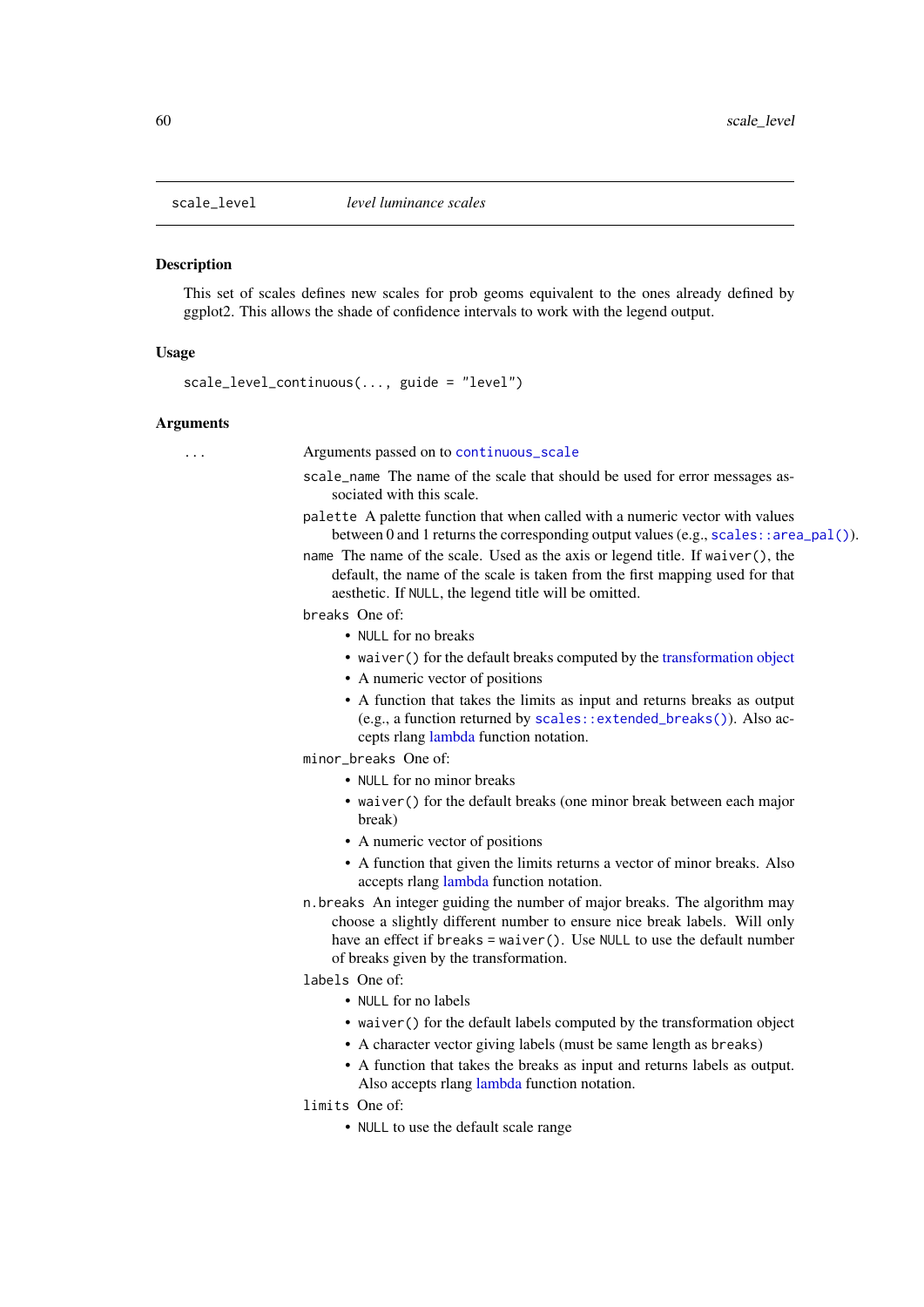- <span id="page-60-0"></span>• A numeric vector of length two providing limits of the scale. Use NA to refer to the existing minimum or maximum
- A function that accepts the existing (automatic) limits and returns new limits. Also accepts rlang [lambda](#page-0-0) function notation. Note that setting limits on positional scales will remove data outside of the limits. If the purpose is to zoom, use the limit argument in the coordinate system (see [coord\\_cartesian\(\)](#page-0-0)).
- rescaler A function used to scale the input values to the range [0, 1]. This is always [scales::rescale\(\)](#page-0-0), except for diverging and n colour gradients (i.e., [scale\\_colour\\_gradient2\(\)](#page-0-0), [scale\\_colour\\_gradientn\(\)](#page-0-0)). The rescaler is ignored by position scales, which always use scales:: rescale(). Also accepts rlang [lambda](#page-0-0) function notation.
- oob One of:
	- Function that handles limits outside of the scale limits (out of bounds). Also accepts rlang [lambda](#page-0-0) function notation.
	- The default ([scales::censor\(\)](#page-0-0)) replaces out of bounds values with NA.
	- [scales::squish\(\)](#page-0-0) for squishing out of bounds values into range.
	- [scales::squish\\_infinite\(\)](#page-0-0) for squishing infinite values into range.
- trans For continuous scales, the name of a transformation object or the object itself. Built-in transformations include "asn", "atanh", "boxcox", "date", "exp", "hms", "identity", "log", "log10", "log1p", "log2", "logit", "modulus", "probability", "probit", "pseudo\_log", "reciprocal", "reverse", "sqrt" and "time".

A transformation object bundles together a transform, its inverse, and methods for generating breaks and labels. Transformation objects are defined in the scales package, and are called  $\langle$ name $\rangle$ trans (e.g., [scales::boxcox\\_trans\(\)](#page-0-0)). You can create your own transformation with scales:: trans\_new().

- expand For position scales, a vector of range expansion constants used to add some padding around the data to ensure that they are placed some distance away from the axes. Use the convenience function [expansion\(\)](#page-0-0) to generate the values for the expand argument. The defaults are to expand the scale by 5% on each side for continuous variables, and by 0.6 units on each side for discrete variables.
- position For position scales, The position of the axis. left or right for y axes, top or bottom for x axes.

super The super class to use for the constructed scale

guide Type of legend. Use "colourbar" for continuous colour bar, or "legend" for discrete colour legend.

#### Value

A ggproto object inheriting from Scale

skewness *Skewness of a probability distribution*

## **Description**

[Stable]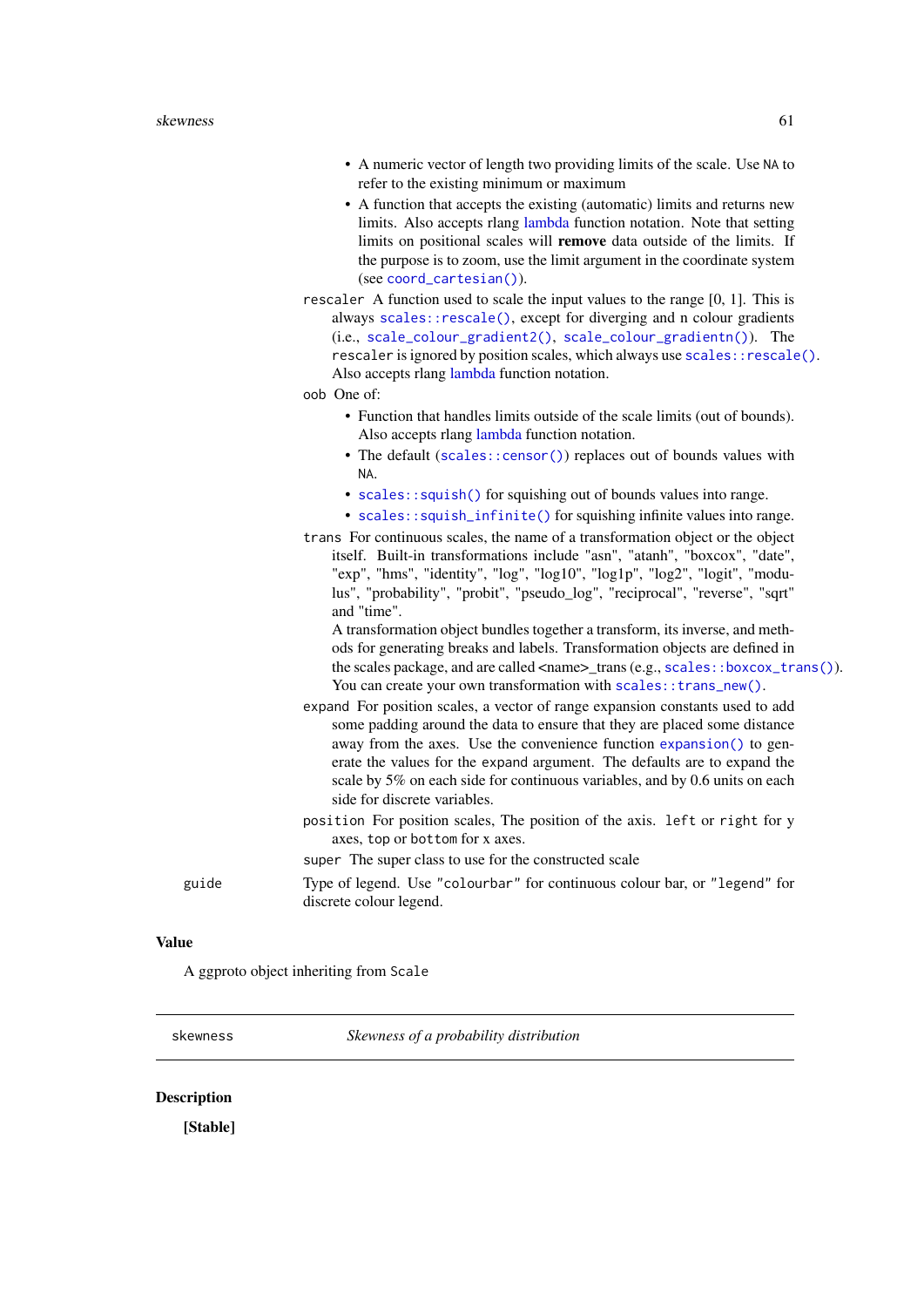#### <span id="page-61-0"></span>62 variance

## Usage

skewness(x, ...)

```
## S3 method for class 'distribution'
skewness(x, ...)
```
## Arguments

|          | The distribution $(s)$ .              |
|----------|---------------------------------------|
| $\cdots$ | Additional arguments used by methods. |

support *Region of support of a distribution*

## Description

[Experimental]

#### Usage

```
support(x, \ldots)
```
## S3 method for class 'distribution'  $support(x, \ldots)$ 

#### Arguments

| $\boldsymbol{\mathsf{x}}$ | The distribution(s).                  |
|---------------------------|---------------------------------------|
| $\cdots$                  | Additional arguments used by methods. |

<span id="page-61-1"></span>

## Description

A generic function for computing the variance of an object.

## Usage

```
variance(x, ...)
## S3 method for class 'numeric'
variance(x, ...)
## S3 method for class 'matrix'
variance(x, ...)
## S3 method for class 'numeric'
covariance(x, ...)
```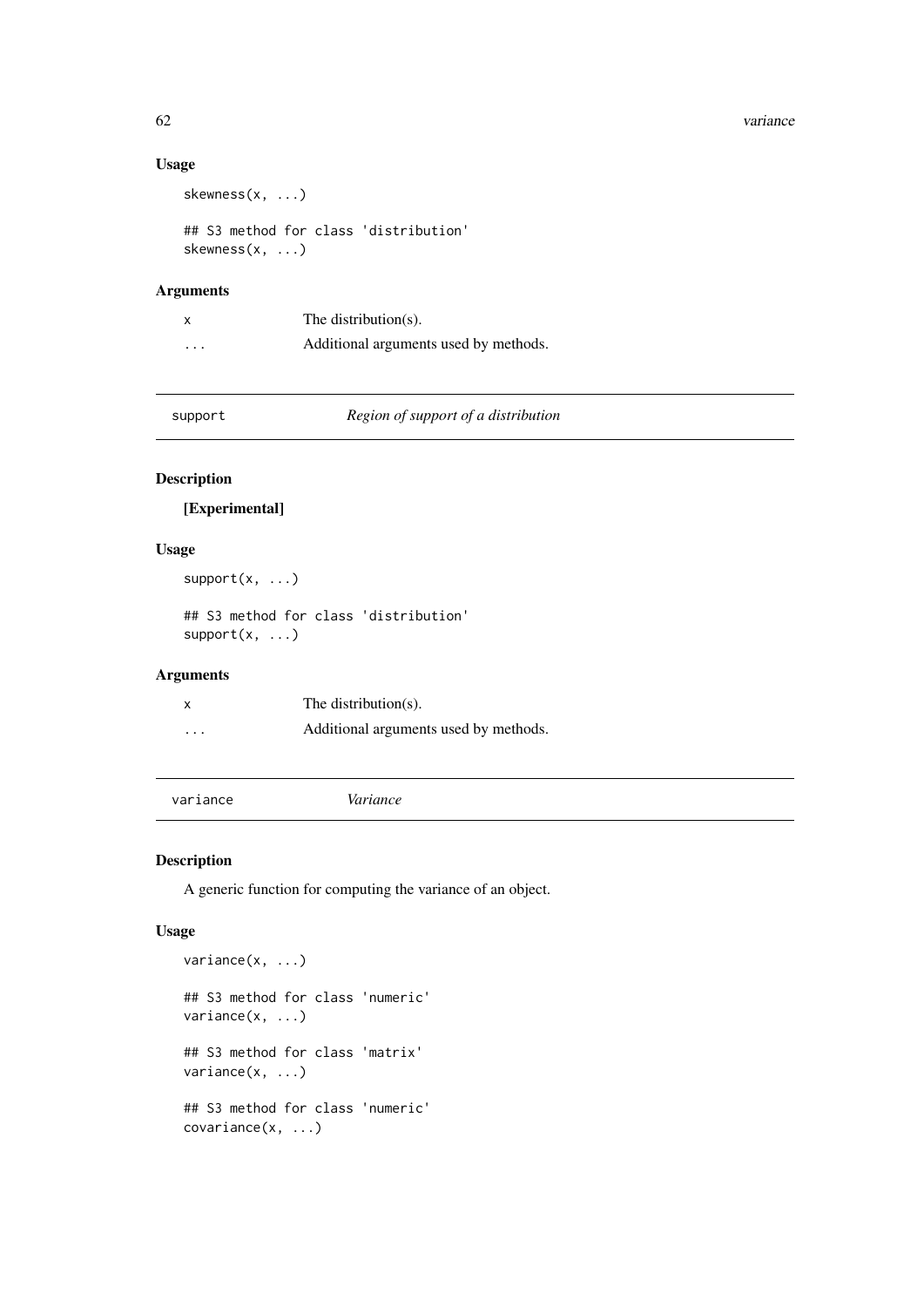## <span id="page-62-0"></span>Arguments

|          | An object.                            |
|----------|---------------------------------------|
| $\cdots$ | Additional arguments used by methods. |

## Details

The implementation of variance() for numeric variables coerces the input to a vector then uses [stats::var\(\)](#page-0-0) to compute the variance. This means that, unlike stats::var(), if variance() is passed a matrix or a 2-dimensional array, it will still return the variance ([stats::var\(\)](#page-0-0) returns the covariance matrix in that case).

## See Also

[variance.distribution\(\)](#page-62-1), [covariance\(\)](#page-3-2)

<span id="page-62-1"></span>variance.distribution *Variance of a probability distribution*

## Description

[Stable]

#### Usage

## S3 method for class 'distribution' variance(x, ...)

#### Arguments

|          | The distribution(s).                  |
|----------|---------------------------------------|
| $\cdots$ | Additional arguments used by methods. |

#### Details

Returns the empirical variance of the probability distribution. If the method does not exist, the variance of a random sample will be returned.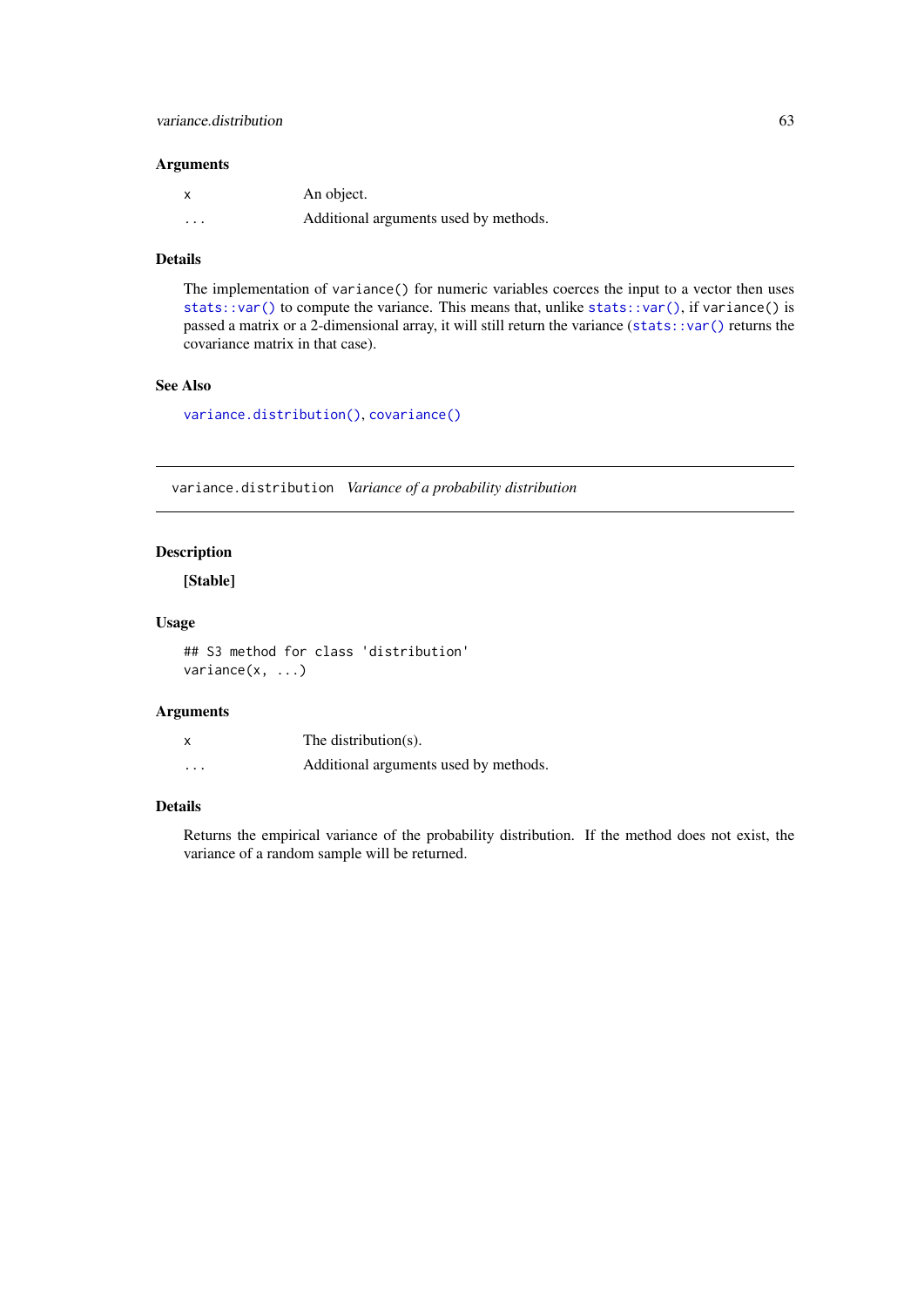# <span id="page-63-0"></span>Index

∗ scale\_level\_\* scale\_level, [60](#page-59-0) actuar::Burr, *[9](#page-8-0)* actuar::Gumbel, *[20](#page-19-0)* actuar::InverseExponential, *[22](#page-21-0)* actuar::InverseGamma, *[23](#page-22-0)* actuar::InverseGaussian, *[24](#page-23-0)* actuar::Logarithmic, *[25](#page-24-0)* actuar::Pareto, *[34](#page-33-0)* actuar::PoissonInverseGaussian, *[37](#page-36-0)* aes(), *[47,](#page-46-0) [48](#page-47-0)* aes\_(), *[47,](#page-46-0) [48](#page-47-0)* Binomial(), *[5](#page-4-0)* borders(), *[47,](#page-46-0) [48](#page-47-0)* cdf, [3](#page-2-0) cdf(), *[25](#page-24-0)* continuous\_scale, *[60](#page-59-0)* coord\_cartesian(), *[59](#page-58-0)*, *[61](#page-60-0)* covariance, [4](#page-3-0) covariance(), *[63](#page-62-0)* covariance.distribution, [4](#page-3-0) covariance.distribution(), *[4](#page-3-0)* covariance.numeric *(*variance*)*, [62](#page-61-0) density(), *[41](#page-40-0)* density.distribution, [5](#page-4-0) dist\_bernoulli, [5](#page-4-0) dist\_bernoulli(), *[18](#page-17-0)*, *[29](#page-28-0)* dist\_beta, [6](#page-5-0) dist\_binomial, [7](#page-6-0) dist\_burr, [9](#page-8-0) dist\_categorical, [9](#page-8-0) dist\_categorical(), *[29](#page-28-0)* dist cauchy, [11](#page-10-0) dist chisq, [12](#page-11-0) dist\_degenerate, [13](#page-12-0)

dist\_exponential, [14](#page-13-0)

dist\_f, [15](#page-14-0) dist\_gamma, [16](#page-15-0) dist\_geometric, [18](#page-17-0) dist\_gumbel, [19](#page-18-0)

dist\_hypergeometric, [20](#page-19-0) dist\_inflated, [22](#page-21-0) dist\_inverse\_exponential, [22](#page-21-0) dist\_inverse\_gamma, [23](#page-22-0) dist\_inverse\_gaussian, [24](#page-23-0) dist\_logarithmic, [24](#page-23-0) dist\_logistic, [25](#page-24-0) dist\_lognormal, [26](#page-25-0) dist\_missing, [28](#page-27-0) dist\_mixture, [29](#page-28-0) dist\_multinomial, [29](#page-28-0) dist\_multivariate\_normal, [30](#page-29-0) dist\_negative\_binomial, [31](#page-30-0) dist\_normal, [32](#page-31-0) dist\_pareto, [34](#page-33-0) dist\_percentile, [35](#page-34-0) dist\_poisson, [35](#page-34-0) dist\_poisson\_inverse\_gaussian, [37](#page-36-0) dist\_sample, [37](#page-36-0) dist\_student\_t, [39](#page-38-0) dist\_studentized\_range, [38](#page-37-0) dist\_transformed, [40](#page-39-0) dist\_truncated, [41](#page-40-0) dist uniform, [42](#page-41-0) dist\_weibull, [43](#page-42-0) dist\_wrap, [44](#page-43-0) expansion(), *[59](#page-58-0)*, *[61](#page-60-0)* family.distribution, [45](#page-44-0) fortify(), *[47,](#page-46-0) [48](#page-47-0)* generate.distribution, [46](#page-45-0) geom\_hilo\_linerange, [46](#page-45-0) geom\_hilo\_linerange(), *[49](#page-48-0)* geom\_hilo\_ribbon, [48](#page-47-0) geom\_hilo\_ribbon(), *[47](#page-46-0)* ggplot(), *[47,](#page-46-0) [48](#page-47-0)* guide\_colourbar, *[49](#page-48-0)* guide\_legend, *[49](#page-48-0)* guide\_level, [49](#page-48-0)

hdr, [50](#page-49-0)

guides(), *[59](#page-58-0)*